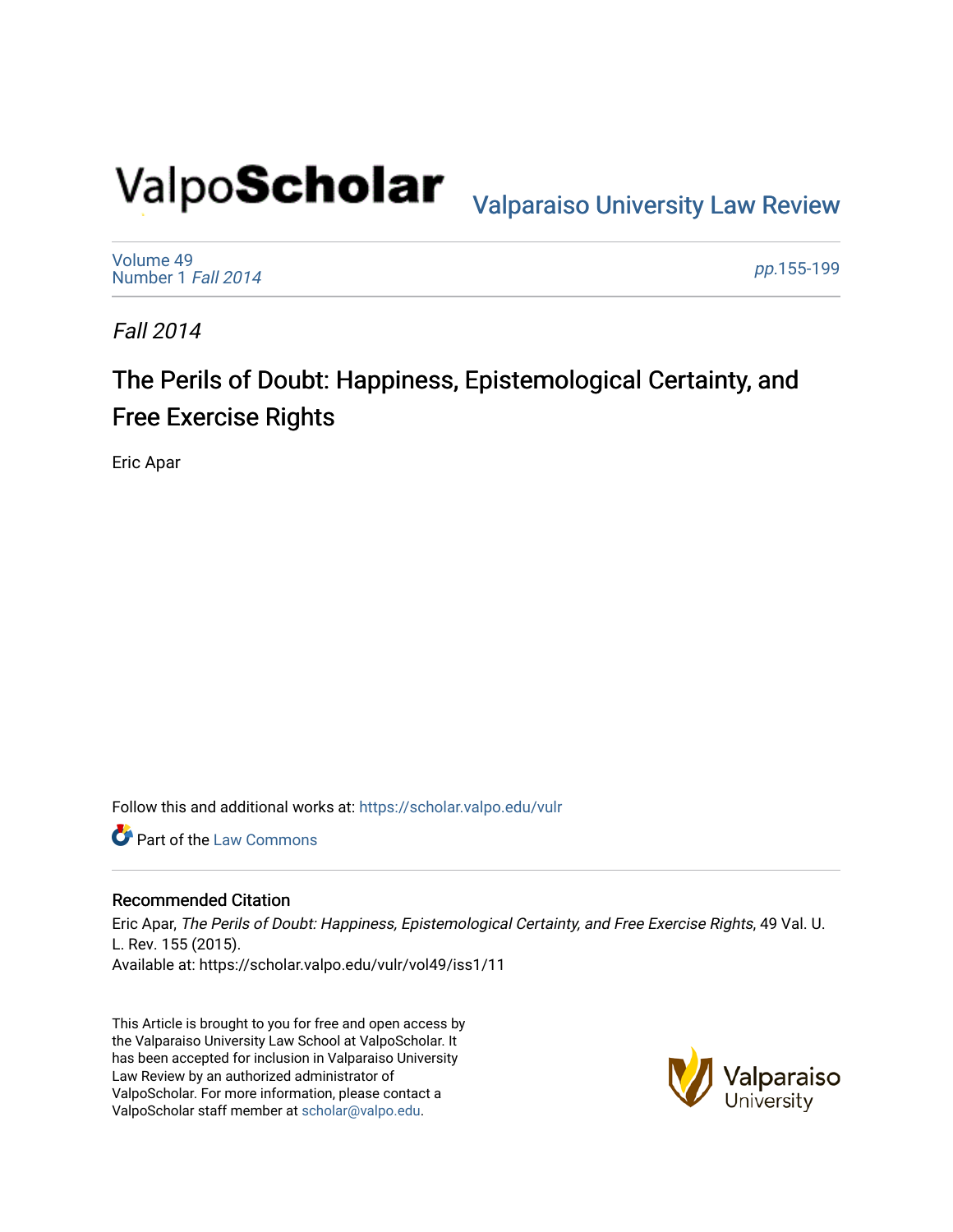# **THE PERILS OF DOUBT: HAPPINESS, EPISTEMOLOGICAL CERTAINTY, AND FREE EXERCISE RIGHTS**

#### **Eric Apar\***

#### TABLE OF CONTENTS

| L              |                                                         |
|----------------|---------------------------------------------------------|
| H.             | KEEPING ORDER AND ALLAYING FEAR: THE PSYCHOLOGY OF      |
|                |                                                         |
| A <sub>1</sub> |                                                         |
| В.             |                                                         |
| C.             |                                                         |
| III.           | THE HAPPY FAITHFUL: THE RELIGION-HAPPINESS NEXUS 167    |
| А.             |                                                         |
| B.             | The Perils of Doubt, the Virtues of Certainty 172       |
| IV.            | CUES TO DOUBT: DISSONANT STIMULI AND CHALLENGES TO      |
|                | .179                                                    |
| А.             |                                                         |
| B.             |                                                         |
| V.             | THE MATURE SKEPTIC: THE GROWTH-DOUBT NEXUS184           |
| А.             |                                                         |
| В.             | .187                                                    |
| VL.            | PROTECTING THE VULNERABLE: RELIGION AS PALLIATIVE 189   |
| VII.           | THE U.S. SUPREME COURT'S FREE EXERCISE JURISPRUDENCE194 |
| VIII.          | .199                                                    |

#### I. INTRODUCTION

Are we better off shielding ourselves from epistemological doubt? If so, should courts and legislatures construe religious free exercise rights so as to enable religious adherents to preserve their salutary dogmatism?<sup>1</sup> A burgeoning literature on the nexus between religious doubt and happiness suggests that religious certainty conduces to psychological well-being.<sup>2</sup> This literature has arisen from a larger effort to comprehend the relationship between religion and happiness more

<u>.</u>

<sup>\*</sup> Eric Apar earned a *Juris Doctor* from the Georgetown University Law Center in May 2014.

<sup>1</sup> *See infra* Part VII (discussing the U.S. Supreme Court's free exercise jurisprudence). 2 *See infra* Part III.B (discussing the relationship between religious certainty and happiness).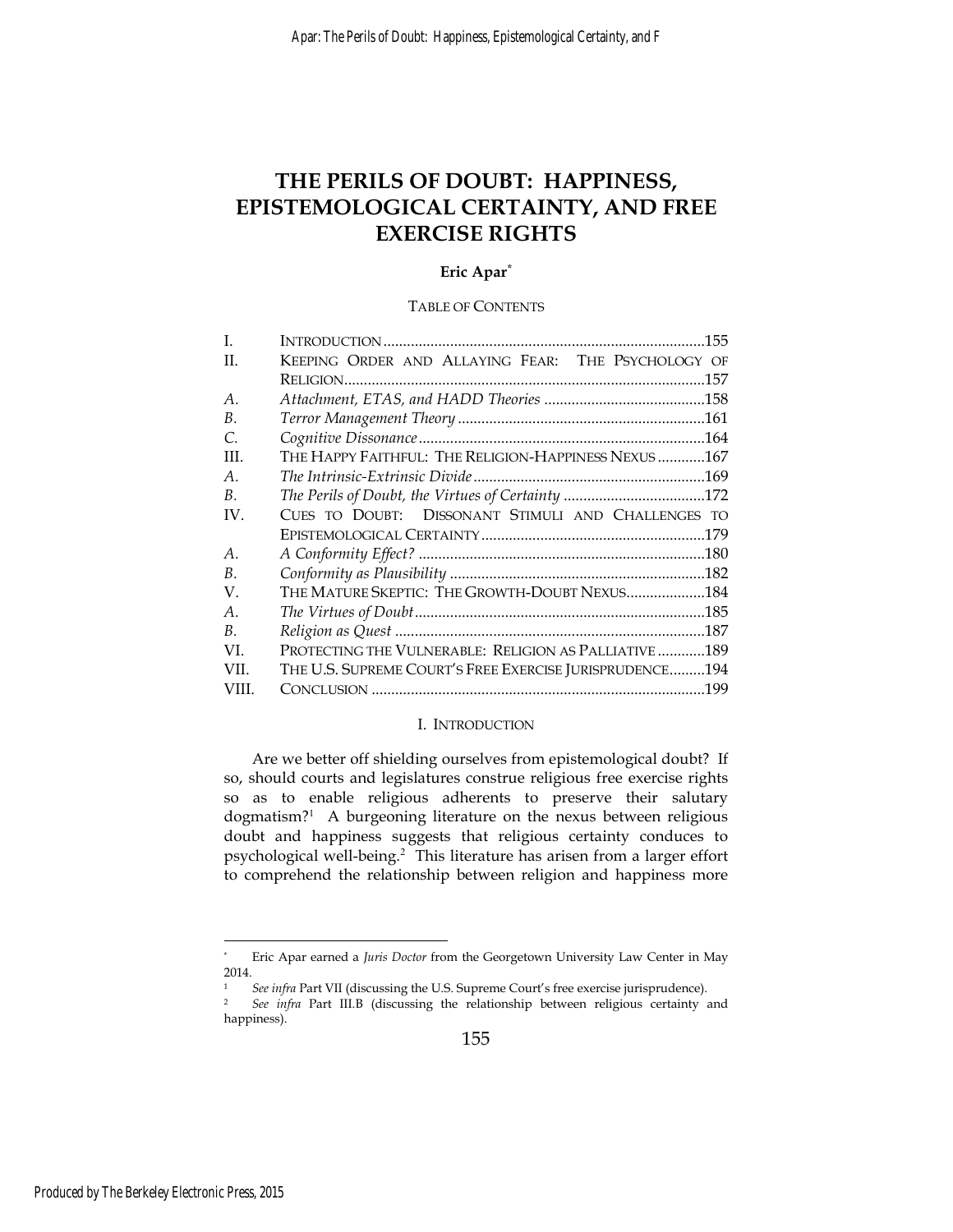generally—an effort that has yielded a welter of divergent themes and findings. $3$ 

The objective of this analysis is two-fold: first, to distill these disparate threads into coherent, meaningful insights; and second, to gesture toward the implications of these insights for free exercise rights. To begin, this Article sketches the psychology of religion and epistemology generally before moving to an examination of the psychological and sociological literature on the religion-happiness nexus in particular. With few dissenting voices, this literature offers compelling evidence that religion promotes various measures of mental well-being.<sup>4</sup>

I will then proceed to the crux of this analysis. The empirical literature reveals that the religion-happiness connection may owe not to religion itself, but rather to the salutary influence of epistemological certainty. $5$  This finding clashes with the distaste for dogmatic certainty that prevails among the learned classes, and with the concomitant embrace of creeds that tolerate or even encourage doubt and selfscrutiny.<sup>6</sup> It should bring disquiet to those who exalt the elastic religion of the mainstream and condemn the unyielding faith of the true believer. Finally, this Article questions whether the U.S. Supreme Court's free exercise jurisprudence imperils epistemological certainty and the psychological benefits that accompany it.<sup>7</sup>

The political, legal, and social implications of the religion-happiness connection are far-reaching. From the living room to the courts, from classrooms and houses of worship to legislatures and government

See infra Part III (explaining the nexus between religion and psychological well-being). See infra Part III (examining the positive relationship between religion and well-being). See infra Part III.B (discussing the role o being and religion).

<sup>6</sup> *See* BRYAN WILSON, RELIGION IN SOCIOLOGICAL PERSPECTIVE 174 (1982) ("Today, religious perceptions share an uneasy and shrinking frontier with rational precepts"); Philip Schwadel, *The Effects of Education on Americans' Religious Practices, Beliefs, and Affiliations*, 53 REV. RELIGIOUS RES. 161, 164 (2011) (examining the capacity of higher education to undermine religious certainty). One scholar states:

The emphasis on alternative viewpoints in higher education works against the exclusivist assumption that one theistic system is superior to other theistic systems. The belief that one religion is exclusively true is contrary to the recognition of disparate perspectives and the diversity of social networks associated with higher levels of education. Put another way, highly educated Americans with diverse social networks are relatively unlikely to emphasize that their friends' and associates' beliefs are patently false.

*Id.*

<sup>7</sup> *See infra* Part VII (discussing the potential impact of the U.S. Supreme Court's free exercise jurisprudence on epistemological certainty).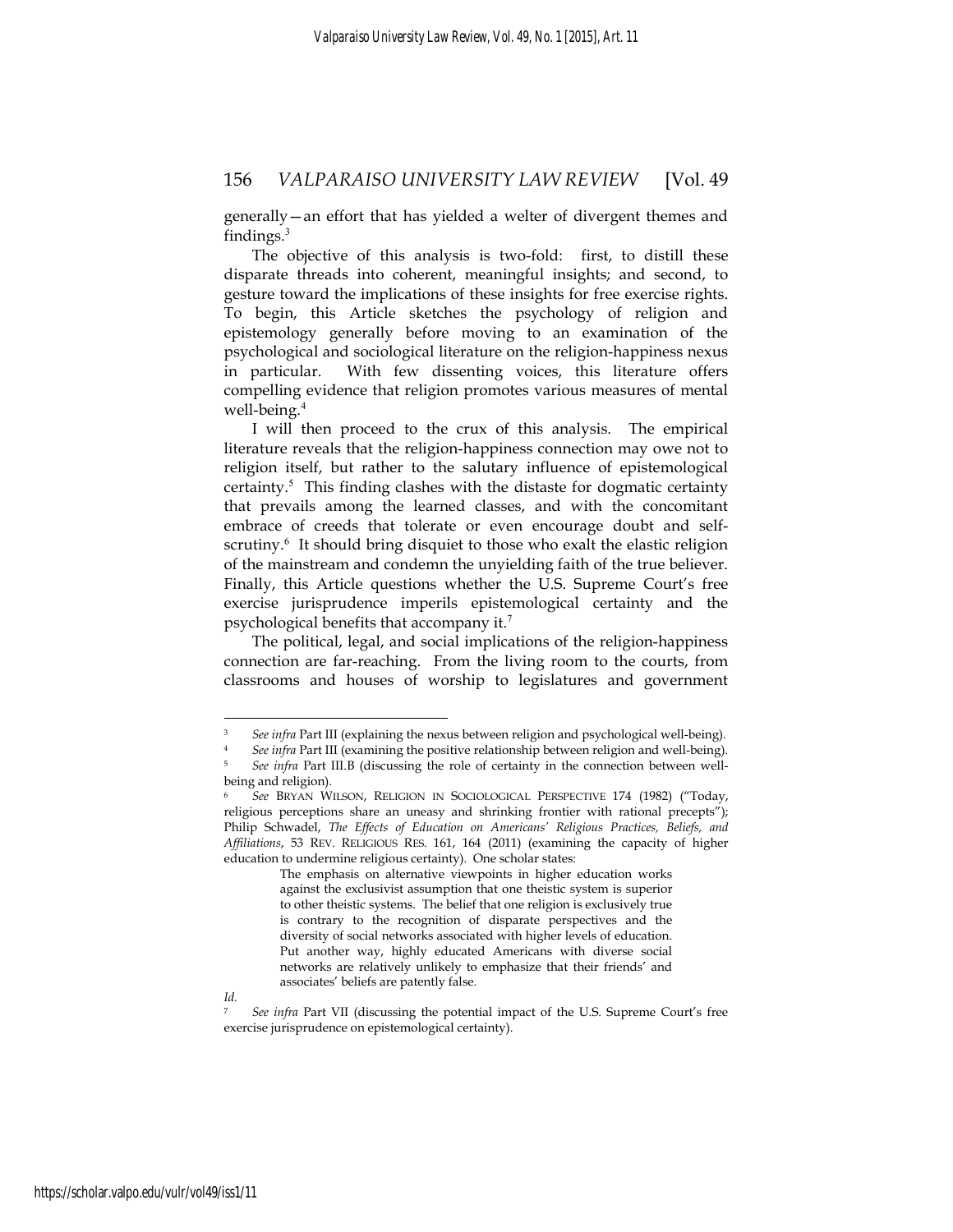#### 2014] *The Perils of Doubt* 157

agencies, we find ourselves compelled either to respect or to breach the walls that individuals, families, and communities build around their faiths. Whether dissonance and doubt manage to penetrate these defenses is a matter not only for parents and teachers, but for courts and legislatures as well. As I will attempt to show, how carefully we guard epistemological certainty—or, alternatively, how enthusiastically we embrace cognitive dissonance as a vessel for truth seeking and personal growth—may substantially influence the happiness of those whose certainty is at stake.

The purpose of this analysis is not to challenge the wisdom of our educational system's commitment to critical reflection or the Supreme Court's free exercise jurisprudence. Doubt has many virtues and certainty many perils. Epistemological flexibility encourages interpersonal understanding and amity.<sup>8</sup> It exposes one to humanity's rich and variegated character, and it can be vital to personal growth.<sup>9</sup> This Article is not advocating that we persist in error to preserve epistemological order. It is merely urging that we consider the costs of psychic dissonance, and that we not allow our zeal for spiritual introspection to obscure the toll that religious doubt can exact.

#### II. KEEPING ORDER AND ALLAYING FEAR: THE PSYCHOLOGY OF RELIGION

To place the literature on religion and happiness in its proper context, we first must understand the psychology of religion and belief more generally. The dominant currents in the literature on the psychology of belief share a common theme: human beings try mightily to avoid psychic discord and to construct coherent, orderly systems for interpreting phenomena.<sup>10</sup> Doubt and confusion invade these systems like pathogens, creating dislocation and instability.<sup>11</sup> Put simply, humans seek to keep their epistemological houses in order. Epistemological certainty is a natural—indeed, even an evolutionarily advantageous—condition, a North Star in tempestuous waters.

Yet our universities and graduate schools boast of their capacity to remove students from their comfort zones, to foster critical reflection on even the most cherished orthodoxies.<sup>12</sup> As this Article addresses below,

<u>.</u>

See infra Part V (discussing the relationship between faith and doubt). See infra Part V (examining the benefits of doubt to personal growth).

<sup>10</sup> *See infra* Part II (analyzing theories regarding the relationship between religion and mental well-being).

<sup>11</sup> *See infra* Part III (discussing the negative impact of doubt on well-being). 12 Rebecca Alpert, *Force Students to Challenge Their Beliefs*, TEMPLE NEWS (Dec. 3, 2013), http://temple-news.com/opinion/op-ed-force-students-challenge-beliefs/, *archived at*  http://perma.cc/5L7A-Q5G6; *see* Charlene P.E. Burns, *Cognitive Dissonance Theory and the*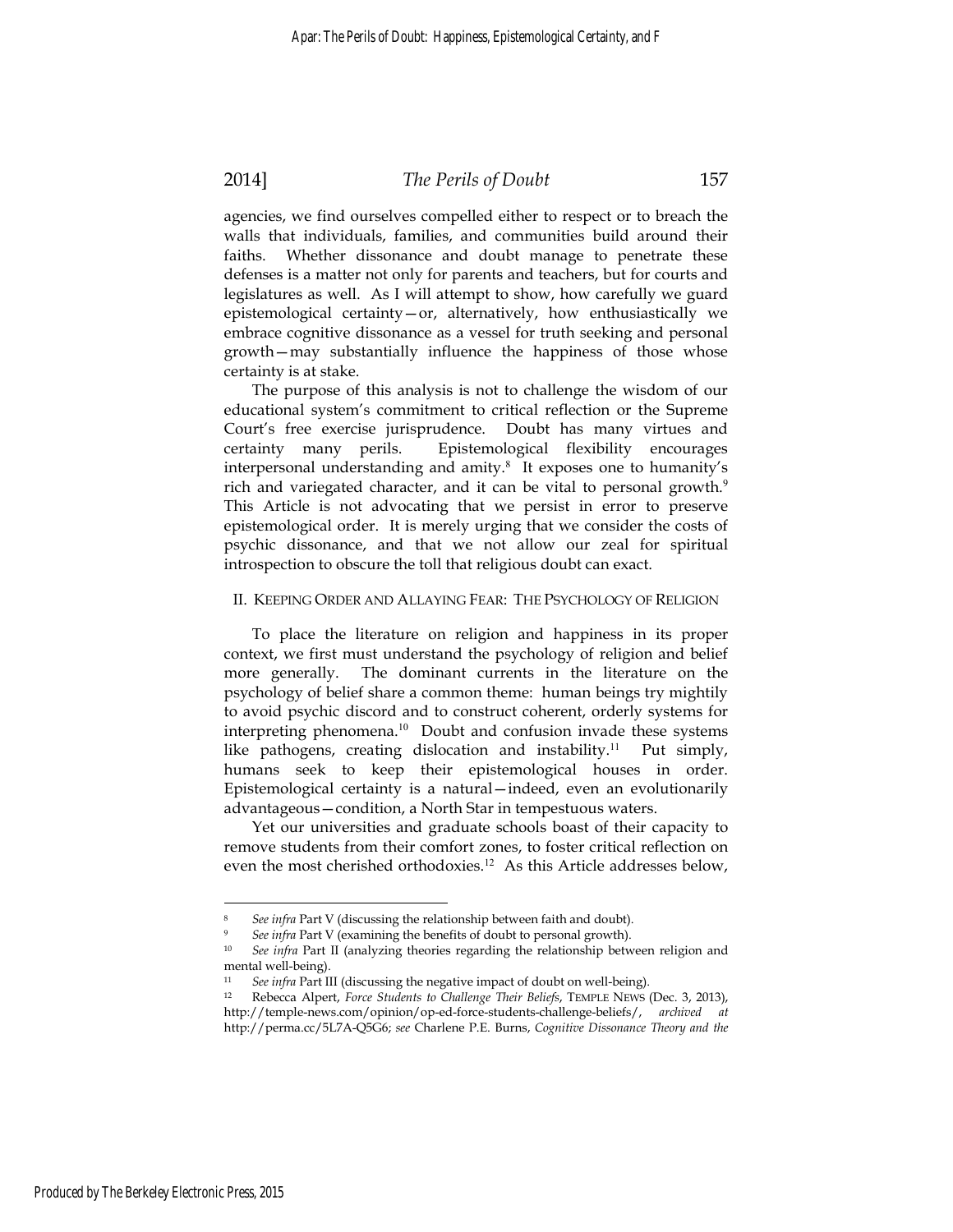the Supreme Court's move away from vigorous enforcement of the Free Exercise Clause of the U.S. Constitution has weakened a potent weapon against epistemological doubt—the constitutional right of religious individuals and communities to act consistently with their convictions and to insulate themselves from sources of dissonance, even in the face of an otherwise binding legal obligation.<sup>13</sup>

#### *A. Attachment, ETAS, and HADD Theories*

Attachment theory and Evolutionary Threat Assessment Systems theory ("ETAS") proceed from the same basic insight—that human beings are fundamentally insecure creatures that think and behave so as to minimize their vulnerability to the vagaries of the external world.<sup>14</sup> According to attachment theory, belief in a deity emerges from the same impulse that induces a child to latch onto its mother.<sup>15</sup> Just as a child seeks the stability of a parent-caretaker, an anchor in an unstable world, so too does the religious devotee seek refuge in the bond she develops with a deity.<sup>16</sup> A complex neurological machinery underpins the formation of this bond.<sup>17</sup> A strong attachment to God, the theory holds, conduces to psychological welfare; a weak connection leaves one exposed to psychological pathology, anxiety, and feelings of insecurity.<sup>18</sup>

*Induced-Compliance Paradigm: Concerns for Teaching Religious Studies*, 9 TEACHING THEOLOGY & RELIGION 3, 5 (2006) ("[T]he liberal arts educational process itself trades on the power of cognitive dissonance to enhance learning . . . ").

<sup>13</sup> *See infra* Part VII (discussing the potential impact of the U.S. Supreme Court's free exercise jurisprudence on epistemological certainty).

<sup>14</sup> *See* Kevin J. Flannelly & Kathleen Galek, *Religion, Evolution, and Mental Health: Attachment Theory and ETAS Theory*, 49 J. RELIGION & HEALTH 337, 342 (2010) (stating that "the application of Attachment Theory to religion follows logically from the notion that religion provides security in a world of uncertainty" (citation omitted)).

<sup>15</sup> *See* Lee A. Kirkpatrick & Philip R. Shaver, *An Attachment-Theoretical Approach to Romantic Love and Religious Belief*, 18 PERSONALITY & SOC. PSYCHOL. BULL. 266, 267 (1992) ("Much like an infant's primary caregiver, God may serve as a secure base and as a haven of safety and comfort for believers").

<sup>16</sup> *See* Christopher G. Ellison, *Religious Involvement and Subjective Well-Being*, 32 J. HEALTH & SOC. BEHAV. 80, 81 (1991) [hereinafter Ellison, *Religious Involvement*] ("[D]ivine interaction may enhance perceived well-being by deepening the sense of orderliness and predictability of events and by investing problematic situations with new religious meanings.").

<sup>17</sup> *See* Flannelly & Galek, *supra* note 14, at 337–38 ("Evolutionary Threat Assessment Systems Theory (ETAS Theory), proposes that religious and other kinds of beliefs directly affect psychiatric symptomology via specific neural networks in the brain." (citation omitted)).

<sup>18</sup> *See* Rodney Stark & Jared Maier, *Faith and Happiness*, 50 REV. RELIGIOUS RES. 120, 123 (2008) ("People who feel extremely close to God are nearly twice as likely to be very happy as are those who do not feel near to God."); Flannelly & Galek, *supra* note 14, at 342 (finding that "having a secure attachment with God appears to be associated with psychological well-being"). "[I]ndividuals who had a secure attachment to God were more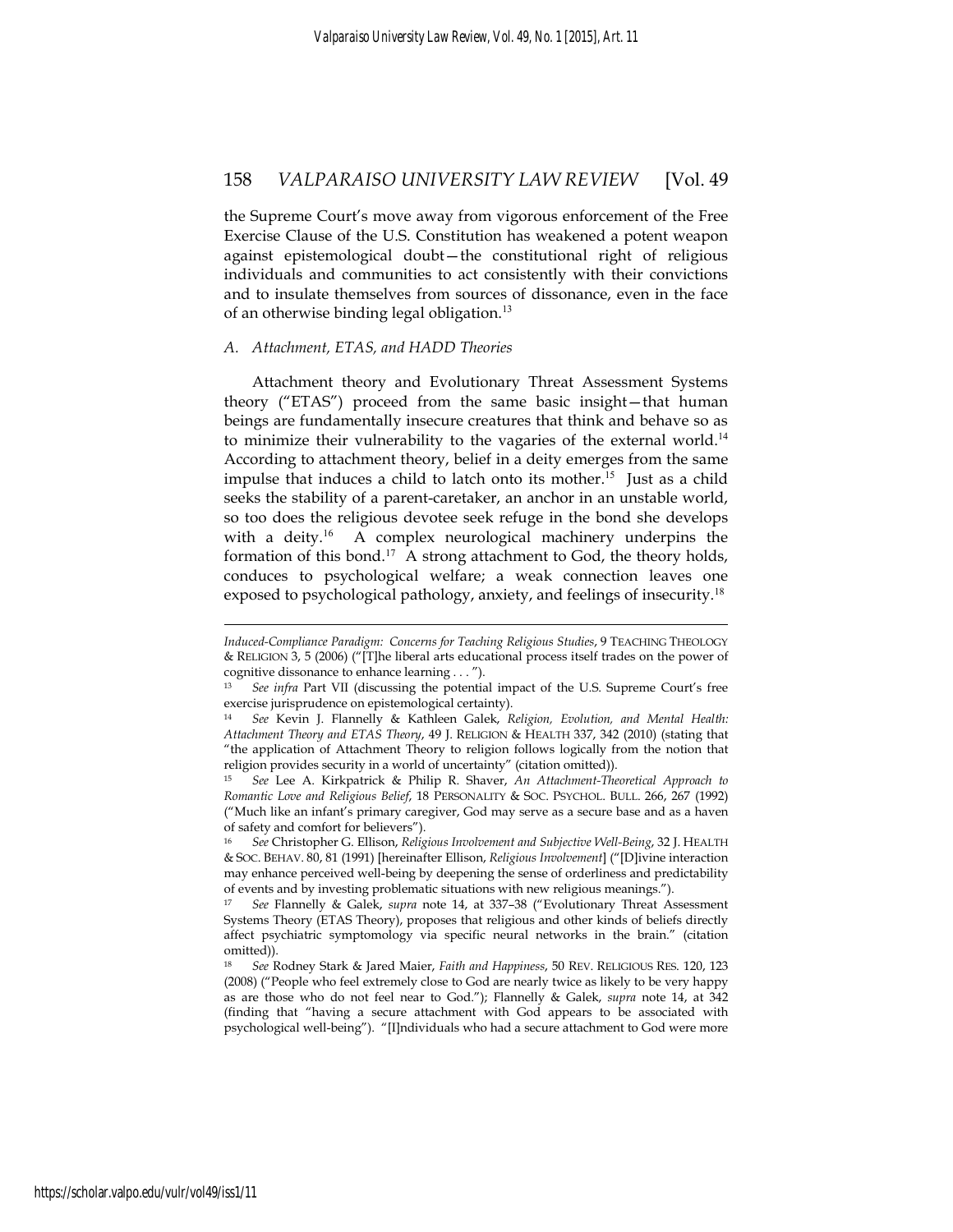### 2014] *The Perils of Doubt* 159

Where attachment theorists postulate a human impulse to forge bonds with God, ETAS theorists maintain that religious convictions arise from a basic human drive, hard-wired into our neurochemistry, to neutralize external threats.<sup>19</sup> Here, the evolutionary advantage derives not from a strong attachment to a divine being, but from religion's capacity to defuse threats to human welfare.<sup>20</sup> The distinction here is subtle, for both theories rest on a fundamental desire for stability amid chaos. But where attachment theory does not speak to the substance of the divine anchor that religion provides, ETAS theorists argue that religion's evolutionary advantage requires that the adherent hold a sanguine conception of God.<sup>21</sup> Under ETAS theory, a vindictive God, however stable, does nothing to counterbalance the threats to human well-being that lurk in the external environment—to the contrary, it compounds them.<sup>22</sup> A loving God offers not only stability, as under attachment theory, but safety as well.<sup>23</sup> Buoyed by the belief that a

satisfied with life and less lonely than individuals who had an insecure attachment to God. . . . [S]ecure attachment [is] related to lower anxiety, and . . . insecure attachment to . . . higher anxiety and negative affect." *Id.* (citations omitted); *see also* Christopher G. Ellison et al., *Religious Resources, Spiritual Struggles, and Mental Health in a Nationwide Sample of PCUSA Clergy*, 59 PASTORAL PSYCHOL. 287, 289–90 (2010) [hereinafter Ellison, *Religious Resources*] ("Struggles in one's relationship with the divine are associated with a range of mental health outcomes, such as elevated rates of anxiety . . . depression and suicidality." (citations omitted)).

<sup>19</sup> *See* Flannelly & Galek, *supra* note 14, at 345 ("[C]ertain beliefs about God and life-afterdeath reduce ETAS assessments about the dangerousness of the world and . . . this directly reduces psychiatric symptoms.").

<sup>20</sup> *See* David H. Rosmarin, Kenneth I. Pargament & Annette Mahoney, *The Role of Religiousness in Anxiety, Depression, and Happiness in a Jewish Community Sample: A Preliminary Investigation*, 12 MENTAL HEALTH, RELIGION & CULTURE 97, 108 (2009) ("[T]rust and mistrust in God were significant predictors of anxiety, depression, and happiness. Trust in God . . . may engender positive cognitions about the future, leading to decreases in hopelessness and depression and increases in happiness.").

<sup>21</sup> *See id*. at 100 (considering the ways in which trust in God reduces anxiety). Some scholars maintain that:

<sup>[</sup>T]rust in God may reduce negative appraisals of perceived danger. After all, if one believes that God knows everything, has the power to take care of any situation, and is merciful, generous, and righteous, there would seem to be less to be afraid of. Furthermore, while intolerance to uncontrollability and unpredictability has been posited to play a central role in human anxiety, the importance of these cognitive factors may be undermined by the belief that God is merciful and generous . . . .

*Id*. (citation omitted).

<sup>22</sup> *See* Flannelly & Galek, *supra* note 14, at 345 ("[P]leasant beliefs about life-after-death were all associated with lower levels of psychiatric symptoms, while unpleasant afterlife beliefs were associated with higher levels of symptoms among normal adults.").

<sup>23</sup> *See id*. at 344–45 (describing the relationship between religious security and psychiatric disorders).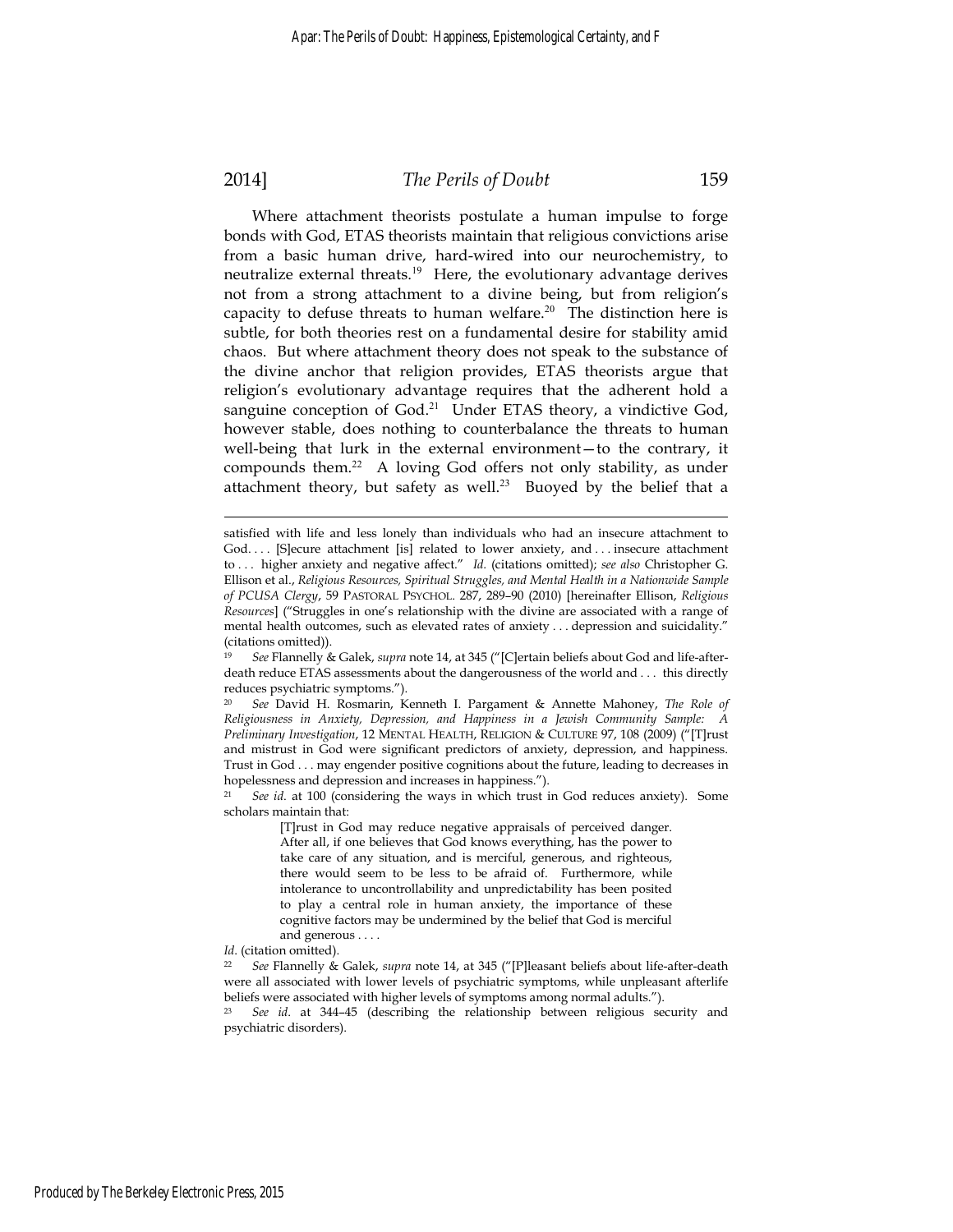beneficent overseer superintends their surroundings, human beings can venture into a hazardous world in relative peace.<sup>24</sup>

According to the Hyperactive Agency Detection Device ("HADD") hypothesis, belief in God derives from our innate desire to ascribe phenomena to an intelligent agent whose actions are comprehensible.<sup>25</sup> The human psyche rebels against arbitrariness and instability.<sup>26</sup> Its natural condition is to discern a knowing actor responsible for the stewardship of an orderly universe.<sup>27</sup> Together, these theories testify to a common principle: man is essentially a scared and fragile creature, grasping for order in a tumultuous world. Religion—at least when it confers on its practitioners a feeling of comfort and safety—helps allay this condition.<sup>28</sup> It is both natural and evolutionarily advantageous.<sup>29</sup> It empowers man to function in a dangerous world and to cope with the vicissitudes and uncertainties of existence.<sup>30</sup> But it serves this function only insofar as it offers a genuine refuge from those vicissitudes. If religion is yet another uncertainty in a precarious world, man remains rudderless.<sup>31</sup>

<u>.</u>

<sup>24</sup> *See id*. at 342–45 (finding that a secure attachment engenders feelings of safety in threatening circumstances).

<sup>25</sup> *See* Joshua C. Thurow, *Does Cognitive Science Show Belief in God to be Irrational? The Epistemic Consequences of the Cognitive Science of Religion*, 74 INT. J. PHILOS. & RELIGION 77, 80–81 (2013) ("Humans possess . . . a hypersensitive agency detection device—HADD. In virtue of HADD, people seem to have a strong bias to interpret ambiguous evidence as caused by . . . an agent." (citations omitted)).

<sup>26</sup> *See id.* at 81 (discussing the tendency to seek explanations for events and suggesting "that god concepts are minimally counterintuitive").

<sup>27</sup> *See* JUSTIN L. BARRETT, WHY WOULD ANYONE BELIEVE IN GOD? 31 (2004) (maintaining that belief in God is a natural phenomenon arising from cognitive tools possessed by every human being).

<sup>28</sup> *See* Ellison, *Religious Involvement*, *supra* note 16, at 82 ("There is mounting evidence that persons who enjoy a greater sense of coherence and order in their lives also have better physical and psychological health than others. [R]esearchers frequently have suggested that strong religious beliefs and experiences may deepen this sense of meaning and comprehensibility." (citations omitted)).

<sup>29</sup> Ed Diener et al., *The Religion Paradox: If Religion Makes People Happy, Why Are So Many Dropping Out?*, 101 J. PERSONALITY & SOC. PSYCHOL. 1278, 1279 (2011) ("[E]volutionary analysts [argue that] religion is nearly universal because it serves adaptive purposes. The supporters of religion argue that by fostering morality, social cohesion, and group survival, religion may aid coping.").

<sup>30</sup> *See* Jan Eichhorn, *Happiness for Believers? Contextualizing the Effects of Religiosity on Life-Satisfaction*, 28 EUR. SOC. REV. 583, 584–85 (2012) (analyzing the influence of religiosity on life satisfaction in different countries).

<sup>31</sup> *See* Christopher G. Ellison et al., *Religious Doubts and Sleep Quality: Findings from a Nationwide Study of Presbyterians*, 53 REV. RELIGIOUS RES. 119, 123 (2011) [hereinafter Ellison et al., *Religious Doubt*] ("[B]ecause religious faith provides a sense of meaning and purpose . . . unresolved religious doubts may signal an existential crisis. Individuals dealing with this uncertainty . . . may feel restless and worried, and may find it more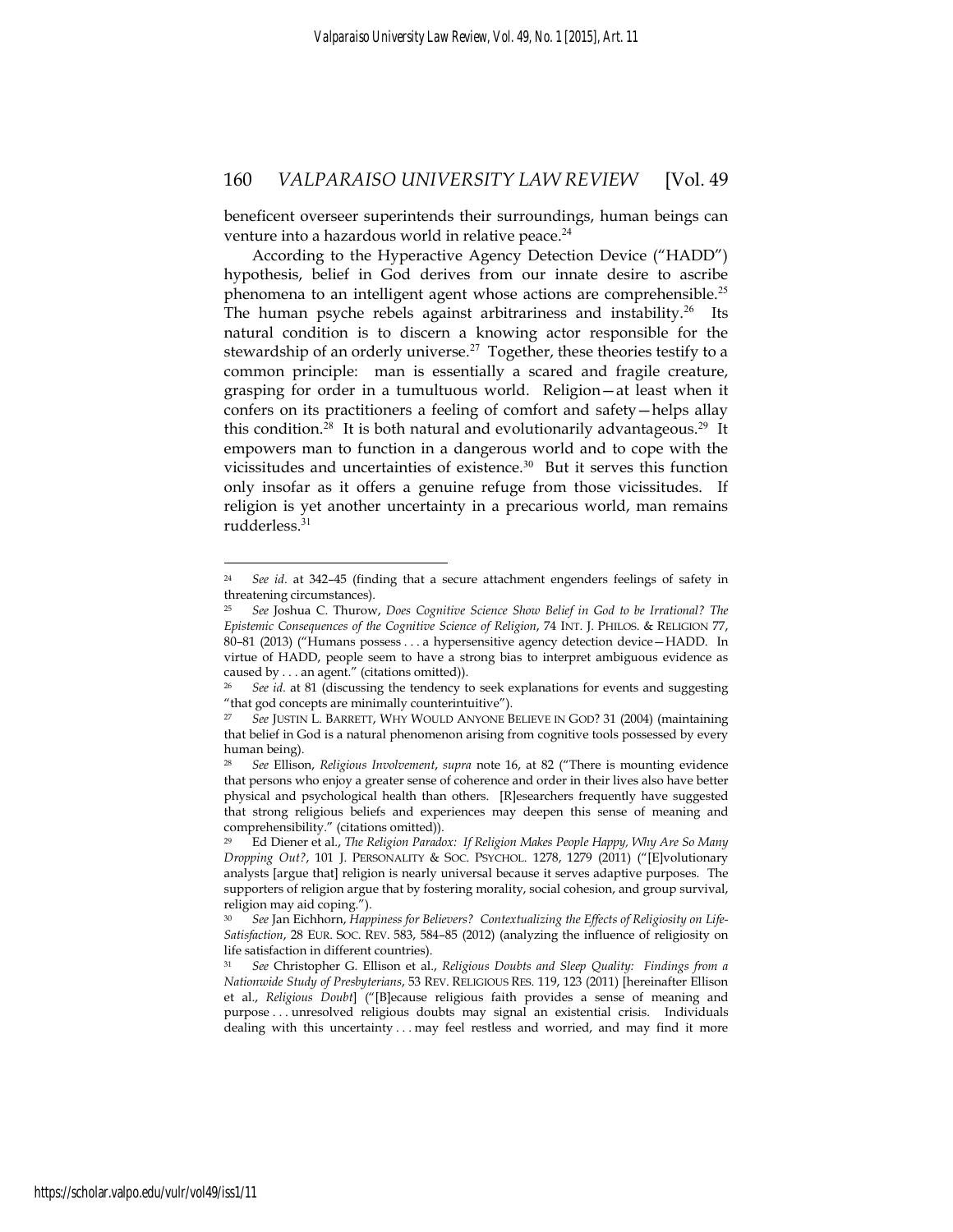# 2014] *The Perils of Doubt* 161

#### *B. Terror Management Theory*

Under terror management theory, systems of meaning and belief develop in response to humans' innate terror of death and from the transience of human life.<sup>32</sup> Coherent systems of meaning and belief offer stability and permanence in the face of human mortality.<sup>33</sup> Religion serves three purposes here. First, religion responds directly to our dread of death by doing away with mortality altogether.<sup>34</sup> Belief in an afterlife allays our fear of death by converting the specter of expiration into a mere transitional moment—though, as with ETAS theory, the benefit here depends on the belief that one is transitioning to a happier place, a wrinkle to which this Article will return later.<sup>35</sup> Second, religion imbues its adherents with purpose and direction—it militates against the depressing conclusion that life is not only tragically fleeting, but

There is theoretical support from the Terror Management perspective that rather than the specific contents of religious beliefs, it is the capacity for religious faith to provide a sense of existential certainty that is most important in promoting well-being. While this aspect of religion has been directly measured less frequently than others, it has some empirical support.

difficult to deal with the demands of daily life and personal problems."). "The negative thoughts and ruminations over this form of spiritual strain . . . may give rise to feelings of psychological distress . . . [and] may in turn trigger the release of stress hormones [] that promote mental and physiological arousal." *Id*. (citations omitted). 32 *See* R. David Hayward & Marta Elliott, *Fitting in with the Flock: Social Attractiveness as a* 

*Mechanism for Well-Being in Religious Groups*, 39 EUR. J. SOC. PSYCHOL. 592, 593 (2009) (examining the importance of specific aspects of religious beliefs). These scholars explain:

*Id*. (citations omitted).

<sup>33</sup> *See* Gareth J. Morris & Tina McAdie, *Are Personality, Well-Being and Death Anxiety Related to Religious Affiliation?*, 12 MENTAL HEALTH, RELIGION & CULTURE 115, 116 (2009) ("[S]tudies have found strong religious conviction to be associated with lower death anxiety." (citations omitted)).

<sup>34</sup> *See* Samuel R. Weber et al., *Psychological Distress Among Religious Nonbelievers: A Systematic Review*, 51 J. REL. HEALTH 72, 80 (2012) ("In a Swedish study, atheists and agnostics scored higher on the Death Depression Scale . . . than did believers, indicating greater death anxiety in the non-believing groups.").

<sup>35</sup> *Id.*; s*ee also* Morris & McAdie, *supra* note 33, at 119 (discussing Greenberg's Terror Management Theory). Greenberg found as follows:

Terror Management Theory as Christians scored lower for death anxiety than the non-religious participants. However, as Muslims scored significantly higher than the non-religious, this refutes TMT. It appears as though for Muslims, belief in the afterlife does not serve to reduce anxiety about death. It can be understood through the individual responses of the Christians in the questionnaire how TMT functions. Themes of heaven and eternal life are prevalent, whereas for Muslims the afterlife may be something to fear . . .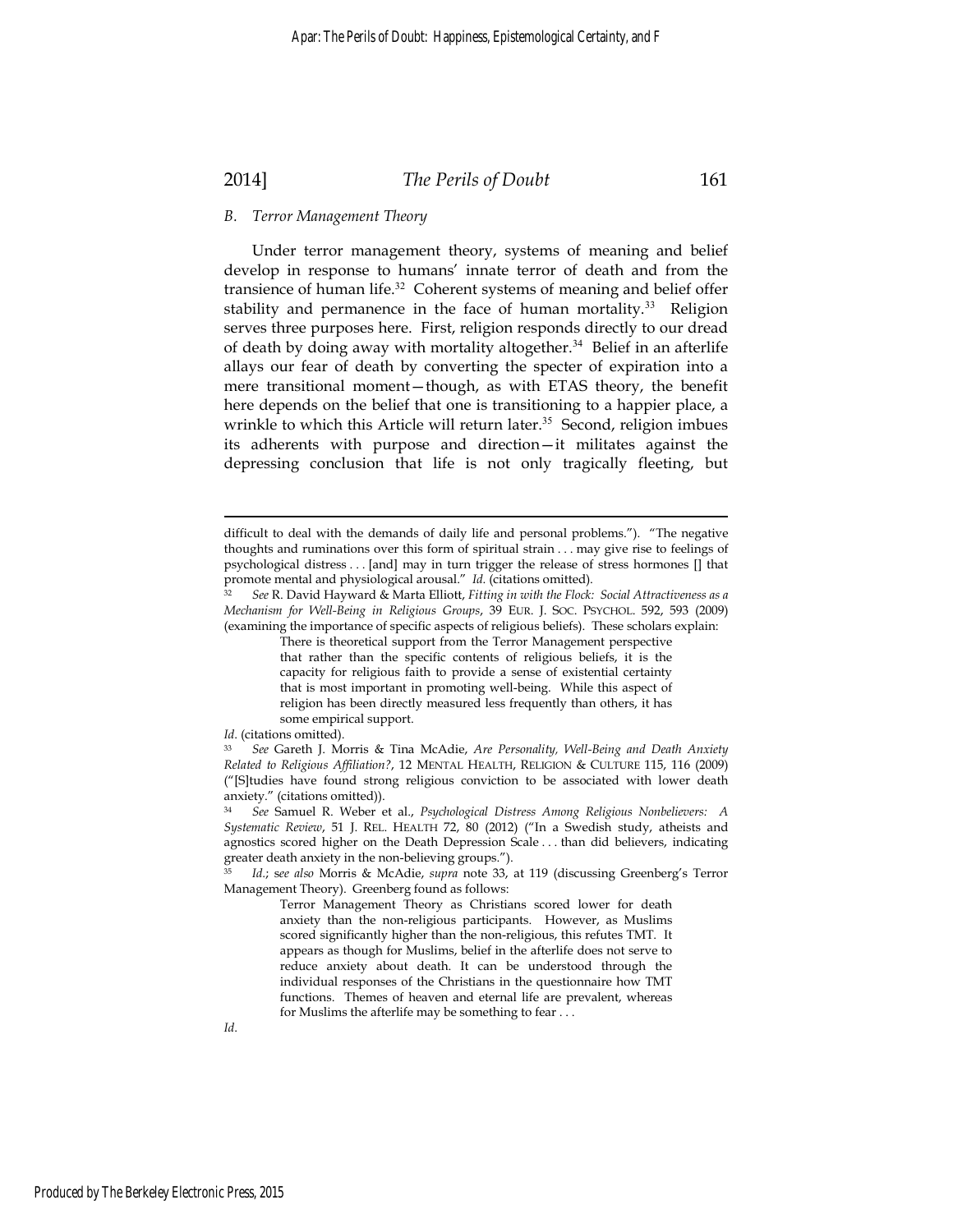meaningless as well.<sup>36</sup> Third, religion breeds attachment to values and principles that transcend the ephemeral material world. $37$  The stability and permanence of these values counterbalance the essential instability and impermanence of human existence. While flesh and blood may perish, our ideals persist. Belief helps us fashion an enduring legacy in the face of our mortality.<sup>38</sup>

These last two functions are not exclusive to religion. Strong conviction, whether religious or secular, can confer meaning, purpose, and a feeling of permanence. Our terror of death motivates us to repel

<sup>38</sup> *See* Rosenblatt et al., *supra* note 37, at 689 (demonstrating the important role morals play in shaping cultural standards). Rosenblatt explains:

> [M]oral principles are part of the more general set of cultural standards against which people compare themselves to assess their value. Thus, moral principles facilitate the individual's efforts to conceive of him- or herself as a valued contributor to something meaningful and permanent (the culture).... [T]he cultural anxiety-buffer allows continual repression of our existential terror. . . . Although the terror may on occasion rise to consciousness in muted form, most of the anxiety people experience results from threats to either the worldview or self-esteem components of the cultural anxiety-buffer that protects them from underlying existential terror.

*Id*. (citation omitted). *Theory II* states:

<u>.</u>

[F]rom a terror management perspective, one very important function of culture . . . is to provide a means of conceptualizing reality that allows for the possibility of equanimity in the face of human vulnerability and mortality. Put simply, people's beliefs about reality provide a buffer against the anxiety that results from living in a largely uncontrollable, perilous universe, where the only certainty is death.

*Theory II*, *supra* note 37, at 308. "Christians with a strong religious conviction scored lower for death anxiety than non-religious participants. . . . [B]elief in the afterlife is associated with lower death anxiety." Morris & McAdie, *supra* note 33, at 118. "Witter and associates suggest that religiosity may facilitate . . . 'achieving enduring significance beyond one's physical self and life.'" Ellison et al., *Does Religious Commitment Contribute*, *supra* note 36, at 103 (citations omitted); *see also* Robert A. Witter et al., *Religion and Subjective Well-Being in Adulthood: A Quantitative Synthesis*, 26 REV. RELIGIOUS RES. 332, 332 (1985) (noting the link between "achieving enduring significance beyond one's physical self and life" and "inner contentment.").

<sup>36</sup> *See* Christopher G. Ellison et al., *Does Religious Commitment Contribute to Individual Life Satisfaction?*, 68 SOC. FORCES 100, 102 (1989) [hereinafter Ellison et al., *Does Religious Commitment Contribute*] ("After holding constant the influence of background variables . . . only religious salience was a useful predictor of a sense of the 'meaning' and 'purpose' of life.").

<sup>37</sup> Abram Rosenblatt et al., *Evidence for Terror Management Theory: I. The Effects of Mortality Salience on Reactions to Those Who Violate or Uphold Cultural Values*, 57 J. PERSONALITY & SOC. PSYCHOL. 681, 681 (1989). *See* Jeff Greenberg et al., *Evidence for Terror Management Theory II: The Effects of Mortality Salience on Reactions to Those Who Threaten or Bolster the Cultural Worldview*, 58 J. PERSONALITY & SOC. PSYCHOL. 308, 308 (1990) [hereinafter *Theory II*] ("Although there is great variability in the contents of the worldviews associated with any given culture, all such conceptions provide the universe with order, meaning, value, and the possibility of either literal or symbolic immortality.").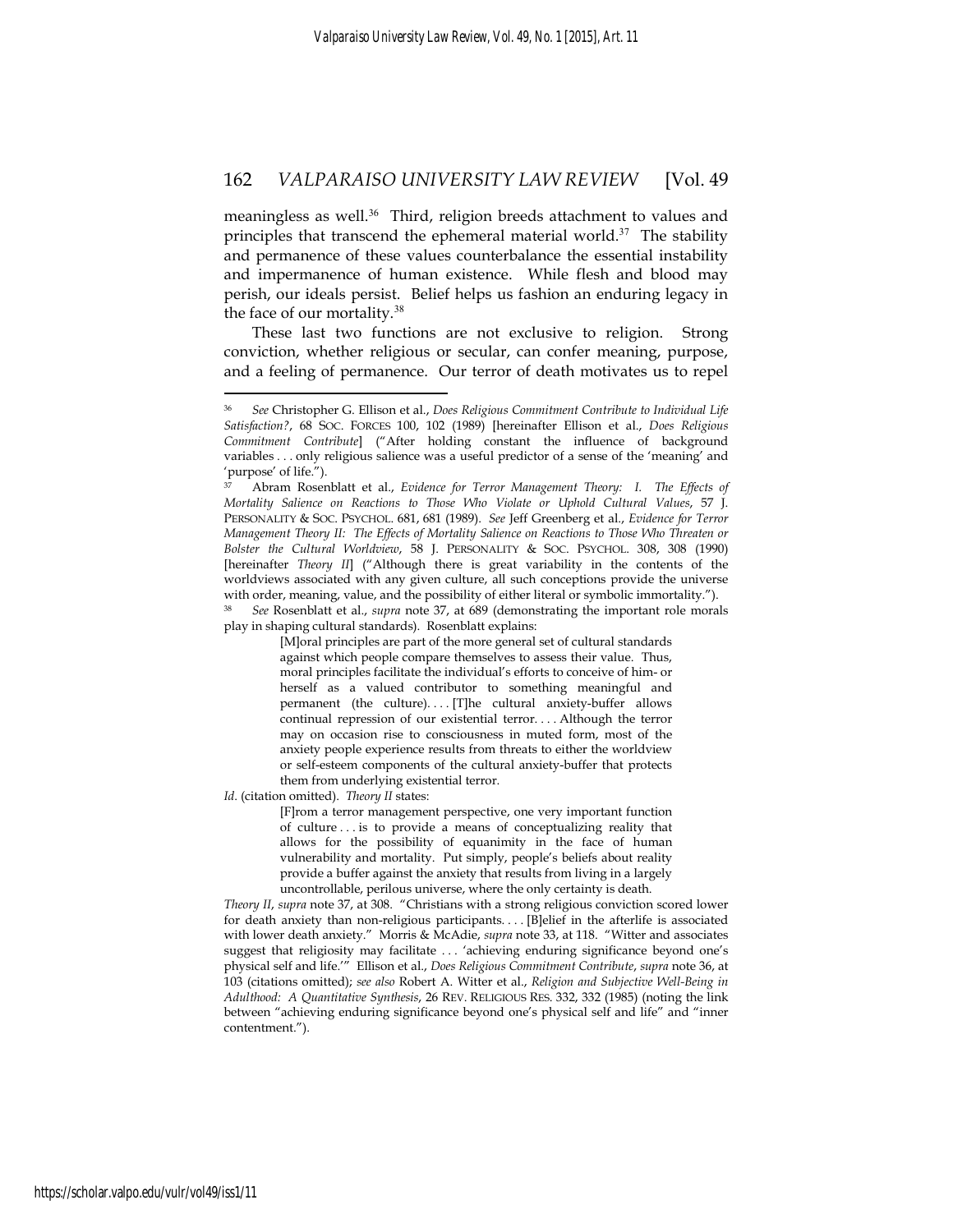#### 2014] *The Perils of Doubt* 163

threats not only to our religious conceptions, but also to our cultural and political values.<sup>39</sup> Researchers have found that heightened mortality awareness diminishes tolerance of heterodoxy and magnifies the desire to reinforce norms.<sup>40</sup> After responding to a questionnaire designed to raise mortality awareness, judges doled out harsher penalties for hypothetical defendants whose behavior challenged social norms.<sup>41</sup> Moreover, study participants reported stronger animus toward members of other religious denominations after experimenters made mortality salient.<sup>42</sup> They also recorded amplified hostility toward those who questioned—and a greater affinity for those who praised—their cultural worldviews.<sup>43</sup>

Our terror of death and our beliefs, religious or otherwise, appear to be interwoven. To the extent that religion kindles an unusually powerful sense of meaning and permanence—and inasmuch as it simply eliminates mortality entirely—it is uniquely adroit at managing our fear of death.<sup>44</sup> But the purpose of this discussion is not to distinguish

<sup>39</sup> *See* Rosenblatt et al., *supra* note 37, at 688 (examining reactions to deviations from an individual's cultural worldview). Terror management theory is described as follows:

According to terror management theory, the beliefs and values that make up an individual's cultural worldview serve the vital function of buffering the anxiety that results from awareness of human vulnerability and mortality. The theory posits that the cultural worldview espoused by any given individual is a fragile construction that needs persistent social validation . . . Those who deviate from cultural standards are responded to with disdain because such behavior threatens the values that underlie the individual's source of security. Similarly, those who uphold cultural values are admired because such behavior validates the individual's values.

*Id*.; *see also Theory II*, *supra* note 37, at 309 ("Cultural worldviews are structured so that protection from negative outcomes and a sense of immortality depend on fulfilling the cultural requirements for being valued.").

<sup>40</sup> *See* Rosenblatt et al., *supra* note 37, at 688 ("[T]he six studies reported in this article provide consistent support for terror management theory . . . . The present finding that reminding subjects of their mortality intensifies such reactions supports the proposition that the cultural worldview serves to protect individuals from anxiety concerning death."); *see also Theory II*, *supra* note 37, at 309 ("[P]ositive reactions to similar others and negative reactions to dissimilar others occur partly because of the impact such individuals have on faith in one's worldview.").

<sup>41</sup> *See* Rosenblatt et al., *supra* note 37, at 688 ("[S]ubjects who were reminded of their mortality consistently recommended harsher treatment of a moral transgressor.").

<sup>42</sup> *See Theory II*, *supra* note 37, at 318 ("Mortality salience appears to increase in-group favoritism, rejection of those who are different, and authoritarian tendencies.").

<sup>43</sup> *See id*. ("This suggests that whenever events heighten mortality salience (e.g., newspaper accounts of catastrophes or violence in intergroup and interindividual conflicts), in-group solidarity, out-group derogation, nationalism, religious extremism, prejudice, discrimination, and intolerance of deviance are likely to escalate.").

<sup>44</sup> *See* Neal Krause & Keith M. Wulff, *Religious Doubt and Health: Exploring the Potential Dark Side of Religion*, 65 SOCIOLOGY OF RELIGION 35, 39-40 (2004) ("[A] number of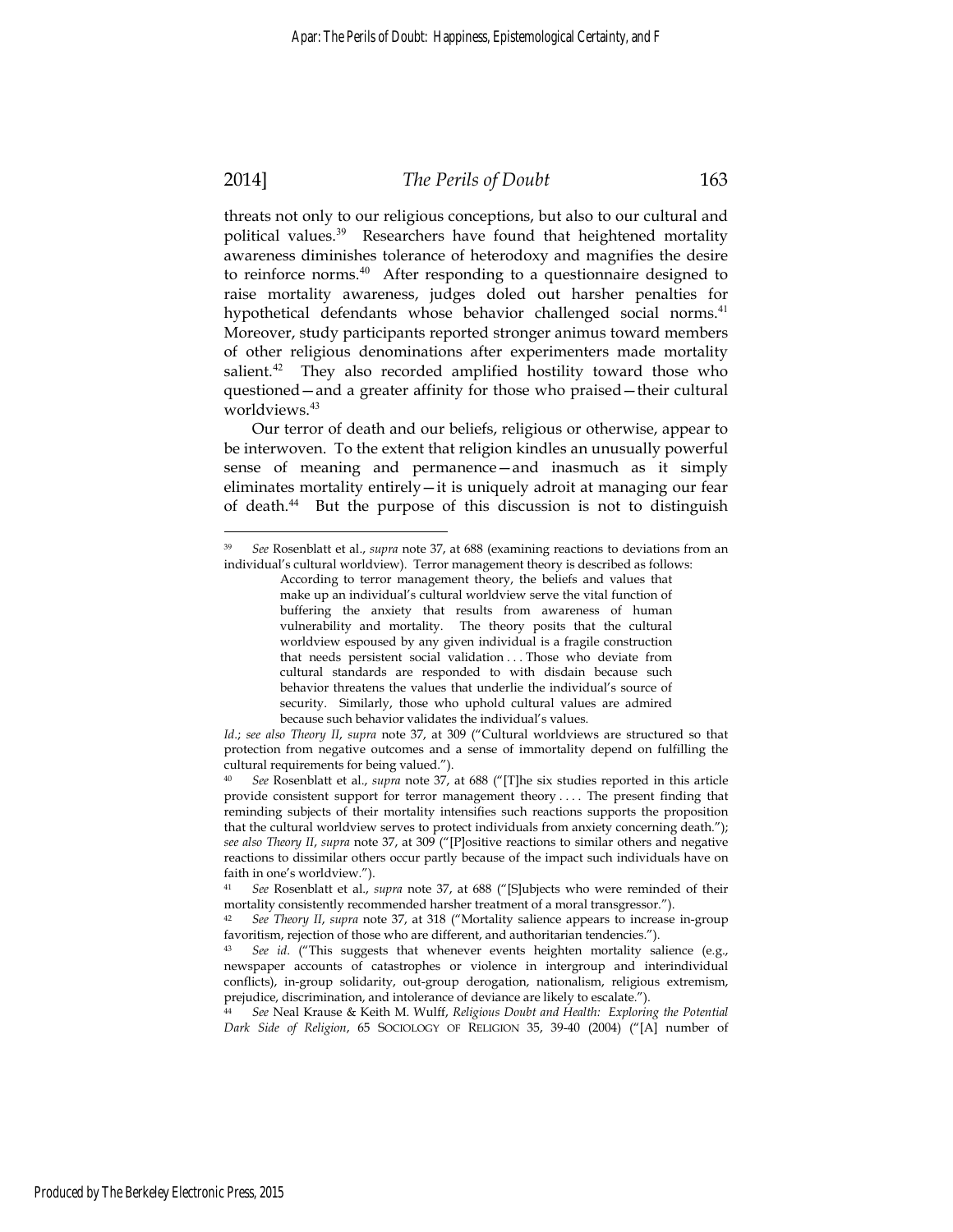religious from secular conviction. Rather, it is to illustrate the stakes involved in matters of belief, religion, or otherwise. Terror management theory suggests that when the ideologue lashes out at her detractors, there is more than simple divergence of opinion at work. Indeed, such outrage emerges as well from an effort to allay death anxiety.

#### *C. Cognitive Dissonance*

1

Cognitive dissonance theorists posit that the human mind seeks psychic harmony. Human beings, the theory holds, will go to great lengths to convince themselves that their epistemologies are true, consistent, and consonant with their behavior.<sup>45</sup> Perceived incongruence among beliefs or between beliefs and behavior engenders painful discomfort that the mind seeks to quell.<sup>46</sup> One might attempt to reason one's way out of the tension, manipulating logic to bring discordant beliefs or behaviors into concordance.<sup>47</sup> One might claim a lack of volition. Indeed, evidence suggests that we feel more comfortable embracing dissonance-inducing behaviors or beliefs when doing so is necessary to receive a particularly enticing reward or to avoid an

investigators maintain that one of the primary functions of religion is to provide a sense of meaning in life." (citation omitted)). "[I]dentity theory suggests that religious doubt may be pernicious primarily because it deprives a person of one of the most fundamental benefits of religion—a sense of meaning in life." *Id*. "[P]roblems associated with roles that are valued highly have a more noxious effect on health and well-being than difficulties that arise in roles that are not as important." *Id*. at 40 (citation omitted). "[I]t follows that if religion is valued highly, and doubts about religion arise, then subsequent feelings of cognitive dissonance should be especially troublesome." *Id*. 45 *See generally* LEON FESTINGER, <sup>A</sup> THEORY OF COGNITIVE DISSONANCE 3–4, 10–11 (1957)

<sup>(</sup>discussing the theory of cognitive dissonance and its effects on human psychology).

<sup>46</sup> *See* Burns, *supra* note 12, at 4 (explaining situations that lead to the "Hypocrisy Effect"). Burns elaborates:

When situations reveal an inconsistency between ideas to which one has personal commitment and [one's] actual behavior, dissonance tends to be very high and the need to reduce it is strong. When the beliefs are personally important, being placed in a position that makes it clear that one is not *practicing what she preaches* can be perceived as a threat to one's self-image.

*Id.* "Cognitive dissonance indeed appears to cause an arousing and negative affective state. . . . Moreover, the negative affect evoked by dissonance motivates dissonance reduction . . . " Christopher T. Burris, Eddie Harmon-Jones & W. Ryan Tarpley, *"By Faith Alone": Religious Agitation and Cognitive Dissonance*, 19 BASIC & APPLIED SOC. PSYCHOL. 17, 18 (1997) (citations omitted).

<sup>47</sup> *See generally* FESTINGER, *supra* note 45, at 31 (explaining how people rationalize behavior discordant with their beliefs); Burns, *supra* note 12, at 3-4 (elaborating on the discounting of dissonant ideas and the emphasizing of consonant ideas).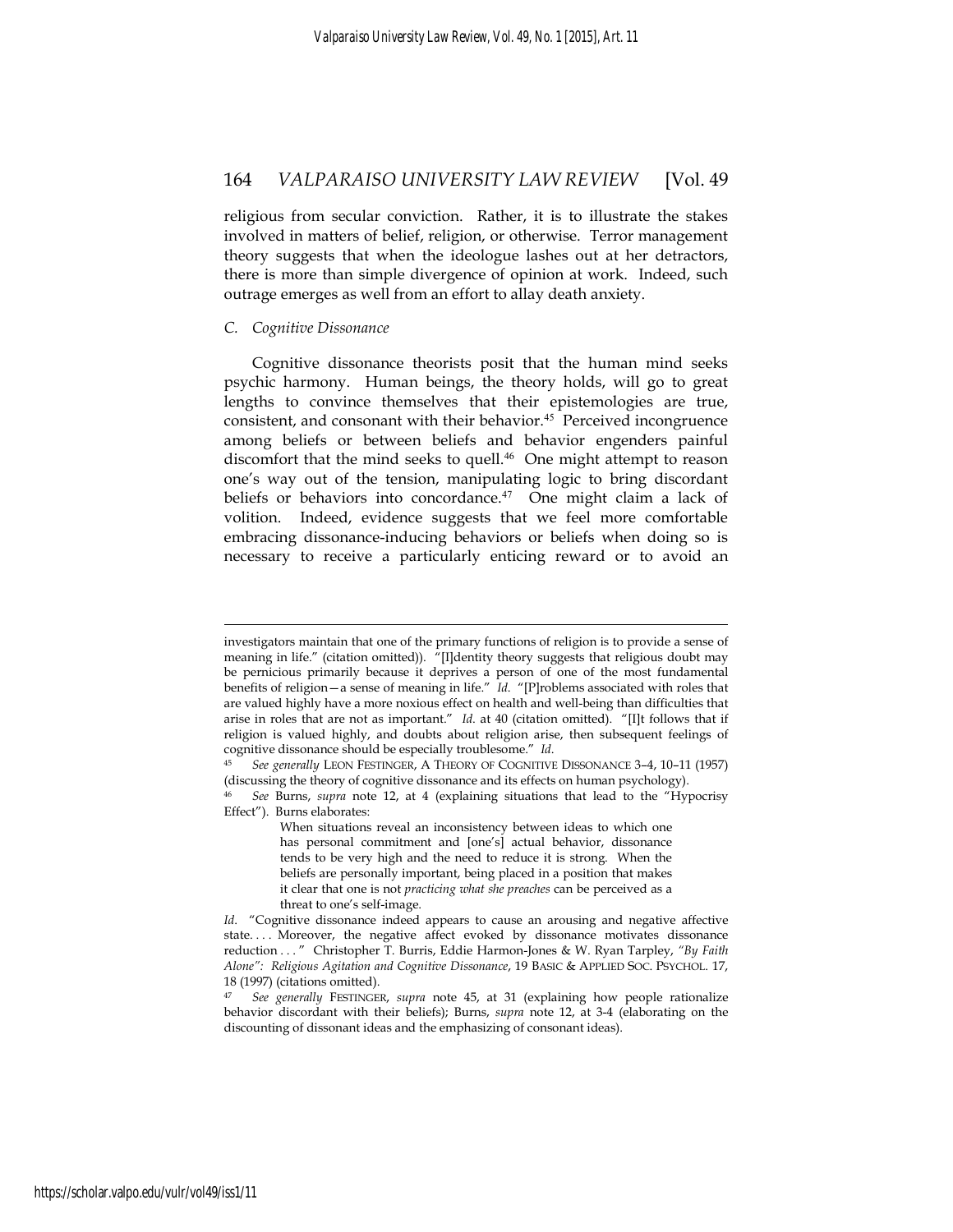<u>.</u>

### 2014] *The Perils of Doubt* 165

especially undesirable outcome.<sup>48</sup> One might attack the credibility or motives of the source rather than engage the conflict substantively.<sup>49</sup> One might cling even more tightly to the challenged conviction, drowning out the tension.<sup>50</sup> Finally, one might alter one's behavior or beliefs in an effort to erase the contradiction and restore psychic harmony.<sup>51</sup> However one escapes the discomfort, the implication is clear—our minds seek peace and eschew angst.

Epistemological doubt is a species of cognitive dissonance.<sup>52</sup> Religious doubt in particular can be a singularly discombobulating experience, for religion often undergirds its adherents' entire epistemology—remove the foundation, and the whole edifice collapses.<sup>53</sup>

<sup>48</sup> *See* Burns, *supra* note 12, at 4 ("[W]hen a learner believes there is no choice, dissonance is nominal because the lack of choice is itself sufficient justification for compliance." (citation omitted)). "Despite their inability to practice plural marriage, [Mormons] could point to external coercion as justification for their behavior and thus minimize any dissonance they felt. However, . . . [b]ecause the final push to conform came from within the Mormon community rather than from without, Mormons could no longer point to outside forces for this change in belief." Elizabeth Harmer-Dionne, *Once a Peculiar People: Cognitive Dissonance and the Suppression of Mormon Polygamy as a Case Study Negating the*  Belief-Action Distinction, 50 STAN. L. REV. 1295, 1318 (1997–98) (footnote omitted).<br><sup>49</sup> See Burns, supra note 12, at 4, 6 (discussing the "Hypocrisy Effect").<br><sup>50</sup> See id. at 4 ("In some instances, then, cognitive disson

original attitudes." (citation omitted)); *see also* Burris et al., *supra* note 46, at 24 ("More extreme profession of transcendent beliefs (God's working as mysterious but benevolent, etc.) following exposure to a belief-threatening article was associated with reduced dissonance-related affect (both agitation and discomfort)."); Harmer-Dionne, *supra* note 48, at 1309 ("Contrary to ordinary expectations, external challenge and resistance may actually strengthen an adherent's commitment to a particular religious creed.").

<sup>51</sup> *See Burns, supra* note 12, at 4 ("Any dissonance that does arise can be reduced or eliminated by changing ones beliefs to make them more consonant with the induced behavior.") (citation omitted).

<sup>52</sup> *See* Neal Krause, *Religious Doubt and Psychological Well-Being: A Longitudinal Investigation*, 50 REV. OF RELIGIOUS RESEARCH, 94, 95–96 (2006) [hereinafter Krause, *Religious Doubt and Psychological Well-Being*] ("[R]eligious doubt may be viewed as an unsettling state of indecision that arises from seeing the validity of two seemingly inconsistent points of view. . . . Viewed in this way, doubt may be seen as a specific instance of the more general problem of cognitive dissonance." (citation omitted)); *see also* Krause & Wulff, *supra* note 44, at 36 ("Religious doubt is defined as, ' . . . a feeling of uncertainty toward, and a questioning of, religious teachings and beliefs.'" (citation omitted)).

<sup>53</sup> *See* Theta Gribbins & Brian Vandenberg, *Religious Fundamentalism, the Need for Cognitive Closure, and Helping*, 21 INT'L J. FOR THE PSYCHOL. OF RELIGION 106, 106–07 (2011) (analyzing religion's role as a central system of beliefs). Gribbins and Vandenberg explain:

<sup>[</sup>Religious fundamentalism] differs from other fundamentalisms with

rigidly held ideologies, such as market fundamentalism for example, in that it is an overarching belief system that regulates not only religious thoughts but all conceptions; it is in essence a 'meta-belief' or worldview. This worldview provides an absolute foundation for determining what is and what should be, what is good and evil, and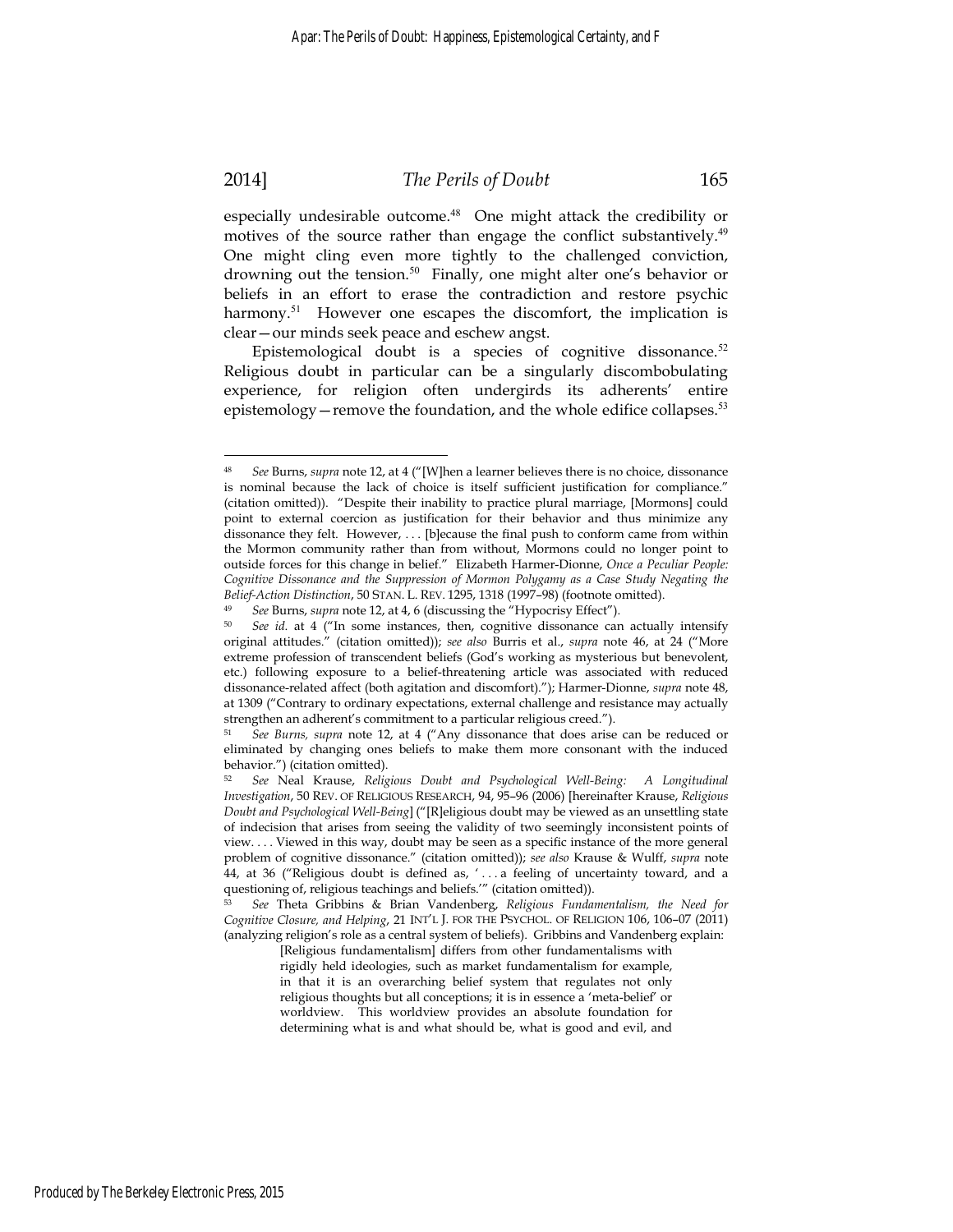To grow up in the embrace of a loving, omnipotent God, only to discover the ultimate rejoinder in the form of human suffering; to believe that one possesses the one Truth only to find that it is merely one among many such realizations not only discomfort the believer, they undermine the entire moral structure that derives from these convictions.<sup>54</sup> The triggers of epistemological and religious doubt are ubiquitous.<sup>55</sup> In a heterogeneous society, we constantly encounter reminders that our convictions are not universal, that others hold divergent views with equal ardor and confidence.<sup>56</sup> When these societal cues alert us to the

*Id*. (citations omitted).

1

Doubts or other nagging reservations about matters of faith can emerge from numerous sources, including the problem of evil, as believers struggle to understand why bad things happen, particularly to good people. Many persons also grapple with challenges posed by scientific developments, as well as a host of other issues concerning religious dogmas and institutional practices. . . . [A] growing body of evidence links unresolved doubts with a range of negative mental and physical health outcomes.

*Id*. (citations omitted).

BULLETIN OF THE MENNINGER CLINIC 201, 204 (2013) ("[F]ar more than in the past, believers must live their faith in a condition of doubt and uncertainty. Today, religious faith . . . exists as but one possibility alongside a range of nonreligious worldviews. Pluralistic worldviews intensify the experience of doubt."). *Theory II* states:

> [T]he diverse array of beliefs and values that are encountered provide a reminder that one's worldview may not be valid in any absolute

what is known and unknowable, which are conferred by an omniscient, omnipotent being.

<sup>54</sup> *See id*. (explaining the psychological effects or realization of such); s*ee also* Krause & Wulff, *supra* note 44, at 38 ([I]t may be difficult for a person to believe in a loving and protecting God, while at the same time recognizing there is a good deal of suffering, pain, and injustice in the world. Cognitive dissonance is especially important . . . because, as Festinger . . . argues, holding views that are incompatible can be a significant source of psychological distress." (citation omitted)). *See generally* Ellison et al., *Religious Doubts*, *supra* note 31, at 122 (considering the sources and consequences of religious reservations). These scholars believe that:

<sup>55</sup> *See* Krause, *Religious Doubt and Psychological Well-Being*, *supra* note 52, at 97 ("Doubts about religion are inevitable because the world is filled with seemingly contradictory evidence and experiences . . . [s]o the real issue is not the elimination of doubt. Instead, it involves how doubt is handled—how people respond to it." (citation omitted)); *see also*  Krause & Wulff, *supra* note 44, at 50 ("[B]elief systems are maintained primarily through commitment, and commitment is, in turn, dependent on validation. . . . It is simply not possible to verify that God exists, and the character, purposes, and will of God cannot be validated. When validation is not possible, doubts may arise."); Greenberg et al., *supra*  note 37, at 309 ("Because the cultural anxiety-buffer is by its very nature a fragile social construction . . . it requires continual bolstering." (citations omitted)). "[P]eople are constantly reminded of their vulnerability and mortality; one need only pick up a newspaper or turn on a television news program to find examples of such reminders of the fragile nature of human existence." *Id*. 56 *See* Simon Dein, *Religious Doubts: Implications for Psychopathology and Psychotherapy*, 77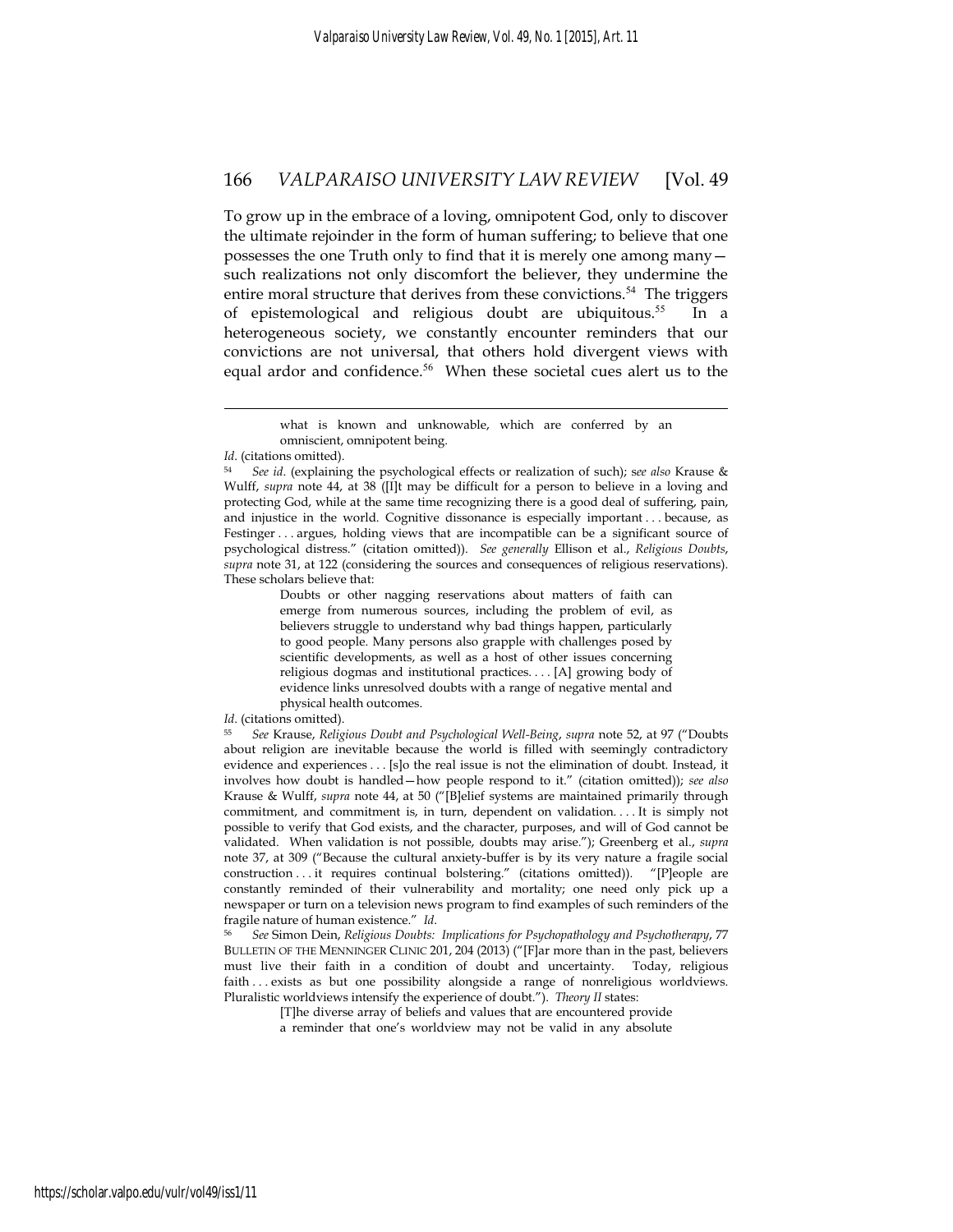# 2014] *The Perils of Doubt* 167

possibility that our beliefs are misguided, we experience profound disquiet—but the damage does not end there. Such cues also undermine a primordial attachment to God (attachment theory), a threatneutralizing mechanism (ETAS theory), our desire to discern order in the universe (HADD theory), and our capacity to allay our terror of death (terror management theory). Understanding these links between religion and psychology is vital to situating the empirical literature on religion and happiness in its proper context.

#### III. THE HAPPY FAITHFUL: THE RELIGION-HAPPINESS NEXUS

Recent decades have seen an explosion of research into the connection between religion and happiness.<sup>57</sup> Once an obscure niche, the field has grown into a fruitful area of research at the forefront of psychology, sociology, and medicine.<sup>58</sup> While the results have not been uniform, the weight of the evidence suggests that religiosity correlates with various indices of mental and physical well-being.<sup>59</sup>

<u>.</u>

sense, highlighting the tenuous nature of the cultural anxiety-buffer and contributing to the need for ongoing bolstering and protection from threat. To the extent that people need to believe that one and only one conception of reality is ultimately correct, the existence of conceptions at variance with their own implies that someone must be mistaken.

*Theory II, supra* note 37, at 309.<br><sup>57</sup> *See generally HAROLD C. KOENIG ET AL., HANDBOOK OF RELIGION AND HEALTH 101–17* (2001) (presenting data on numerous studies correlating religion with well-being).

See id. at 97-98, 116-17 (identifying a growth in research into the connection between religion and happiness).

<sup>59</sup> *See* Diener et al., *supra* note 29, at 1278 ("In the National Opinion Research Center's General Social Surveys of Americans between 1972 and 2008, the percentage of people reporting that they were 'very happy' ranged from 26% among those never attending religious services to 48% among those attending services more than weekly."). Ellison suggests that:

<sup>[</sup>R]eligion may enhance various aspects of well-being in at least *four* ways: 1) through social integration and support; 2) through the establishment of personal relationships with a divine other; 3) through the provision of systems of meaning and existential coherence; and 4) through the promotion of more specific patterns of religious organization and personal lifestyle.

Ellison, *Religious Involvement*, *supra* note 16, at 80. Another scholar believes that: In large part, results from these studies have been consistent in indicating a salutary relationship between religious involvement and health status . . . Across this literature, the consistency of findings despite the diversity of samples, designs, methodologies, religious measures, health outcomes, and population characteristics actually serves to strengthen the inference of a positive association between religion and health.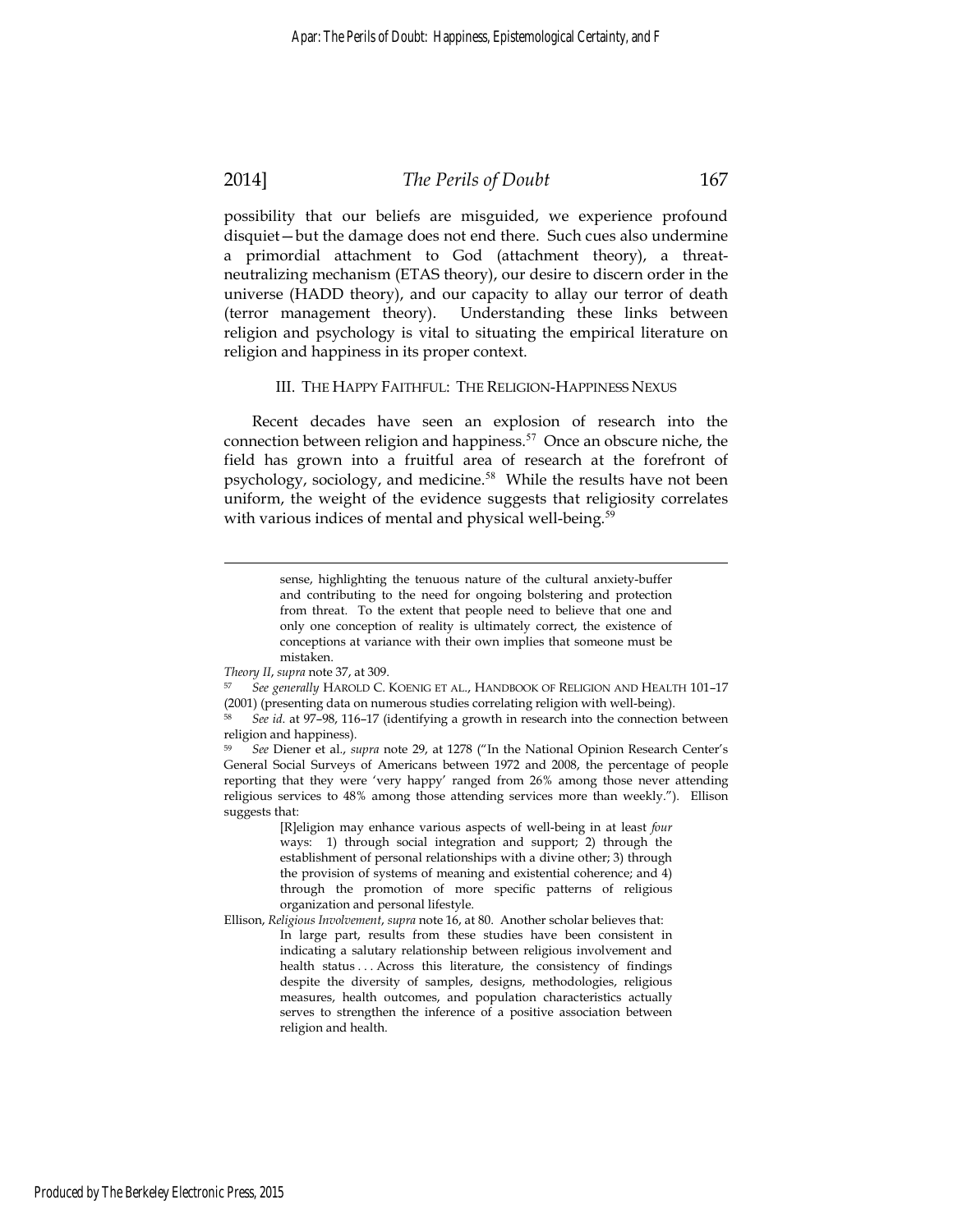A preliminary note is in order. Happiness is a nebulous and capacious concept, encompassing various facets of well-being from short-term gratification to long-term fulfillment. However, because religion appears to exert a salutary effect across these diverse measures of personal welfare, this Article will steer clear of the definitional morass and employ the catch-all term "happiness" to refer to generally pleasant states of being, from the ephemeral to the more enduring.

It is worth observing that the social sciences—psychology in particular—have not always held such a sunny conception of religion. $60$ Indeed, recent trends have marked a departure from the old Freudian view of religion as neurosis and pathology.<sup>61</sup> On this traditional account, religion meant repression of primal impulses, guilt and shame at violating rigid precepts, and dread of a fiery hereafter. $62$  This attitude has by no means vanished. It survives most prominently in the polemics of the "New Atheists," who have tapped a fertile market for antireligious sentiment.<sup>63</sup> It also finds some empirical support in a distinct minority of studies that have found that religion correlates with death, anxiety, guilt, and neuroticism.<sup>64</sup>

Loren Marks, *Religion and Bio-Psycho-Social Health: A Review and Conceptual Model*, 44 J. REL. & HEALTH 173, 179 (2005) (quoting KOENIG ET AL.). "[D]ata from a national sample [show] that those who are most involved with their religion are almost twice as likely to report being 'very happy' than those with the least involvement ... [R]eligious variables accounted for 5–7% of variance in life satisfaction." Daniel Mochon, Michael I. Norton & Dan Ariely, *Who Benefits from Religion?*, 101 SOC. INDICATORS RES. 1, 2 (2011) (citations omitted). "[R]eligious adults report greater feelings of social integration, a personal relationship with a divine being, a good sense of cohesion in life, and a specified pattern of organization in which to live one's life. These outcomes are associated with greater levels of personal well-being for adults." Richard J. Petts & Chris Knoester, *Parents' Religious Heterogamy and Children's Well-Being*, 46 J. SCI. STUD. OF RELIGION 373, 374 (2007).<br><sup>60</sup> *See Marks, supra note 59, at 174 ("For the first three-quarters of the 20th century, the* 

prevalent view of religion's relationship to health among both medical and social scientists was apathetic at best, and actively hostile at worst.").

<sup>61</sup> *See id.* ("By the mid-1990s, the pendulum of religion-related medical and social science publication seemed to have swung . . . to [] empirical work that frequently correlated religious experience with a variety of beneficial health-related outcomes. . . . ").

<sup>&</sup>lt;sup>62</sup> *See id.* ("This hostile camp is perhaps most conspicuously represented by Freud, who maligned religion as mankind's universal obsessional neurosis." (citation omitted)).

<sup>63</sup> *See* Diener et al., *supra* note 29, at 1279 ("Although religion is a widespread social and cultural phenomenon, its atheist critics claim that it is dysfunctional. It is 'dangerous nonsense' that does 'not make its adherents happy' . . . This religion-breeds-misery meme resonates with the surmise of Sigmund Freud, who famously viewed religion as 'a universal obsessional neurosis.'" (citations omitted)).

<sup>64</sup> *See generally* John Maltby, *Protecting the Sacred and Expressions of Rituality: Examining the Relationship Between Extrinsic Dimensions of Religiosity and Unhealthy Guilt, 78 PSYCHOL.* AND PSYCHOTHERAPY: THEORY, RES. & PRACTICE 77, 81 (2005) (explaining the connection between religion and negative psychological states).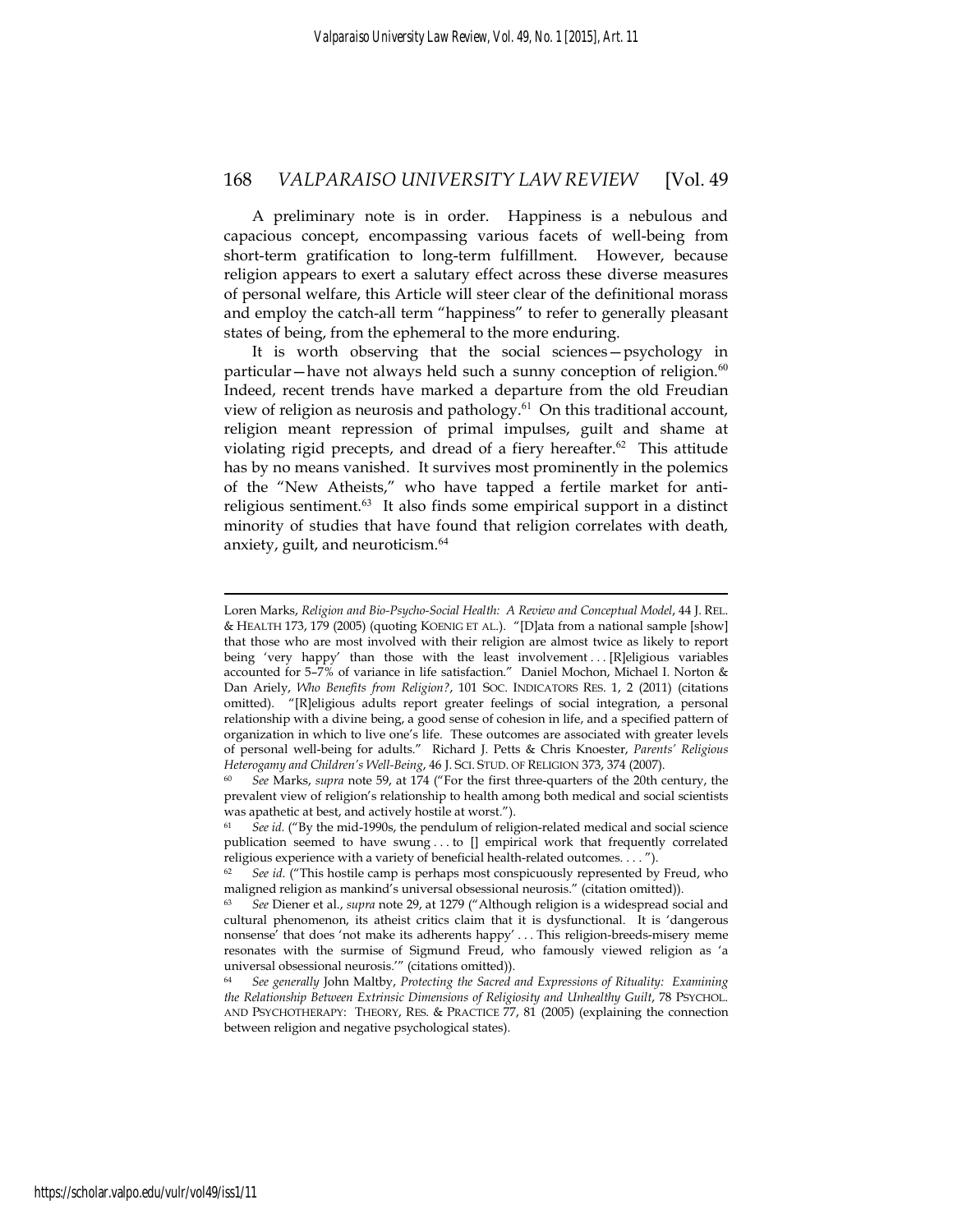### 2014] *The Perils of Doubt* 169

Still, the thrust of the empirical literature is clear—religion appears to exert a salutary effect on happiness.<sup>65</sup> This relationship appears across various dimensions of happiness—from transient well-being to abiding satisfaction, from the absence of depression and psychological pathology to affirmative contentment.<sup>66</sup>

On a deeper level, however, complexities intrude that prevent a straightforward embrace of religion as a vehicle for happiness. Religion is a complex and multifaceted construct, and researchers early recognized that more sophisticated measures of religiosity than "attendance at religious services" or "frequency of prayer" were necessary to comprehend the nexus between religion and happiness.<sup>67</sup> The most noted distinction that emerged was that between intrinsic and extrinsic religiosity.<sup>68</sup>

#### *A. The Intrinsic-Extrinsic Divide*

Many have asserted that the religion-happiness nexus owes to the social connections that religious involvement nurtures.<sup>69</sup> Congregational

<sup>65</sup> *See generally* KOENIG ET AL., *supra* note 57, at 101 (describing the correlation between religion and positive psychological states).

<sup>66</sup> Ellison et al., *Does Religious Commitment Contribute*, *supra* note 36, at 114–16, 106 (defining life satisfaction as "essentially a cognitive assessment of progress toward desired goals—an evaluation of the congruence between ideal and real life circumstances" and noting its connection to religion). Marks expands on this notion as follows:

In addition to general 'salutary religious effect,' certain religious practices have also been correlated with positive coping in connection with both 'acute' and 'day-to-day stresses' of life in a wide variety of contexts . . . Religiosity has also been correlated with a number of specific positive mental health outcomes, including greater personal happiness and/or self-esteem . . . and lower rates of depression.

Marks, *supra* note 59, at 180 (citations omitted). *See generally* KOENIG ET AL., *supra* note 57, at 117 (summarizing the relationship between religion and happiness).

<sup>67</sup> *See* David H. Rosmarin, Kenneth I. Pargament & Annette Mahoney, *The Role of Religiousness in Anxiety, Depression, and Happiness in a Jewish Community Sample: A Preliminary Investigation*, 12 MENTAL HEALTH, REL., & CULTURE 97, 99–100 (2009) ("[A]n emerging trend in psychology of religion research has been to study aspects of religiousness that are more proximally and functionally connected to psychological variables alongside measures of global religiousness. Examples of proximal religiousness include perceived closeness to God, religious coping, sanctification, and religious/spiritual struggles." (citations omitted)).

<sup>68</sup> *See* Ahmed M. Abdel-Khalek, *Happiness, Health, and Religiosity: Significant Relations*, 9 MENTAL HEALTH, REL. & CULTURE 85, 87–88 (2006) ("There are several recent theoretical and empirical studies emphasizing the different experiences and outcomes associated with diverse types of religiosity. Foremost among them is the intrinsic versus extrinsic religious orientation.").

<sup>69</sup> *See* Eichhorn, *supra* note 30, at 584−85 ("Religiosity might provide a safety net function, offering security and comfort particularly in difficult or uncertain life situations. The engagement in communal activities and the provision of a network of acquaintances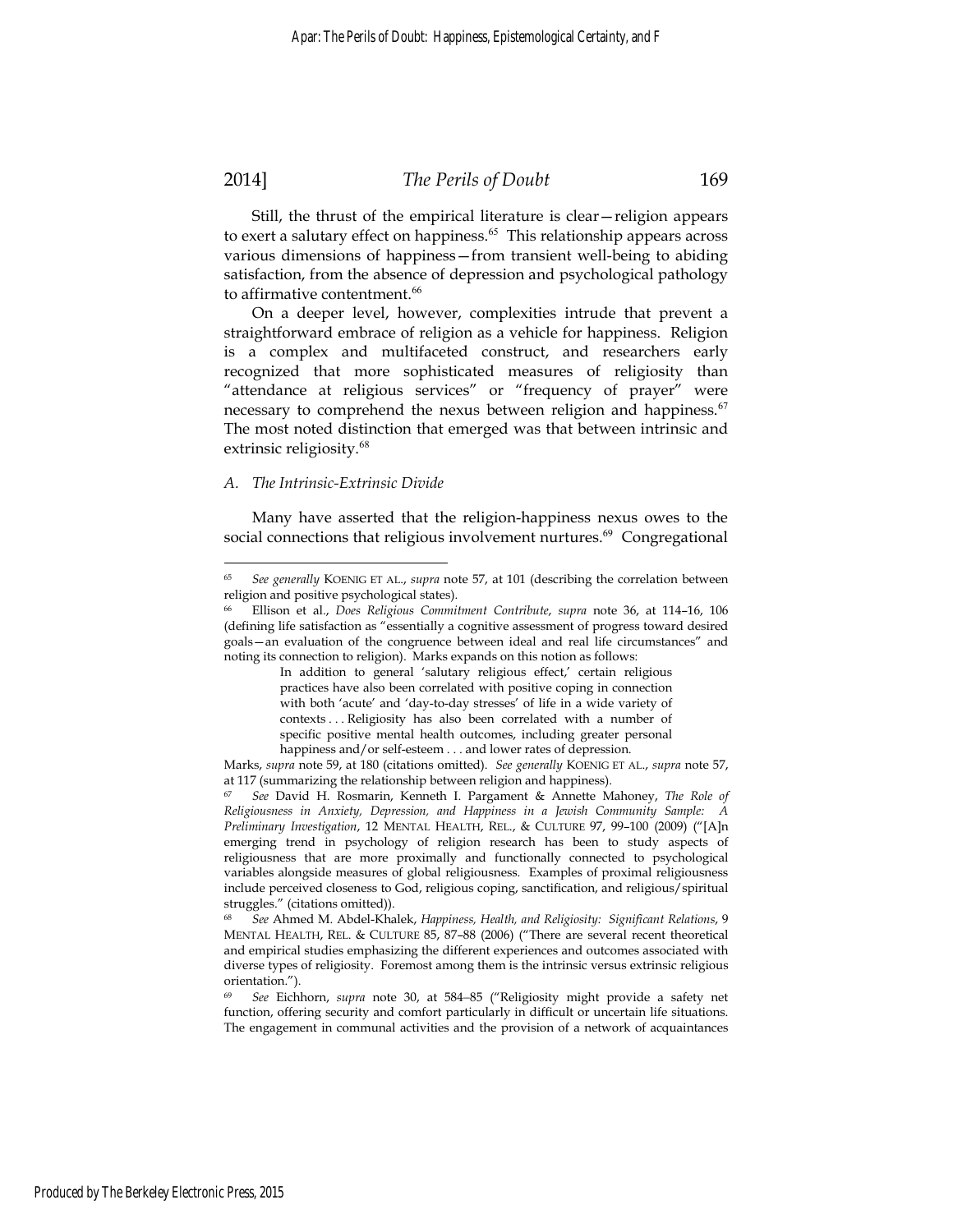life can serve as a well-spring for personal relationships and a network of support in times of distress.<sup>70</sup> Indeed, empirical research has amply demonstrated the connection between social ties and happiness.<sup>71</sup> The religion-happiness connection, many have argued, is chiefly an extension of this well-corroborated insight.

That congregational life forges intimate social connections is indeed an important part of the religion-happiness calculus. Congregants derive pleasure, meaning, and comfort from the bonds that they develop with their coreligionists.<sup>72</sup> Is such the essence of faith? Does particularistic dogma belong on the periphery, with community and brotherhood at the fore?

It is likely that this common explanation of the religion-happiness nexus misconceives the function of social connections. How precisely it misunderstands this function is a subject to which this Article will return later.<sup>73</sup> For now, it suffices to note that this explanation clashes with a well-established divide in the empirical literature. Where intrinsic religiosity—religion for its own sake, true belief—correlates positively with happiness in its various manifestations, extrinsic religiosity religion for the purpose of achieving some ancillary objective, such as cultivating social ties or attaining inner peace—appears not to correlate positively, and in many instances appears to correlate negatively, with happiness.<sup>74</sup> It is what is in the adherent's mind, rather than religion's

<u>.</u>

and actual friends and supporters is a . . . community-inclusion focused, perspective commonly invoked to explain the findings." (citation omitted)); Stark & Maier, *supra* note 18, at 123, 125 (noting that "the effects of religion seem to be primarily 'social' rather than doctrinal . . . A number of scholars have suggested that . . . the major effect of religion on happiness is achieved by embedding people in supportive congregations where they enjoy warm social relationships."); Witter et al., *supra* note 38, at 336–37 ("[R]eligion affects subjective well-being more strongly via the influence of social integration as compared to ego transcendence. However, the interrelationships among social integration, religious participation, and religiosity may be complex.").

<sup>70</sup> *See* Eichhorn, *supra* note 30, at 584–85 (explaining the correlation between religious communities and social support). *See generally* KOENIG ET AL., *supra* note 65 at 458–61 (identifying the positive effects of social support from religious organizations).

<sup>71</sup> *See*, *e.g.*, Luke William Galen & James D. Kloet, *Mental Well-Being in the Religious and Non-Religious: Evidence for a Curvilinear Relationship*, 14 MENTAL HEALTH, REL. & CULTURE 673, 681 (2011) ("[M]embers of a cohesive group will display greater emotional stability to the extent that they are actively involved in a supportive social milieu.").

<sup>72</sup> *See* Marks, *supra* note 59, at 176 ("[Religion] impacts psychological coping through social, emotional, and moral support a faith community can provide, particularly in times of stress, crisis, or bereavement." (citation omitted)).

<sup>73</sup> *See infra* Part IV.B (considering possibly that the religion-happiness connection owes predominantly to the social connections that religious involvement facilitates).

<sup>74</sup> Kristopher J. Gauthier et al., *Religiosity, Religious Doubt, and the Need for Cognition: Their Interactive Relationship with Life Satisfaction*, 7 J. HAPPINESS STUD. 139, 140 (2006). Gauthier et al. stated: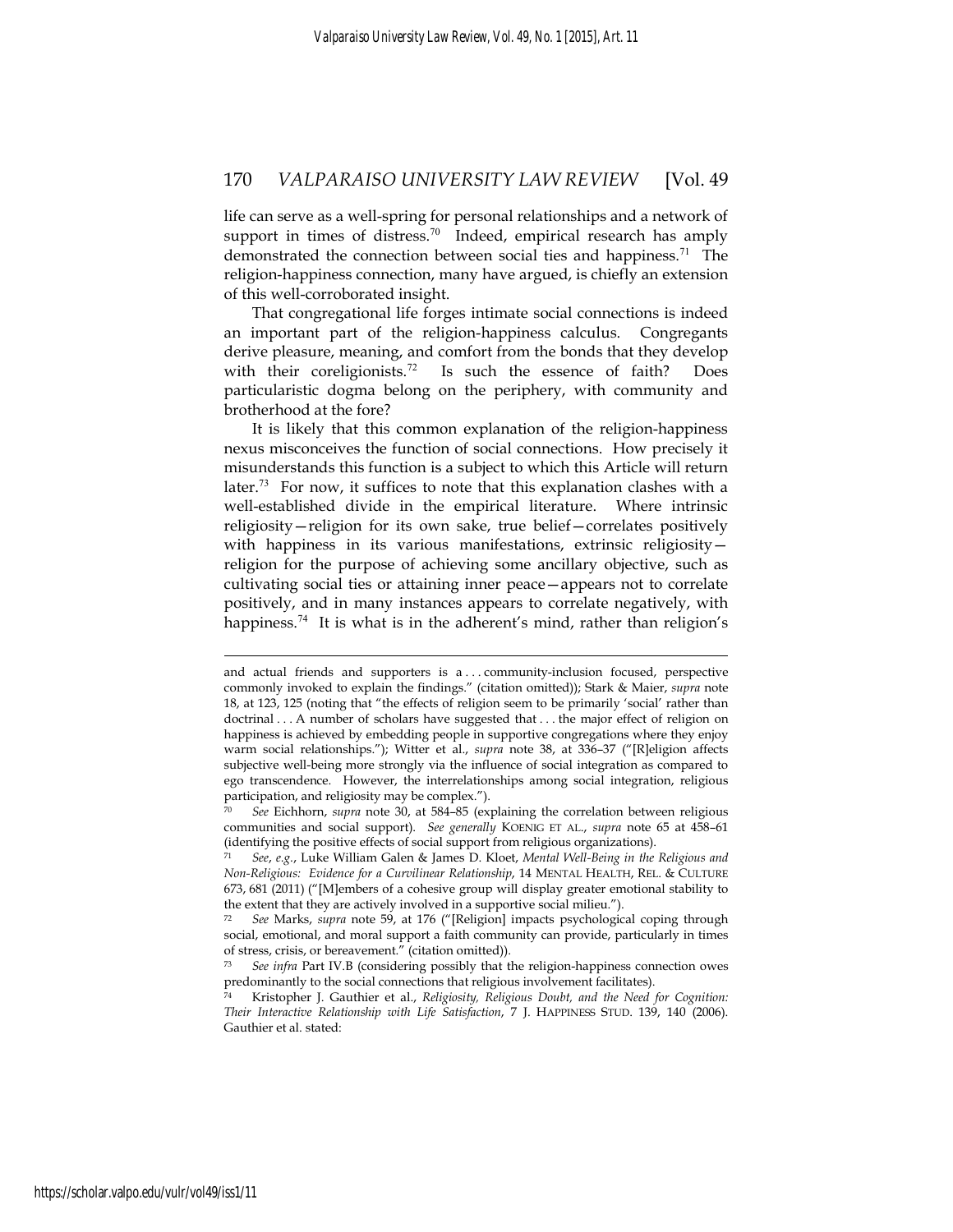### 2014] *The Perils of Doubt* 171

practical value, that principally accounts for the religion-happiness connection.<sup>75</sup>

To be sure, this does not definitively discredit the notion that religion properly understood should be emancipated from particularistic dogma. There is much to commend a conception of religion that seeks to harness religion's utility while shedding the zealotry and parochialism. But such a conception does not pave the way to personal happiness societal amity and understanding, perhaps, but not individual happiness.<sup>76</sup>

That it is authentic conviction, rather than religion's ancillary social or personal value, that undergirds the religion-happiness nexus tells us little about what sort of belief we should prefer if we desire happiness. Perhaps the elastic faith of the mainstream—the sort that tolerates and even encourages doubt—conduces best to happiness. After all, such faith is generally undemanding, forgiving of waywardness, and less

> [E]xtrinsic religiosity (i.e., engaging in religion for external incentives such as social contacts), was negatively correlated with several indicators of mental well-being, including appropriate social behavior, freedom from worry and guilt, personal competence and control, and open-mindedness and flexibility. Conversely, intrinsic religiosity (i.e., engaging in religion to integrate it into one's daily affairs) was positively correlated with appropriate social behavior, freedom from worry and guilt, a sense of personal competence and control, and personality unification and organization.

*Id*.; Karen Hwang, Joseph H. Hammer & Ryan T. Cragun, *Extending Religion-Health Research to Secular Minorities: Issues and Concerns*, 50 J. REL. & HEALTH 608, 609 (2011) ("People also attend church services for a variety of reasons—e.g. for the social network or out of familial obligation—not always having to do with actual worship."). "10% of Americans who do not believe in a god attend religious services weekly, not out of religious devotion, but rather for pragmatic reasons, like preserving familial harmony or to maintain a circle of friendships." *Id*. (citations omitted); *see also* Maltby, *supra* note 64, at 78 ("Generally, research suggests that an intrinsic orientation towards religion is associated with better mental health, while an extrinsic orientation toward religion is associated with poorer mental health.").

<sup>75</sup> *See* Eichhorn, *supra* note 30, at 583 ("[I]ntrinsic and extrinsic forms of religiosity differently affect the level of life-satisfaction. Attitudinal evaluations of personal levels of religiosity tend to be positively associated with measures of subjective well-being. However, the same is not true for practiced aspects of religiosity, pointing to the relevance of distinguishing different mechanisms." (citations omitted)); Ellison et al., *Does Religious Commitment Contribute*, *supra* note 36, at 105 ("Hadaway and Roof concluded: ' . . . [I]t would appear that meaning is the more distinctively religious resource. Not that religious belonging is unimportant, but the social integration it provides also can be provided by other voluntary organizations.'"); *see also* Marks, *supra* note 59, at 179 ("[T]he importance of one's faith had the strongest association with positive mental health, even after controlling for the effect of other significant variables, age and education . . . highlighting attitudes rather than practices, as the stronger spiritual variables related to mental health . . . .").

See infra Part V (discussing the "growth-doubt" nexus).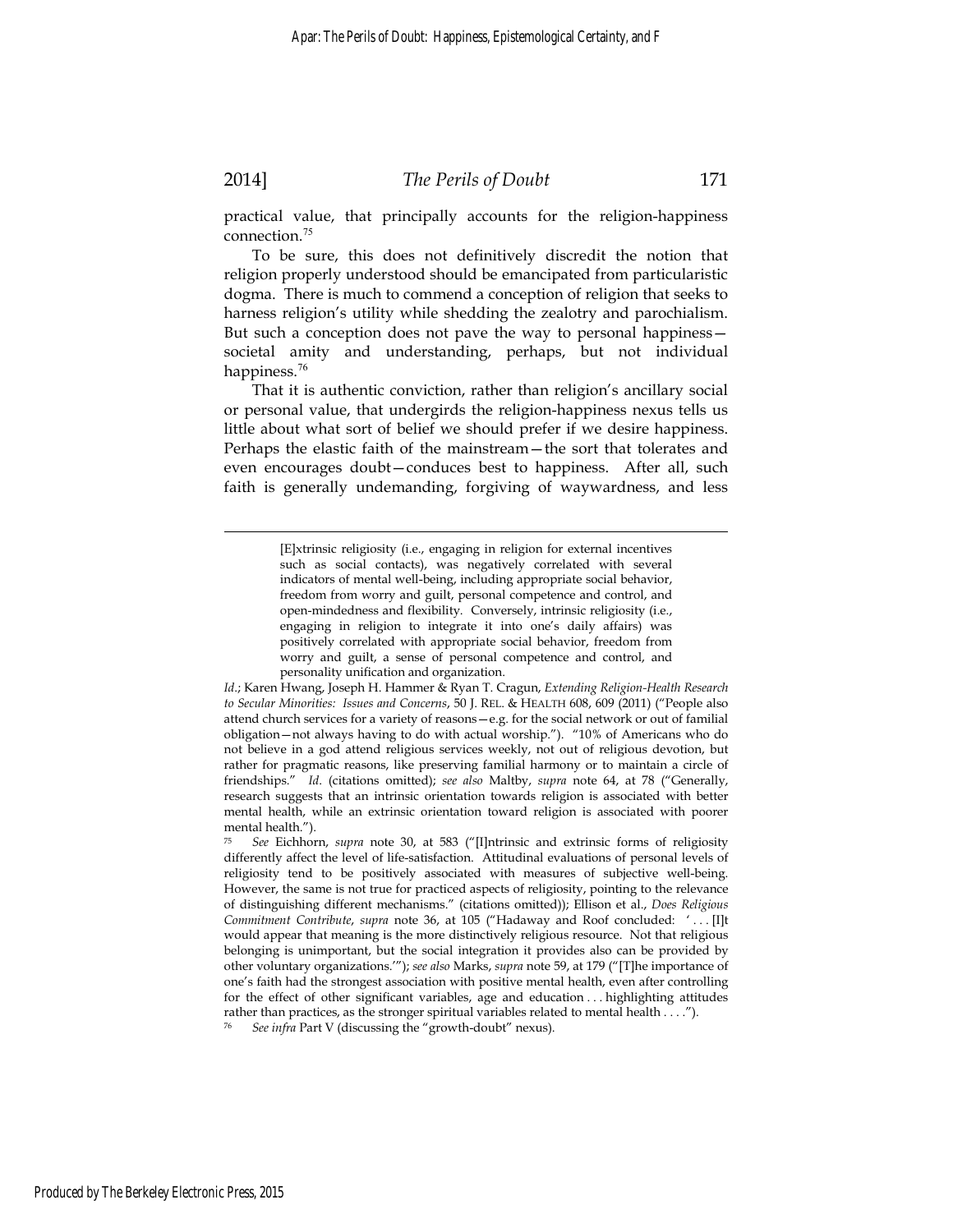prone to saddling its adherents with overpowering guilt.<sup>77</sup> Who indeed should wish upon herself the rigors and anxieties of rigid fealty to religious doctrine? She who seeks happiness should.<sup>78</sup>

#### *B. The Perils of Doubt, the Virtues of Certainty*

1

Having established that it is genuine belief and not religion's extrinsic value that underlies the religion-happiness connection, we move to the substance of that belief. What sort of conviction begets happiness—the temperate, flexible faith of the religious liberal or moderate, or the unbending, confident dogmatism of the fundamentalist? A growing literature suggests the latter.<sup>79</sup> Indeed, not only does religious doubt neutralize religion's salutary effect on happiness, it tends to reverse it.<sup>80</sup>

The empirical literature reveals an intriguing pattern—the religionhappiness relationship appears to be non-linear.<sup>81</sup> More religion, it

<sup>77</sup> *See* Ellison et al., *Does Religious Commitment Contribute*, *supra* note 36, at 103–04 ("Studies of denominational growth and decline have distinguished between 'strong' and 'weak' denominations on the basis of their respective levels of internal pluralism, distinctiveness of lifestyle, social action, evangelism (sense of mission), ecumenicism, and other denominational traits."). "'[S]trong' or conservative churches [demand] high levels of loyalty and social solidarity,  $[]$  disciplining both beliefs and lifestyle, and  $[]$  fostering dogmatic absolutism." *Id*. (citations omitted).

<sup>&</sup>lt;sup>78</sup> See supra Part III.B (explaining that strong conviction begets happiness).<br><sup>79</sup> See Weber et al., supra note 34, at 80 (describing the link between fundamentalism and well-being). Weber describes this link as follows:

<sup>[</sup>S]trength of conviction, be it atheistic or religious, correlates with improved psychological health. Degree of inner conviction is associated with degree of well-being: for example, strong atheistic beliefs are comparable to strong religious beliefs in helping people cope with the challenges of aging []. Christians with high levels of religious saliency have significantly lower levels of depressive symptoms.

*Id*. (citations omitted); *see also* Ellison et al., *Does Religious Commitment Contribute*, *supra* note 36, at 117 (finding important net effects of devotional intensity); *see*, *e.g.,* Abdel-Khalek, *supra* note 68, at 87 ("[P]eople, who are religiously devout and committed to their tradition, ... tend to enjoy better health both physical [ly] and mental [ly]." (citations omitted)); Hayward & Elliott, *supra* note 32, at 593 ("Having more orthodox religious beliefs has also been shown to be associated with better outcomes in terms of psychological well-being . . . ").

<sup>80</sup> *See* Ellison et al., *Religious Doubts*, *supra* note 31, at 121 ("[A]lthough most work on religion and health has focused on salutary effects on health, there is now evidence that certain facets of religious engagement—termed 'spiritual struggles'—can undermine health and well-being.").

<sup>81</sup> *See* Weber et al., *supra* note 34, at 80 (examining the connection between lower levels of religious certainty and decreased well-being). Weber explains:

Just as greater conviction correlates with better health, less certainty of

belief has been associated with decreased well-being. Religious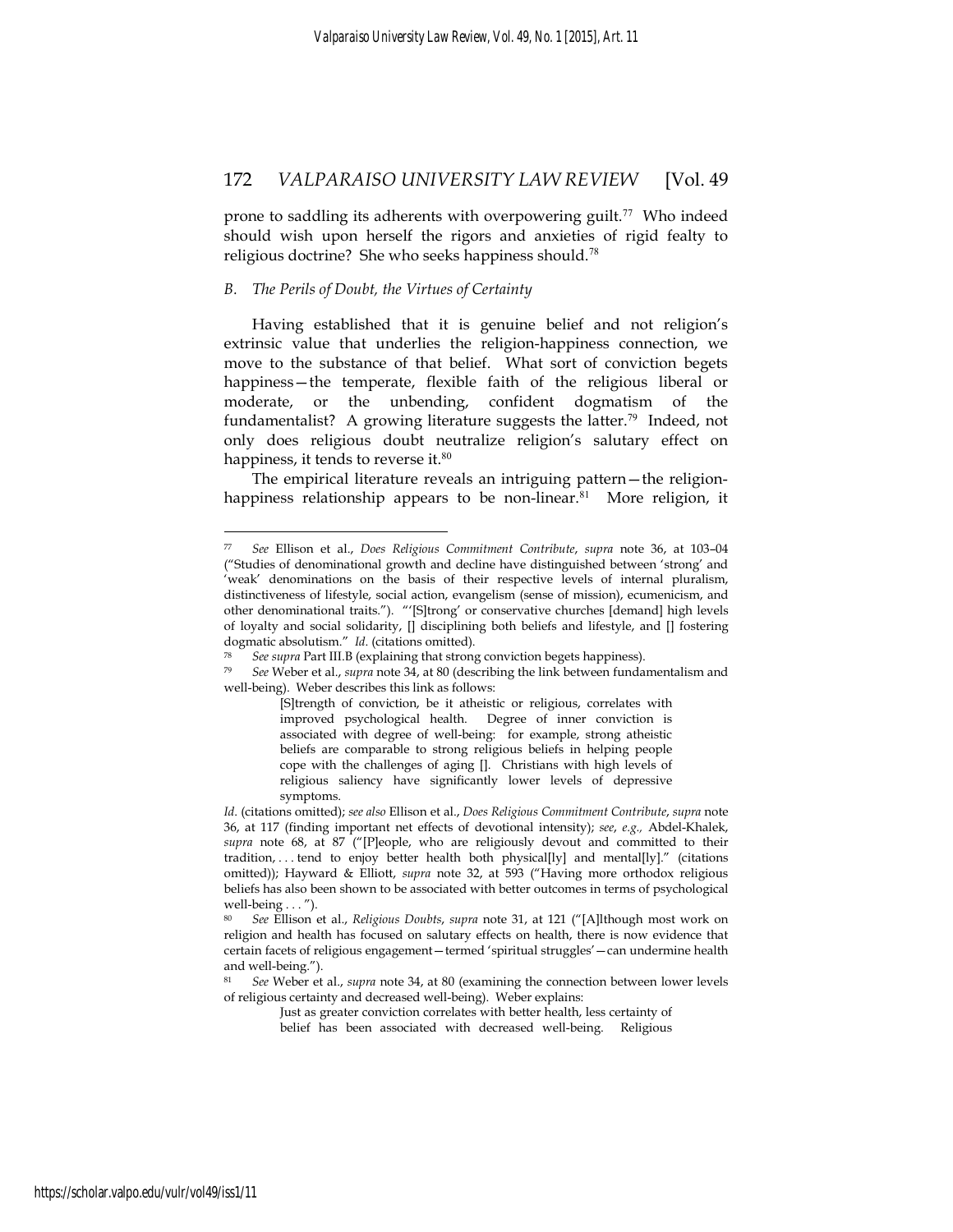# 2014] *The Perils of Doubt* 173

seems, does not necessarily make a happy believer.<sup>82</sup> Indeed, the religion-happiness connection appears to be "curvilinear," with happiness declining as religiosity initially increases and rising after religiosity exceeds a certain threshold.<sup>83</sup> While religious fundamentalists tend to be highest on the happiness continuum, religious liberals and moderates appear not to be any happier than agnostics.<sup>84</sup> Perhaps most

In a sample of German adults, a curvilinear relationship was found between religiosity and depression with both the strictly religious and 'determined atheists' scoring as the least depressed. . . . Similarly, [researchers have] found a curvilinear relationship between religious conviction and depression. Certainty of beliefs (either strong religiousness or confident non-religiousness) was associated with better mental and physical health . . . Several other authors have also found complex curvilinear relationships between religiosity and mental health by clearly separating the weakly religious and completely non-religious.

*Id*. (citations omitted).

<sup>84</sup> *See id.* at 681 (analyzing the link between strength of religious beliefs and emotional stability). This link is described as follows:

> Similar to previous literature, those with more certain religious beliefs, either strong belief in God or strong lack of belief in God, had greater emotional stability than those with weak or unsure beliefs. Those highest in life satisfaction were both the strong believers *and* the strong non-believers, with the uncertain scoring intermediately. The regression analysis demonstrated that, although some demographic or social covariates (sex, age, social contacts, and perceived social support), are also related to emotional stability, the curvilinear function of certainty of belief remained after controlling for these covariates and contributed small but significant incremental prediction.

*Id*. Mochon expands on this link:

adherents with low certainty of belief may be less happy than nonbelievers, with 47.3% of religious respondents to an online study reportedly less happy than atheists, 21.9% less happy than agnostics, and 14.4% less happy than those with no religious affiliation.

*Id*. (citation omitted).

<sup>82</sup> *See* Marta Elliott & R. David Hayward, *Religion and Life Satisfaction Worldwide: The Role of Government Regulation*, 70 SOCIOLOGY OF RELIGION 285, 288 (2009) ("[I]n certain instances, religiosity is actually harmful to psychological well-being. . . . [A] U-shaped relationship between religious salience and depression, indicating that those who felt their religion was 'not too important' or 'very important' report higher levels of depression than those in between the two extremes. . . . [T]hose who were not at all religious or very religious had *lower* levels of depression than those found in the middle . . . ") (citations omitted); *see also* Mochon et al., *supra* note 59, at 2 ("While those who believe strongly are very happy, those who believe weakly are less happy and may even be hurt by their affiliation [with] a religious group.").

<sup>83</sup> *See* Galen & Kloet, *supra* note 71, at 675 ("[T]he highest levels of distress [were] in the weakly religious; the highly religious as well as the non-religious were the least distressed."). Galen and Kloet elaborate: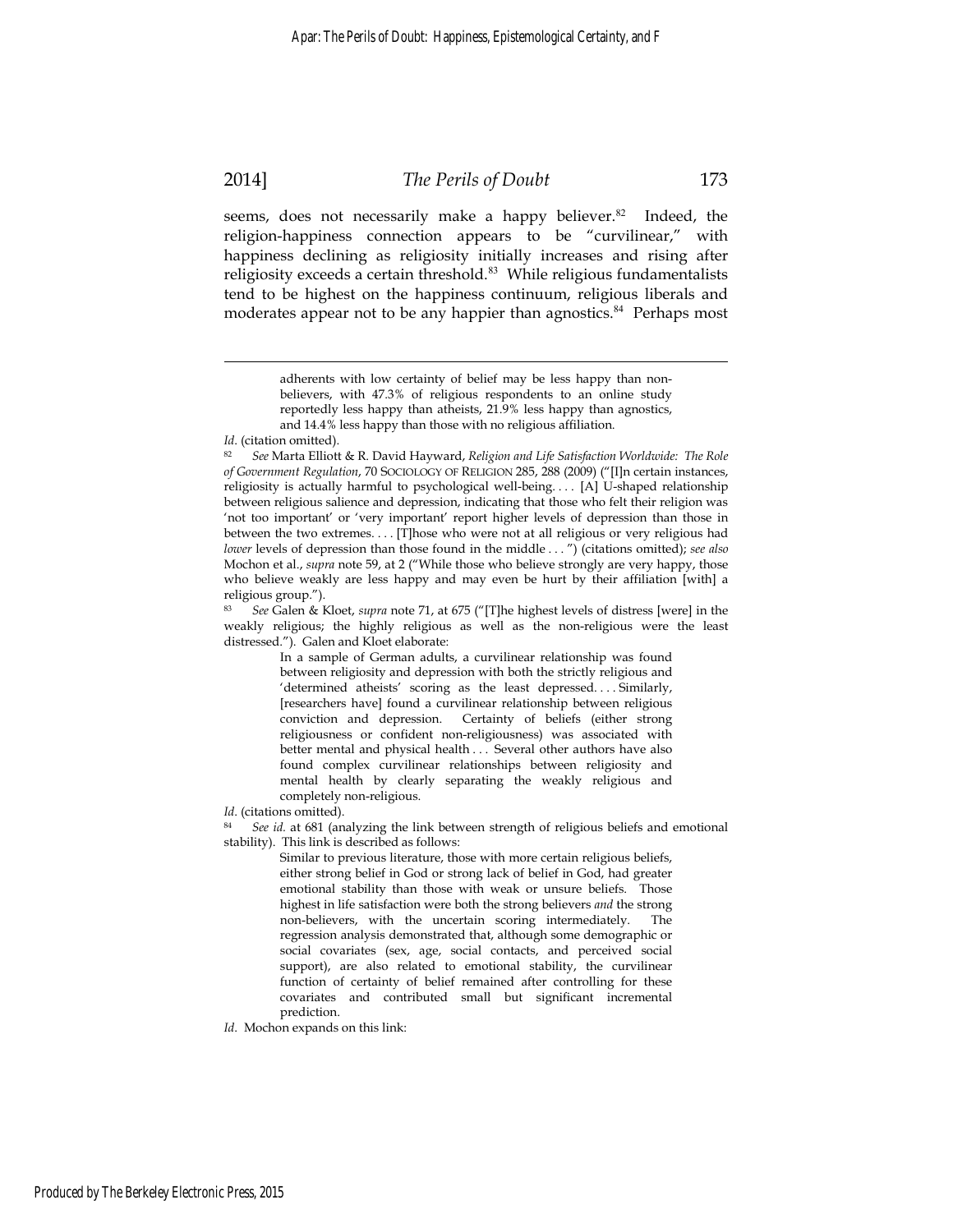revealing, atheists tend to be higher on the happiness scale than do religious liberals and moderates, although their happiness levels do not quite rise to the level of fundamentalists.<sup>85</sup>

Still, religious moderation does not entail religious doubt; nor does religious fundamentalism entail religious certainty. We should not assume that religious liberals and moderates are uniformly uncertain of their convictions while atheists and fundamentalists are monolithically free of doubt. Nonetheless, the evidence supports the natural intuition that, while the dogmatic Unitarian and the doubt-ridden fundamentalist exist, they are rare breeds indeed.<sup>86</sup> As such, there is scant evidence from which to glean any conclusions regarding the primacy of epistemological certainty over denominational ties or vice versa. Nonetheless, research that more directly assesses the impact of doubt on happiness confirms its

1

Mochon et al., *supra* note 59, at 8.<br><sup>85</sup> See Galen & Kloet, *supra* note 71, at 685 ("[T]hose with high certainty of non-belief had greater mental well-being than those with moderate or unsure beliefs. . . . [T]hose with confident religious belief *and* disbelief reporting higher mental well-being than the uncertain believers. Those non-religious subgroups with more definitive self-labels (atheist and humanist) had greater well-being than the self-labels associated with less categorical non-belief (agnostic, spiritual)."); Hwang, *supra* note 74, at 613 ("[I]nvestigators have found that strong atheists are no more likely to be depressed than strong believers, and are less depressed than weak believers or wavering agnostics." (citations omitted)). Other scholars suggest that:

> Were we to place our own children in the distribution of religiosity, the option with the highest expected well-being would entail enrolling them and encouraging them to believe strongly; were we not certain that our children would attain sufficient levels of belief, however, we might prefer them to remain unaffiliated. Indeed, the non-linear relation between religiosity and well-being suggests that many moderate believers would benefit from reducing their level of religiosity rather than increasing it.

Mochon et al., *supra* note 59, at 10–12.<br><sup>86</sup> *See* Jenny L. Small & Nicholas A. Bowman, *Religious Commitment, Skepticism, and Struggle Among U.S. College Students: The Impact of Majority/Minority Religious Affiliation and Institutional Type*, 50 J. FOR SCI. STUDY RELIGION 154, 158 (2011) ("Unitarians, Jews, and students with no religious affiliation score highly on a measure of religious skepticism, whereas Mormons, Seventh Day Adventists, Baptists, and 'other Christians' score much lower."). *See generally* PEW FORUM ON RELIGION & PUBLIC LIFE, U.S. RELIGIOUS LANDSCAPE SURVEY 1 (2007) (presenting survey responses to the question "All in all, are you satisfied or dissatisfied with the way things are going in this country today?").

The most fervent believers clearly benefit from their religious affiliation. People with religiosity levels of six and seven reported significantly higher well-being than the reference group (those with religiosity of one). However, people with levels of four and five showed no benefit over the least religious people in our sample, and in fact, people with moderate to low adherence (those with levels of two and three) showed a significantly negative effect of religiosity. Thus[,] while religious involvement clearly benefits some (the most fervent believers) it can also be detrimental to others.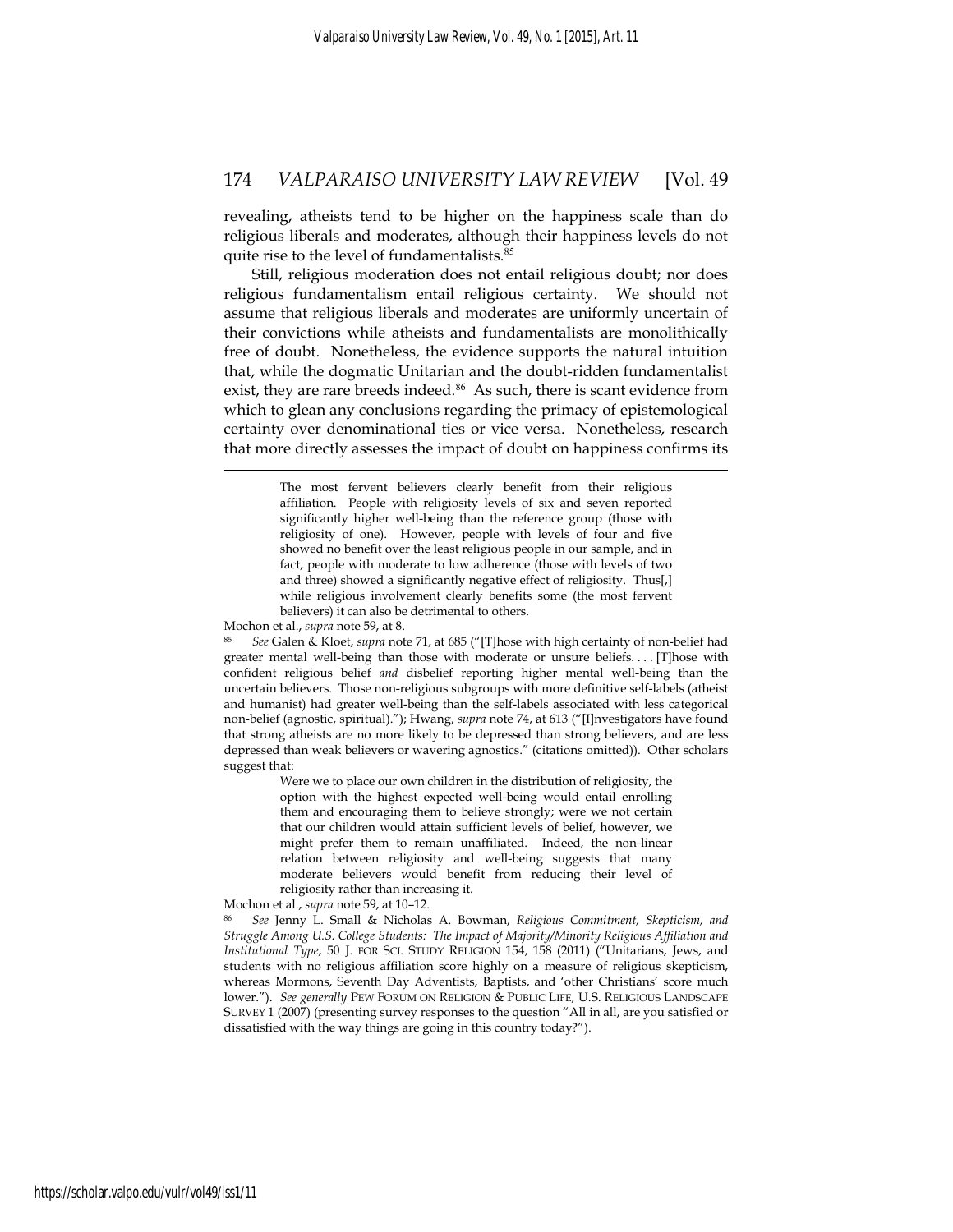### 2014] *The Perils of Doubt* 175

corrosive influence.<sup>87</sup> Persistent doubt tends to reverse religion's generally salubrious effect on happiness.<sup>88</sup> The doubt-plagued report a higher incidence of anxiety and depression, evince more negative affect, and experience diminished feelings of satisfaction and purpose relative to more stalwart believers.<sup>89</sup> She who seeks happiness, it seems, should opt for resolute faith or confident non-belief. Nuance and flexibility, an

<sup>87</sup> *See* Gauthier et al., *supra* note 74, at 141 ("[R]eligious doubt was negatively correlated with positive affect, and positively correlated to depression, suggesting that religious doubt does not display any visible benefits to mental health."); Neal Krause & Christopher G. Ellison, *A Longitudinal Study of the Precipitants and Consequences of Religious Doubt in Older Adults*, 48 J. FOR SCI. STUDY RELIGION 293, 293 (2009) ("[G]reater religious certainty is associated with greater happiness and greater life satisfaction."); Weber et al., *supra* note 34, at 73 ("Religious doubt and feelings of alienation from God have been associated with increased depressive symptoms." (citations omitted)). Ellison and his colleagues summarize previous findings as follows:

Ellison [] showed that the absence of doubts—which he characterized as 'existential certainty'—was positively associated with life satisfaction and happiness in a cross-sectional probability sample of U.S. adults. . . . Krause and associates [] found that religious doubts were linked with both positive and depressed affect (in opposite directions).... Krause and Wulff [] showed that religious doubting was associated with lower levels of satisfaction with health, as well as higher levels of distress.... Galek and colleagues [] examined data from a nationwide online survey, finding that religious doubts were positively related to symptoms of a number of mental health problems . . . including depression, anxiety, phobia, paranoia, and hostility.... [O]ur results confirm several robust associations between religious doubts and poor sleep quality. These associations persist despite controls for an array of sociodemographic and behavioral covariates, including age, mental and physical health, stressful life events, attendance at religious services, frequency of prayer, and attachment to God.

Ellison et al., *Religious Doubts*, *supra* note 31, at 122–23, 130 (citations omitted); *see*, *e.g.,* Neil Krause et al., *Aging, Religious Doubt, and Psychological Well-Being*, 39 GERONTOLOGIST 525, 532 (1999) [hereinafter Krause, *Aging*] ("[R]eligious doubt is associated with greater depressive symptomatology and less positive affect.").

<sup>88</sup> *See* Krause & Wulff, *supra* note 44, at 39 ("[I]f people are more deeply immersed in religion, and they seriously question their faith, then the effects of doubt are likely to be more consequential."). "[T]hose who occupy formal roles in the church should be more troubled by religious doubts because doubt threatens roles and identities that are highly salient to them." *Id*. at 40; *see* Weber et al., *supra* note 34, at 73 ("Religious doubt [] and feelings of alienation from God [] have been associated with increased depressive symptoms." (citations omitted)).

<sup>89</sup> *See* Ellison et al., *Religious Resources*, *supra* note 18, at 290 ("[U]nresolved doubts can be profoundly disconcerting for religious adherents. Doubts can deprive the individual of a coherent religious belief system and sense of coherence, which otherwise provides a means of interpreting and assigning meaning to daily affairs and personal crises alike."). "[R]eligious doubts are associated with elevated levels of psychological distress and psychiatry symptoms, and inversely associated with life satisfaction and other indicators of well-being." *Id*. (citations omitted).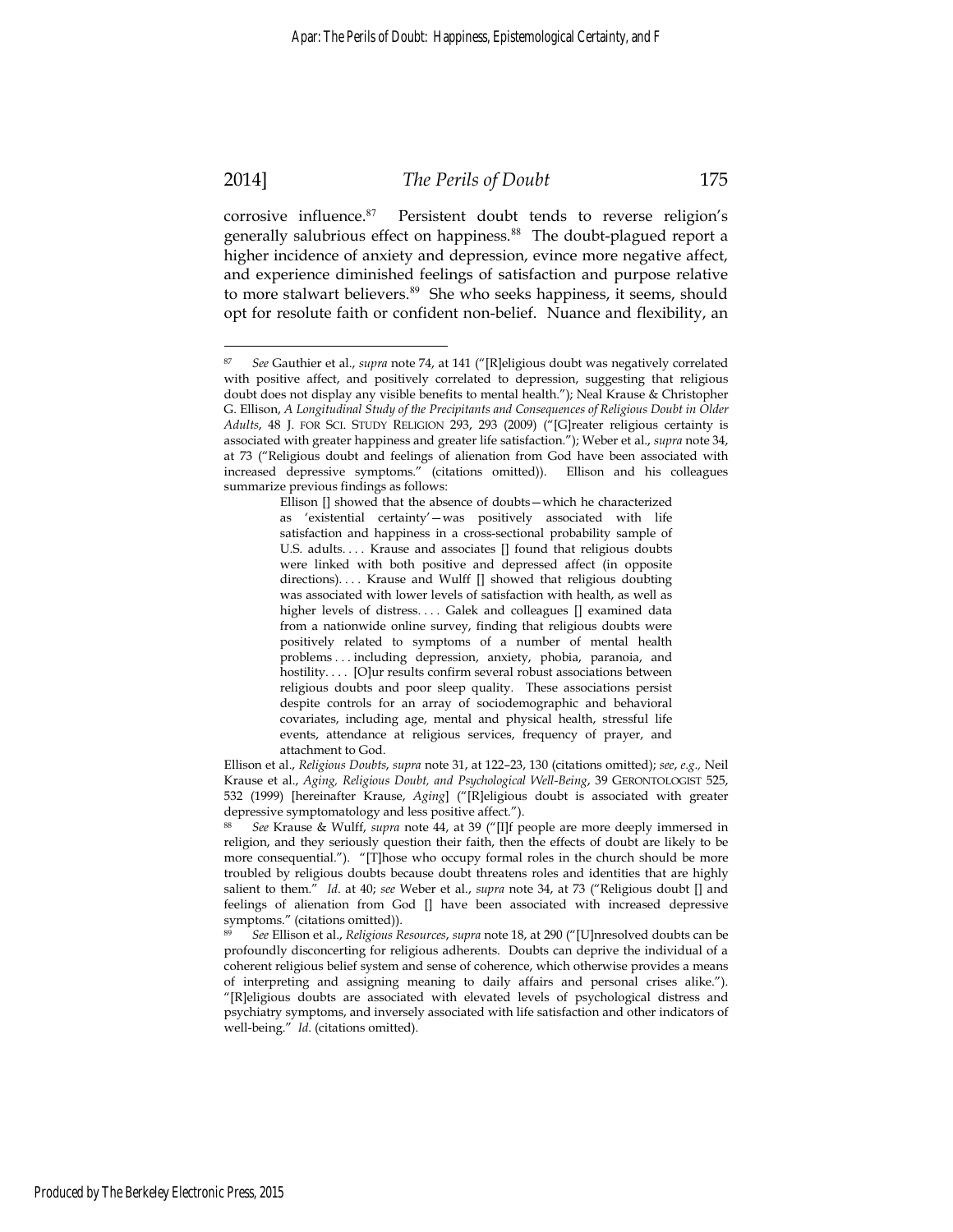earnest attempt to marry faith and free inquiry—these may be the hallmarks of the mature, enlightened believer. But they do not appear to light the path to happiness.

These findings accord with the theoretical literature discussed above. While the comparatively tepid faith of mainline denominations demands less of and more readily forgives its followers, such elasticity comes at the price of epistemological order.<sup>90</sup> Whereas the more zealous faith of the religiously devout accords its devotees a comprehensive epistemological architecture with which to interpret phenomena, the faith of the epistemologically unsure is more scaffolding than solid edifice—a general framework perhaps, but riddled with gaps and vulnerabilities.<sup>91</sup> As discussed above, attachment and ETAS theorists posit that human beings seek stability and security in a perilous, uncertain world.<sup>92</sup> Inasmuch as religious certainty satisfies our basic desire for order and coherence, it should make us less anxiety-prone, more optimistic, and better able to function in daily life. The empirical

<u>.</u>

<sup>90</sup> *See* Ellison et al., *Does Religious Commitment Contribute*, *supra* note 36, at 103 ("Religious experience and/or personal faith—devotional intensity—may facilitate a comprehensive interpretive framework through which the individual can make sense of the totality of human existence and its vicissitudes.").

<sup>91</sup> Ellison, *Religious Involvement*, *supra* note 16, at 82. "The literature on contemporary patterns of denominational growth and decline distinguishes between 'strong' conservative Protestant groups and 'weak' mainline and liberal Protestant churches." "[Strong denominations] require higher levels of organizational commitment and social solidarity. . . . distinctive lifestyles and behavioral conformity." *Id*. "[T]hey foster absolutism and ideological closure rather than pluralism and tolerance, [and as such] are more effective than weaker churches in sustaining coherent systems of religious meaning." *Id*. (citations omitted); *see* Galen & Kloet, *supra* note 71, at 686 (examining the relationship between mental health and religious involvement). Galen & Kloet describe this relationship as follows:

Rather than specifically religious content being a prerequisite for mental well-being, it is likely that existential certainty or coherence of a worldview mediates the relationship between religious participation and mental health. For example, system justification theory, the belief in a just world, and terror management theory all suggest that ideological confidence in a coherent worldview may buffer anxiety, and that religious belief may assist in increasing this confidence . . . . Conversely, doubting one's worldview is associated with higher distress.

*Id*. (citations omitted); *see also* Gribbins & Vandenberg, *supra* note 53, at 106–07 ("[Religion] is in essence a 'meta-belief' or worldview. This worldview provides an absolute foundation for determining what is and what should be, what is good and evil, and what is known and unknowable, which are conferred by an omniscient, omnipotent being." (citations omitted)).

<sup>92</sup> *See supra* Part II.A (explaining that humans seek to neutralize external threats by cultivating an attachment with God).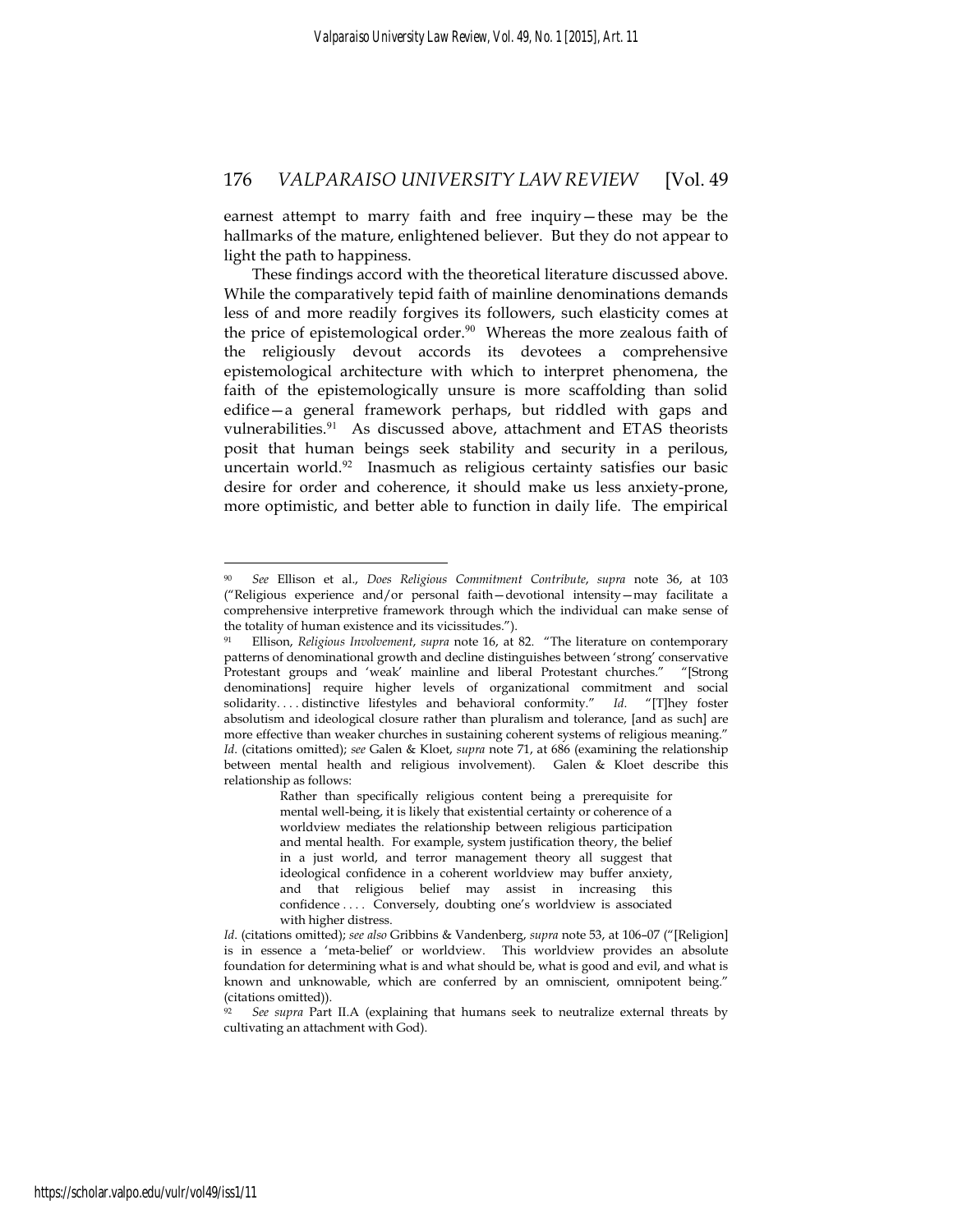<u>.</u>

#### 2014] *The Perils of Doubt* 177

evidence corroborates this intuition.<sup>93</sup> Religious doubt, by contrast, erodes the epistemological anchor that religion provides. It creates lacunas in an interpretive framework that for fundamentalists operates as a ready, comprehensive guide to an unstable universe. $94$  As such, attachment and ETAS theories predict precisely the results recounted above—albeit with two notable caveats. First, ETAS theory predicts that religion should yield psychological benefits only when it neutralizes threats to human welfare.<sup>95</sup> A capricious, vindictive God should generate the opposite effect, a point this Article will address later.<sup>96</sup>

The second caveat is more complicated—at first blush, attachment and ETAS theories do not account for the contented atheist. Why should belief in the non-existence of God buoy one against the hazards and uncertainties of human existence? Although empirical work on the belief systems of atheists is sparse, it seems clear that atheists are generally not devoid of conviction.<sup>97</sup> Many have highly developed worldviews that they embrace as unreservedly as the fundamentalist

Hwang, *supra* note 74, at 612, 617.

<sup>93</sup> *See* Elliott & Hayward, *supra* note 82, at 287–88 ("[A] sense of a direct connection with the divine was associated with greater life satisfaction."); Ellison et al., *Religious Doubts*, *supra* note 31, at 123 ("[R]eligious doubts can result in feelings of powerlessness, hopelessness, worry and fear, which may in turn trigger the release of stress hormones that promote mental and physiological arousal." (citations omitted)); Thurow, *supra* note 25 ("[S]tudies [have found] support for the notion that a close relationship to God (or a higher source) positively relates to health and well-being . . . ").

<sup>94</sup> *See* Ellison, *Religious Involvement*, *supra* note 16, at 82 ("A leading proponent of this view is Berger, who argues that religion offers a comprehensive framework for the ordering and interpretation of human events. Thus, in the context of strong beliefs regarding matters of ultimate concern, seemingly routine personal affairs may take on particular meaning and significance.").

*See supra* Part II.A (explaining how a loving God offers safety and stability).<br>*See infra* Part VI (explaining the reliance of the poor and uneducated on religion).

<sup>97</sup> *See* Jonathan Morgan, *Untangling False Assumptions Regarding Atheism and Health*, 48 ZYGON 9, 15 (2013) ("[P]erhaps the strongest critique of this link between health and belief is the paucity of research on nonbelievers." (citation omitted)). "[A]theists are [] more prone to find their meaning in 'this world.' [Many] have argued that secular nonbelievers 'have a stronger sense of social justice than do religious individuals.'" *Id*. at 14 (citation omitted). Hwang suggests that:

<sup>[</sup>Conventional] measures are unable to reliably distinguish between individuals with affirmatively secular worldviews and those believers whose belief systems are vague, transitory[,] or conflicted.... [W]e encourage further investigation of the medical and psychosocial assets of *affirmatively secular* individuals (as opposed to the 'nonreligious'). Particularly relevant are studies identifying the *strengths and benefits* associated with an explicitly secular world view, especially the ways in which a secular world view can *enhance* a person's overall health and quality of life.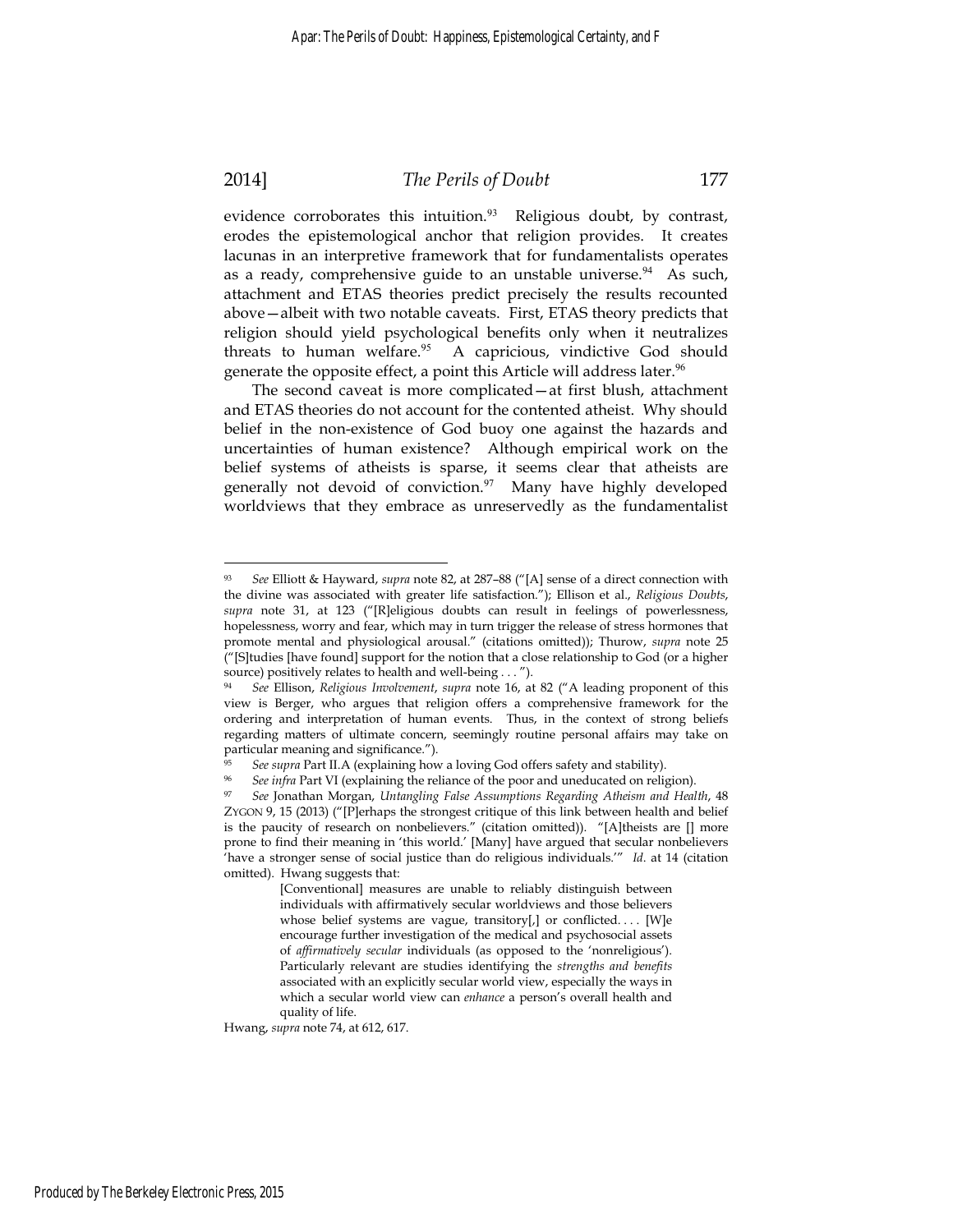does scripture.<sup>98</sup> To the extent this holds true, the happy atheist is explicable from an attachment standpoint—as with the fundamentalist, a comprehensive ideational framework offers a buffer against moral and intellectual chaos.<sup>99</sup> ETAS theory provides little insight here, however that is, unless the atheist's worldview involves some threat-neutralizing mechanism, which seems doubtful. In any case, we need not rely on attachment or ETAS theories to explain the happy atheist—or for that matter, the curvilinear relationship between religion and happiness. Indeed, the theory of cognitive dissonance illuminates these phenomena.<sup>100</sup>

The human aversion to cognitive dissonance more directly accounts both for the contended atheist and for the curvilinear relationship between religion and happiness.<sup>101</sup> Where agnostics and religious moderates often remain stranded between the poles of faith and nonbelief, atheists and fundamentalists need not endure this psychic struggle.<sup>102</sup> They can rest comfortably at one extreme or the other, sparing themselves the energy and anguish that come with efforts to harmonize beliefs or behaviors.<sup>103</sup> They avoid the moral and intellectual limbo to which a more nuanced stance might condemn them.

Reconciling these findings with terror management theory sheds valuable light on the psychological advantages of epistemological certainty. From a terror management standpoint, the curvilinear relationship between religion and happiness and the phenomenon of the

<sup>98</sup> *See* Galen & Kloet, *supra* note 71, at 675 ("Those with a self-identity as atheists may focus more on a narrower rejection of religious claims but others who self-identify as secular humanists may also include affirmations of human progress or growth." (citation omitted)).

<sup>99</sup> *See id*. at 686 ("It may be the case that confidently non-religious individuals have a committed worldview, with meaning derived from relationships, science, philosophy, or the arts in an analogous way to a religious individual deriving meaning from religious beliefs.").

<sup>100</sup> *See supra* Part II.C (explaining the theory of cognitive dissonance). 101 *See* Galen & Kloet, *supra* note 71, at 674 ("Holding beliefs with strong conviction may itself exert a salutary effect and reduce anxiety caused by cognitive dissonance. For example, in the absence of subjective certainty, people often experience a state of psychological aversion that they are motivated to reduce.").

<sup>102</sup> *See* Weber et al., *supra* note 34, at 82 ("Interestingly, there appears to be a correlation between strength of conviction in one's religious (or nonreligious) worldview and psychological well-being. This correlation is supported by findings connecting greater existential certainty with decreased depressive symptoms." (citations omitted)).

See id. at 83 ("[A] bimodal relationship [appears to exist] between religiosity and health, with the greatest health experienced by the most and least religious individuals.... [S]trong atheists appear to enjoy the same psychological benefits as strongly religious individuals.").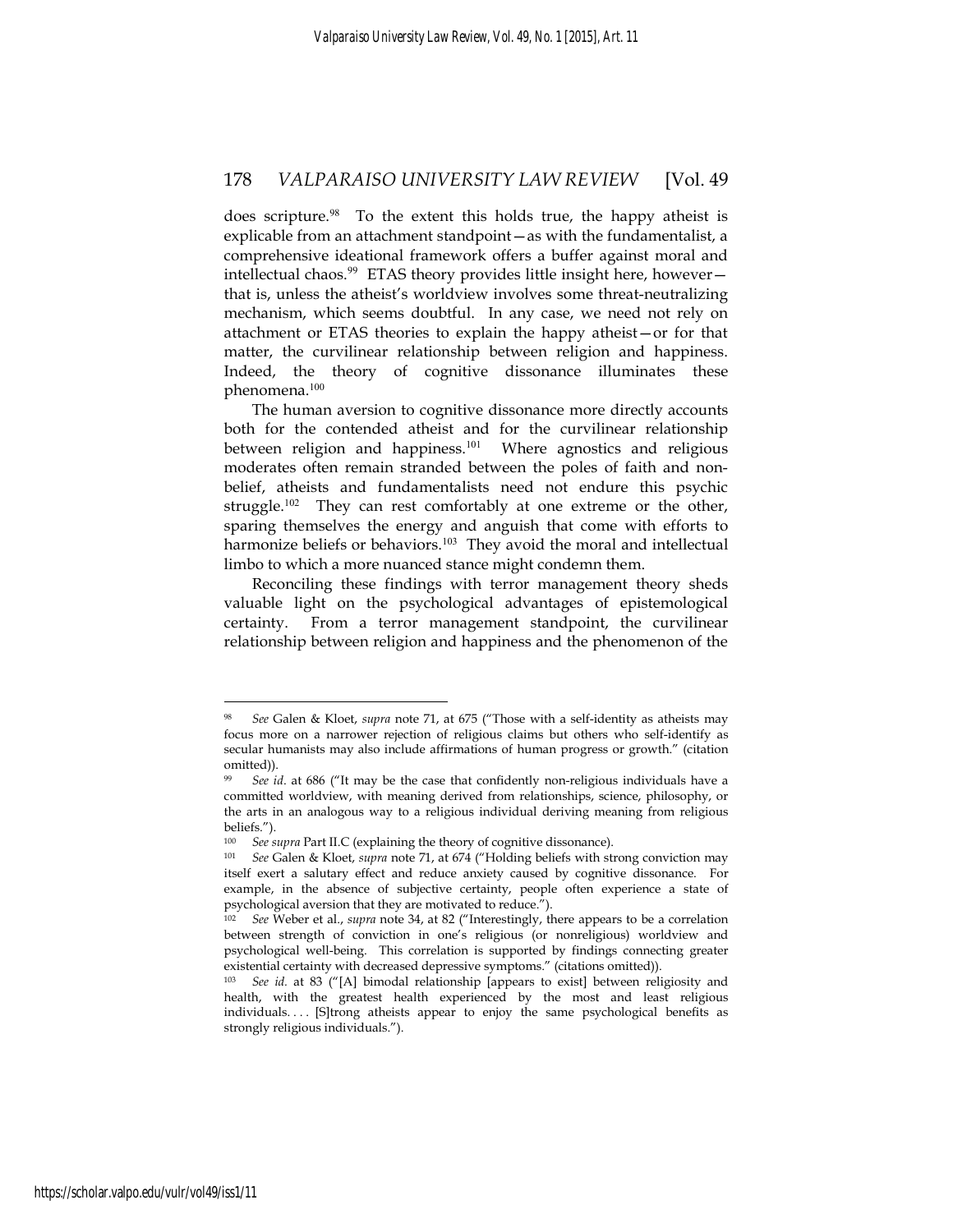# 2014] *The Perils of Doubt* 179

happy atheist may seem anomalous.<sup>104</sup> Insofar as agnosticism and moderate religiosity allow for the possibility—if not the probability—of immortality, they should allay rather than intensify our terror of death. As such, terror management theory would predict a linear relationship between religion and happiness. But here we must recall that the human desire for immortality is not confined to immortality in the conventional religious or celestial sense.<sup>105</sup> Rather, our dread of death engenders a more general impetus toward meaning and permanence.<sup>106</sup> If atheists are more likely than agnostics or religious moderates to develop comprehensive worldviews—in the form of a resolute commitment to secular humanism or scientific thinking, for example—then terror management theory would predict a decline in happiness as one initially ascends the religiosity scale, followed by a rise as comprehensive worldviews reemerge at a certain religiosity threshold. Such worldviews come with ideals that outlast the individual and imbue her with meaning, purpose, and a sense of permanence in the face of her mortality.<sup>107</sup> To undermine them is to erode a powerful buffer against our terror of death.

#### IV. CUES TO DOUBT: DISSONANT STIMULI AND CHALLENGES TO EPISTEMOLOGICAL CERTAINTY

How do we preserve this powerful psychological palliative when the world constantly besets us with reminders of the cracks in our epistemological armor? We observe that others manage to resist our systems of meaning and belief, that they embrace diametrically opposed worldviews, and that the world is full of uncomfortable facts that throw

<sup>104</sup> *See supra* Part II.B (discussing the theory that belief in an afterlife conduces the happiness).

<sup>105</sup> *See id.* (explaining that people seek meaning and performance from their belief systems generally, regardless of whether their belief systems are religious in nature). 106 *See* Morris & McAdie, *supra* note 33, at 116 ("Terror Management Theory (TMT) states

that humans have a very deep fear of death and have created 'cultural world views' such as belief in the afterlife (BA) to control this anxiety. TMT has been supported by research which shows that subjects will score higher on a BA scale following exposure to a death threat condition." (citation omitted)).

<sup>107</sup> *See* Julie Juola Exline, *Stumbling Blocks on the Religious Road: Fractured Relationships, Nagging Vices, and the Inner Struggle to Believe*, 13 PSYCHOL. INQUIRY 182, 186 (2002) ("Religious beliefs help people to make sense of the world and to find a sense of meaning or purpose in existence. In fact, this meaning-making aspect of religion seems to be one the major mediators of the association between religion and health." (citation omitted)); *supra* Part II.B (explaining that, when faced with mortality, people have a strong desire to reinforce their cultural and political values).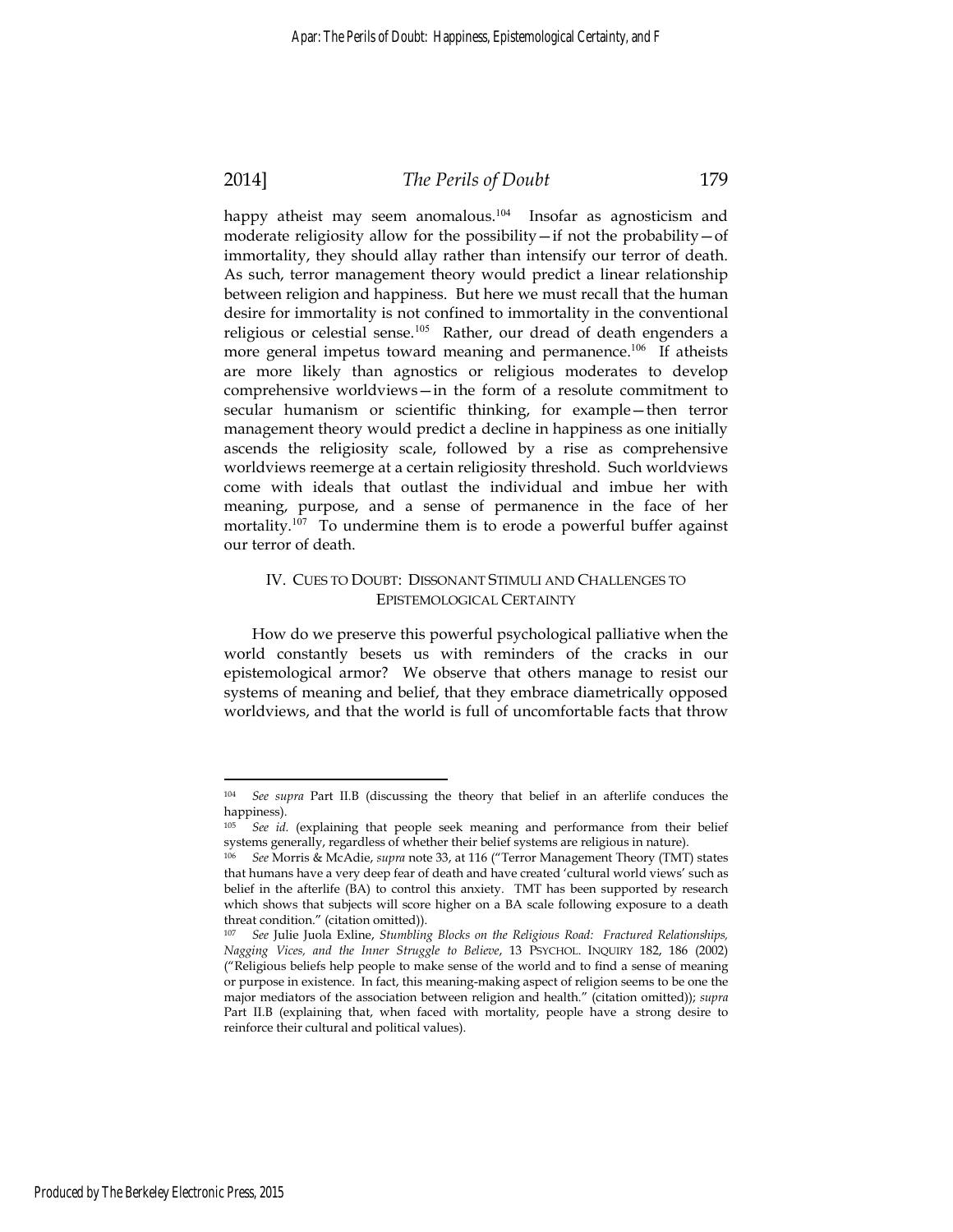our epistemologies into chaos. How do we cope with external cues to doubt our convictions?<sup>108</sup>

If epistemological certainty underlies the religion-happiness nexus, we would expect such cues to attenuate that nexus. The evidence indeed suggests that such stimuli weaken, destroy, or even reverse religion's salutary effect on happiness. Researchers have found, for instance, that the religion-happiness nexus all but evaporates in comparatively irreligious societies, where the faithless appear to be roughly as contented as the faithful.<sup>109</sup> In this same vein, religious diversity appears to undermine the relationship between religion and happiness.<sup>110</sup> The following section elaborates on the role that conformity with social norms plays in the religion-happiness nexus.

#### *A. A Conformity Effect?*

1

Might these findings reveal a simple conformity effect? That is, might the religion-happiness nexus owe to the comfort of knowing that one is not alone or aberrant, such that the roots of the nexus are external to epistemology?<sup>111</sup> This appears unlikely. Indeed, it seems more

<sup>108</sup> *See* Harmer-Dionne, *supra* note 48, at 1316 ("Festinger posited that, to reduce dissonance, one may change one's own behavior, change one's environment, or most drastically, change the very cognition (i.e., belief or opinion) that is in conflict with the behavior or the environment[.]" (footnote omitted)); Bertram Gawronski, *Back to the Future of Dissonance Theory: Cognitive Consistency as a Core Motive*, 30 SOC. COGNITION 652, 653 (2012) ("[I]nconsistency serves as an epistemic cue for errors in one's system of beliefs, thereby imposing a ubiquitous constraint on thinking and reasoning that goes far beyond the well-known demonstrations of dissonance-related attitude change.").

<sup>109</sup> *See* Diener et al., *supra* note 29, at 1289 ("Our analyses suggest that individual religiosity is most beneficial to [subjective well-being] when it is congruent with the culture, that is, if religion is widespread in the society. Where organized religiosity is in the minority, religiosity does not have a clear benefit for [subjective well-being]."); Adam Okulicz-Kozaryn, *Does Religious Diversity Make Us Unhappy?*, 14 MENTAL HEALTH, RELIGION & CULTURE 1063, 1063, 1070 (2011) ("Religious people are happier than nonreligious people in religious countries, but not necessarily in non-religious countries. . . . People like to live among like-minded individuals—religion provide[s] social identity—and the need to belong is one of the most fundamental human needs." (citations omitted)).

<sup>110</sup> *See* Okulicz-Kozaryn, *supra* note 109, at 1064 ("[R]eligious diversity makes us unhappy. . . . Religious diversity retards church participation, and church participation is the form of religiosity that contributes most to well-being, because it promotes social capital." (citations omitted)).

<sup>111</sup> *See* Eichhorn, *supra* note 30, at 590 (considering the effect of religious cultures on life satisfaction). One scholar suggests that:

<sup>[</sup>P]eople tend to experience life-satisfaction enhancing effects when they place higher importance in god while living in a country where attendance of religious services is higher. These findings suggest that positive effects of religiosity may not be intrinsic. For the countries sampled, people do not appear to be happier, because they,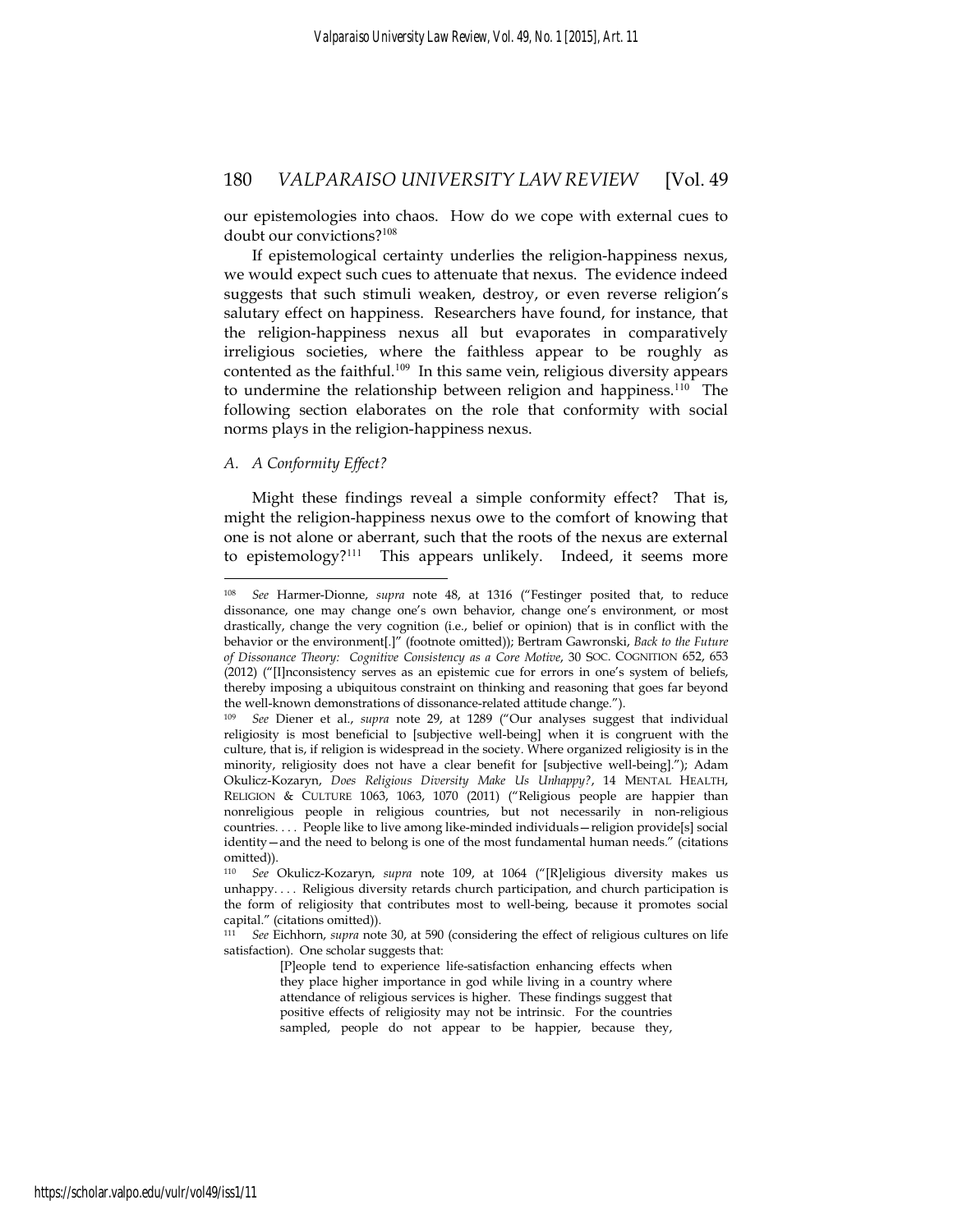# 2014] *The Perils of Doubt* 181

probable that conformity reinforces epistemological certainty, which in turn promotes happiness. Recall the curvilinear relationship between religion and happiness.<sup>112</sup> Americans evidently do not hold those at the extremes of the belief spectrum—those who appear to occupy the upper strata of the happiness continuum—in particularly high esteem. Atheists in particular are the objects of perhaps uniquely powerful scorn, yet they appear relatively contented.<sup>113</sup> Mormons and Jehovah's Witnesses are hardly comfortable within the mainstream, yet these groups excel at attaining happiness.<sup>114</sup>

These realities belie the conformity hypothesis. It is worth noting, however, that any analysis of a potential conformity effect requires that we first identify the relevant unit to which the individual would feel pressure to conform. Society at large may not be the appropriate metric. Rather, atheists and devout believers might inhabit social circles to whose norms they faithfully conform—circles whose approbation they seek far more keenly than that of mainstream society.

Ultimately, we may be able to trace the religion-happiness nexus to the effects of both epistemological certainty and conformity.<sup>115</sup> Perhaps

individually, are more religious. People who place a higher importance in god, however, are happier when they live in a country where others do as well.... [I]t appears to be that happiness through religiosity can mainly be derived through conforming to the standard in their country—in particular the visible standard.

*Id*.

<sup>112</sup> *See supra* Part III.B (explaining that atheists and individuals with extreme religious beliefs are happier than those who experience significant epistemological doubt).

<sup>113</sup> *See* Weber et al., *supra* note 34, at 81 ("In response to a nationwide telephone survey, a large number of Americans stated that they were likely to disapprove of their children marrying atheists, and many felt that atheists were the group ' . . . least likely to share their vision of American society.'" (citation omitted)). "One [study] indicated that . . . disapproval placed atheists at the top of Americans' list of problematic groups, representing levels of public rejection higher than that of Muslims in post-9/11 America." *Id*. at 83 (citation omitted).

<sup>114</sup> *See* Ellison, *Religious Involvement*, *supra* note 16, at 91 ("With regard to the Mormons and Jehovah's Witnesses, the pattern of results is consistent with recent research on other aspects of well-being."). "It seems likely that conformity to the distinctive lifestyle demands of these groups . . . may reduce the occurrence of health problems, interpersonal

and familial tensions, and other personal stressors." *Id*. 115 *See* Ellison et al., *Does Religious Commitment Contribute*, *supra* note 36, at 103 ("[T]he religious community may serve as a 'plausibility structure.' Ideation and activity may be dialectically related, with religious participation reinforcing and solidifying individual religious convictions and the subjective interpretations of personal experiences." (citation omitted)). According to Robert Higgs:

<sup>[</sup>A]s people internalize 'the values and precepts of their communities of shared belief, [they] not only feel better about themselves but become trustworthy adherents who will act in accordance with their ideology without, or even in opposition to, external material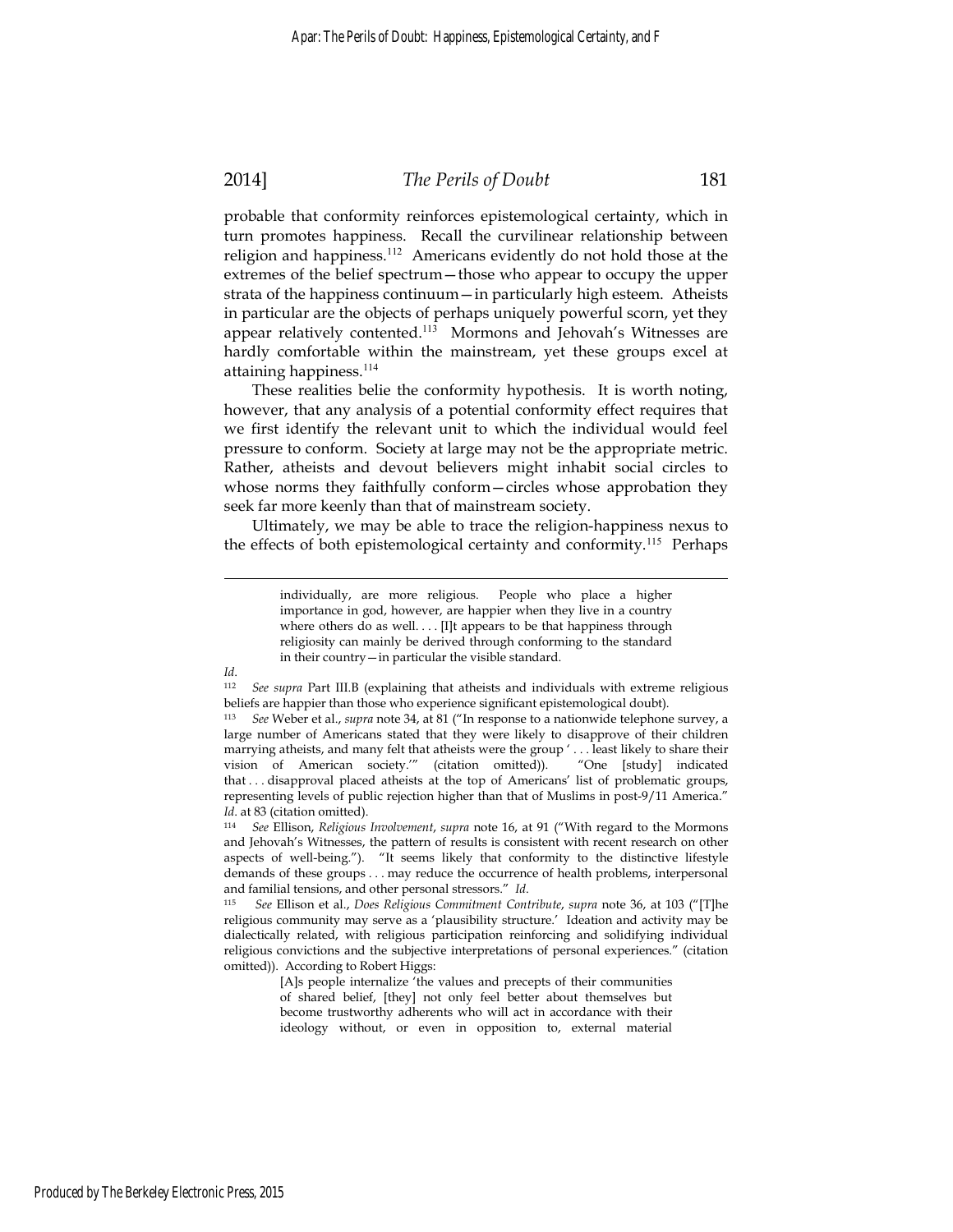we cannot even disentangle the two. Conformity might reinforce epistemological certainty, for the conformer need not cope with the disquieting presence of so many heretics in her midst. But epistemological certainty might also strengthen a sense of conformity to prevailing norms.<sup>116</sup> Researchers have not yet squarely attempted to disaggregate these variables and determine which more proximally impacts happiness. Still, there is compelling evidence that epistemological certainty positively affects happiness, and the possibility of an alternative explanation—in particular one that dovetails with an epistemological certainty effect—does not negate the force of that evidence.

#### *B. Conformity as Plausibility*

1

Here, it is worth returning to the hypothesis that the religionhappiness connection owes predominantly to the social connections that religious involvement facilitates. I asserted earlier that, in light of the finding that extrinsic religiosity does not correlate with happiness, this theory likely misconceives the role of social ties in the religion-happiness calculus.<sup>117</sup> It seems more probable that such connections function as "plausibility structures," ratifying one's epistemology through the

enticement,' a state of being which provides even greater self-esteem. The social isolation of ideologically homogenous groups ultimately produces extralegal cooperation and allows these groups to produce collective benefits not otherwise available.

Harmer-Dionne, *supra* note 48, at 1314 (footnote omitted). *See also* Hayward & Elliott, *supra*  note 32, at 604 ("[T]here is strong support for the idea that being similar to other members of one's religious groups . . . is beneficial for individual well-being . . . . This holds up for demographic characteristics, religious values and preferences, devotional behavior, and participation within the congregation."). "[T]he number of other members in the same congregation who checked the same values as important was a strong predictor of both the degree to which an individual's spiritual needs were met and the amount of help provided by religion in daily life." *Id*. 116 *See* Harmer-Dionne, *supra* note 48, at 1314 ("[P]eople internalize 'the values and

precepts of their communities of shared belief, they not only feel better about themselves but become trustworthy adherents who will act in accordance with their ideology . . . .'" (footnote omitted)); Krause and Wulff, *supra* note 44, at 39 ("[S]hared behavioral expectations associated with social roles promote a sense of meaning and purpose in life. This function is important because research consistently shows that a life that is experienced as meaningful is an important precursor to well-being." (citations omitted)). *See also* Krause & Ellison, *supra* note 87, at 296 ("An individual's confidence in religious explanations is strengthened to the extent that others express their confidence in them." (citation omitted)).

<sup>117</sup> *See* Ellison, *Religious Involvement*, *supra* note 16, at 89 ("[W]hereas most previous research in this area focused on church attendance and private devotion, the pattern of results presented here suggests that these aspects of religiosity contribute to well-being indirectly, for the most part, by strengthening religious beliefs and world views.").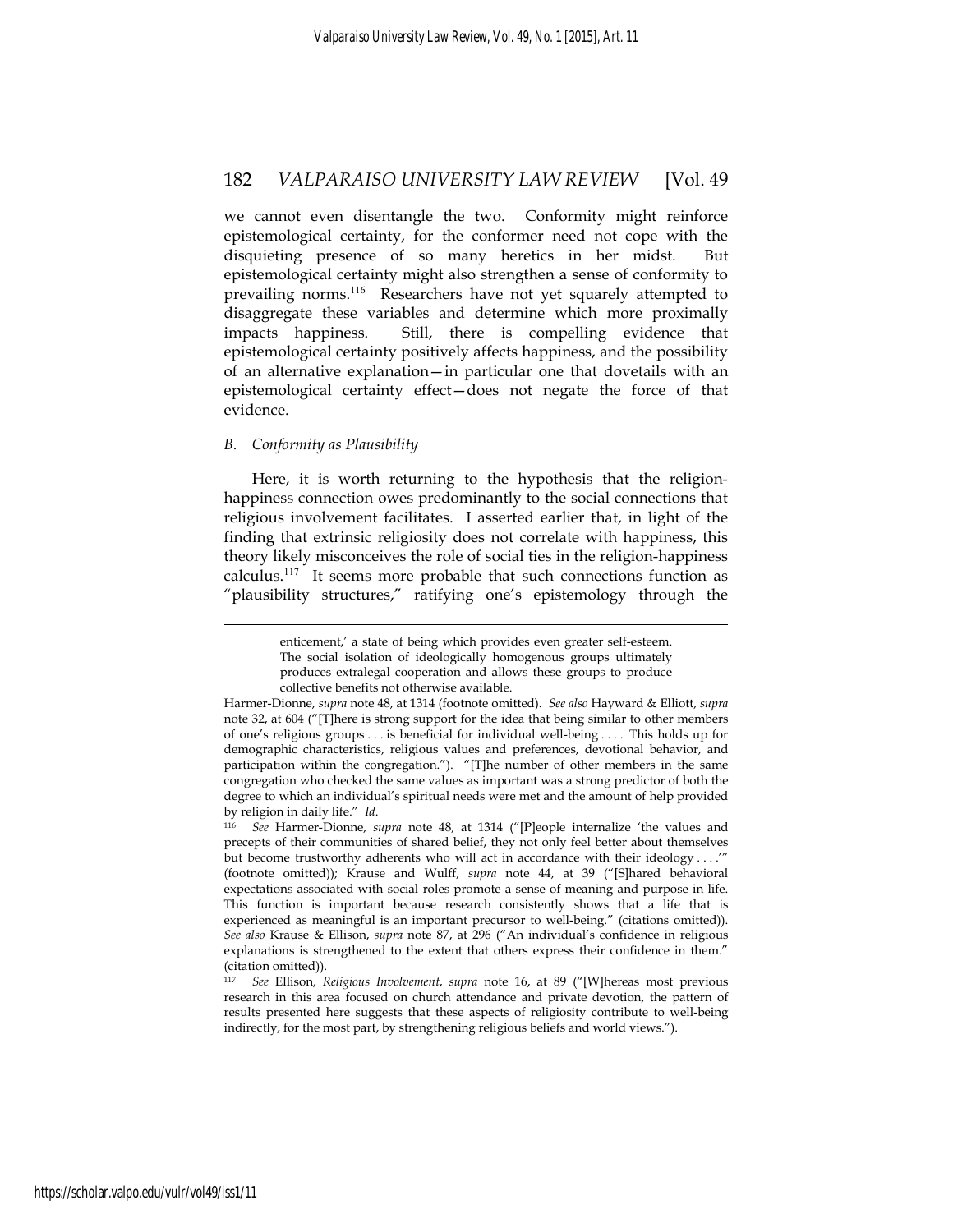2014] *The Perils of Doubt* 183

collective assent of one's peers.<sup>118</sup> External cues to doubt one's epistemology—religious diversity or prevalent unbelief, for instance open fissures in these plausibility structures, attenuating the religion-

Coherent religious belief systems can shape one's fundamental assumptions about the world and one's place within it. Such religious plausibility structures often provide an organizing principle via which one conducts routine affairs, defines role and performs responsibilities, and nurtures relationships. Thus, religious meaning systems may provide toolkits with which individuals make sense of daily events, major life changes, and traumatic crises.

Ellison et al., *Religious Doubts*, *supra* note 31, at 122 (citations omitted); *see also* Harmer-Dionne, *supra* note 48, at 1317 ("When in disagreement with others, one tends to reject those with whom one disagrees and seek out those who share similar cognitions. This social support, on an immediate level, tends to block the discomfort produced by dissonance with the larger society." (footnote omitted)). *See* Ellison et al., *Does Religious Commitment Contribute*, *supra* note 36, at 104 ("The solidarity and ideological reinforcement provided by a religious community embodying a relatively distinctive lifestyle and dogmatic homogeneity may constitute a subculture."). Ellison and colleagues further state:

In such a context, [the] dialectical relationship between beliefs and practices may provide a distinctive interpretive [] coherence not found in other communities. Conversely, to the extent that 'weak' churches (or denominations) are characterized by a tolerance of doctrinal heterodoxy, internal political dissent, and a pluralism of lifestyles . . . the absence of precisely such an all-encompassing interpretive framework seems likely. Thus, the character of plausibility structures may vary by denomination.

*Id*. (citation omitted); *see also* Ellison, *Religious Involvement*, *supra* note 16, at 81 ("Religious communities may promote fundamental norms regarding health behaviors, interpersonal and familial relationships, business dealings, and other dimensions of personal lifestyles that facilitate well-being. . . . Thus, the experience of worshiping in a group may reinforce private beliefs and may increase the centrality of religious interpretations of personal life experiences."). "[C]hurches and synagogues offer institutional settings and regular opportunities for social intercourse between persons of like minds and similar values." *Id*. (citations omitted). *Theory II* states:

The cultural anxiety-buffer is maintained largely through the consensual validation provided in cultural rituals and informal interactions with others. When people's beliefs and evaluations of themselves are shared by others, it increases the confidence with which those beliefs and evaluations are held .... [W]hen others agree it provides a high level of consensus for the belief, which implies that the belief is externally determined and not a result of personal bias or perspective.

*Theory II*, *supra* note 37, at 309 (citations omitted).

<sup>118</sup> *See* Ellison et al., *Does Religious Commitment Contribute*, *supra* note 36, at 115 ("[The results suggested] the relative primacy of those religious factors that are not specific to any one particular denomination or sect. However, two denominations are exceptions[]: Southern Baptist and 'Other Baptist.'"). "The persistent importance of membership in the Southern Baptists, the sole fundamentalist denomination identifiable from these data, may be best interpreted in light . . . of religious 'plausibility structures' . . . The link between the strong plausibility structure of more conservative denominations and well-being may . . . diminish existential ambiguity or ambivalence[.]" *Id*. at 115–16. Ellison also states: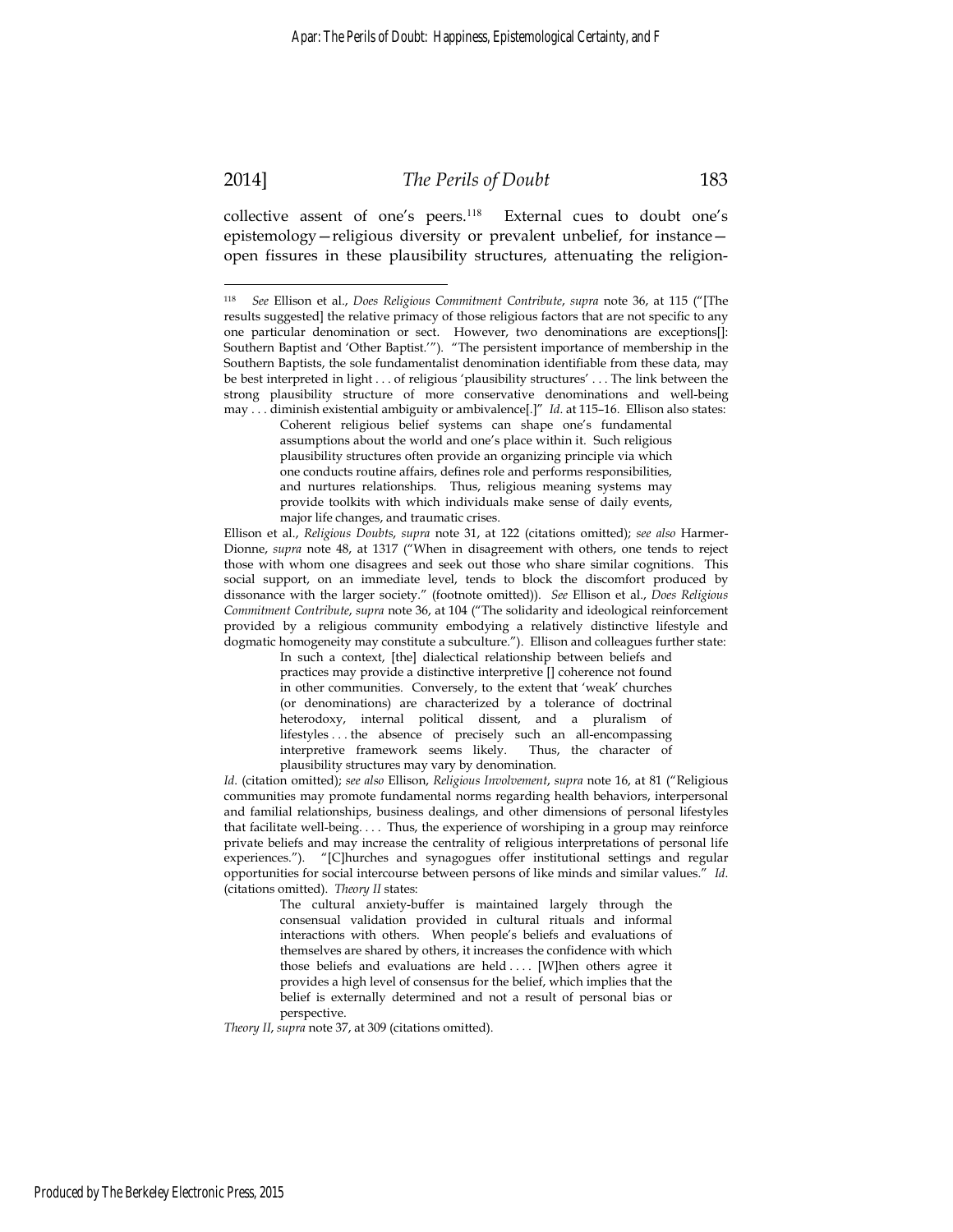happiness connection.<sup>119</sup> Here, too, the possibility of a conformity effect remains—though the role of social ties throws into particularly sharp relief the futility of disentangling conformity from epistemological certainty.<sup>120</sup> Conformity buttresses epistemological certainty, which, in turn, bolsters the feeling of conformity.<sup>121</sup> Ultimately, the distinction between epistemological certainty and conformity may be more illusory than actual.<sup>122</sup>

#### V. THE MATURE SKEPTIC: THE GROWTH-DOUBT NEXUS

This Article has attempted to show how epistemological certainty buoys one against instability and uncertainty, preserves a sense of ideational coherence, and shields one against the dread of death. But I must reiterate the caveat I issued earlier—this analysis is not a fullthroated defense of religious or epistemological certainty, but rather a call to reckon with the perils of doubt.<sup>123</sup> Those perils are not dispositive.

<sup>119</sup> *See* Okulicz-Kozaryn, *supra* note 109, at 1063 ("Religiosity improves well-being by providing so-called 'plausibility structures.'" (citation omitted)). Okulicz-Kozaryn further explains these structures as follows:

Plausibility structure is more fundamental than social capital; it is a sociocultural context for systems of meanings and beliefs in a society. . . . People seem to be happiest living among like-minded others who share similar values and norms. . . . Religions differ in their explanations of the world, and there arises the question: which explanation is true?

Id. at 1063-64 (citations omitted).

<sup>120</sup> *See* Ellison, *Religious Involvement*, *supra* note 16, at 89 ("This study supports the view that religious symbols and beliefs provide an interpretative framework through which individuals can make sense of everyday reality." (citation omitted)). "Further, the overall pattern of results suggests that the beneficent consequences of religious attendance and divine relations noted in previous work actually may reflect their roles in the creation and maintenance of religious plausibility structures." *Id*. "[T]his theme has important roots in classical sociological theory: although Durkheim sometimes is interpreted as suggesting that religion promotes well-being mainly through social integration, closer examination clarifies his view that collective religious commitments nurture coherent plausibility structures[.]" *Id*. (citation omitted). 121 *See* Ellison et al., *Does Religious Commitment Contribute*, *supra* note 36, at 103 ("A

participatory dimension of religiosity may also be positively associated with life satisfaction . . . [because a religious institution] may provide an institutional setting in which individuals with shared value orientations can interact[.]"). "[T]he religious community may serve as a 'plausibility structure.' Ideation and activity may be dialectically related, with religious participation reinforcing and solidifying individual religious convictions and the subjective interpretations of personal experiences." *Id*. (citation omitted).

<sup>122</sup> *See* Small & Bowman, *supra* note 86, at 170 ("[R]eligious commitment, religious engagement, and having friends with similar religious beliefs all build upon and contribute to one another.").

<sup>123</sup> *See supra* Part I (maintaining that doubt has many virtues).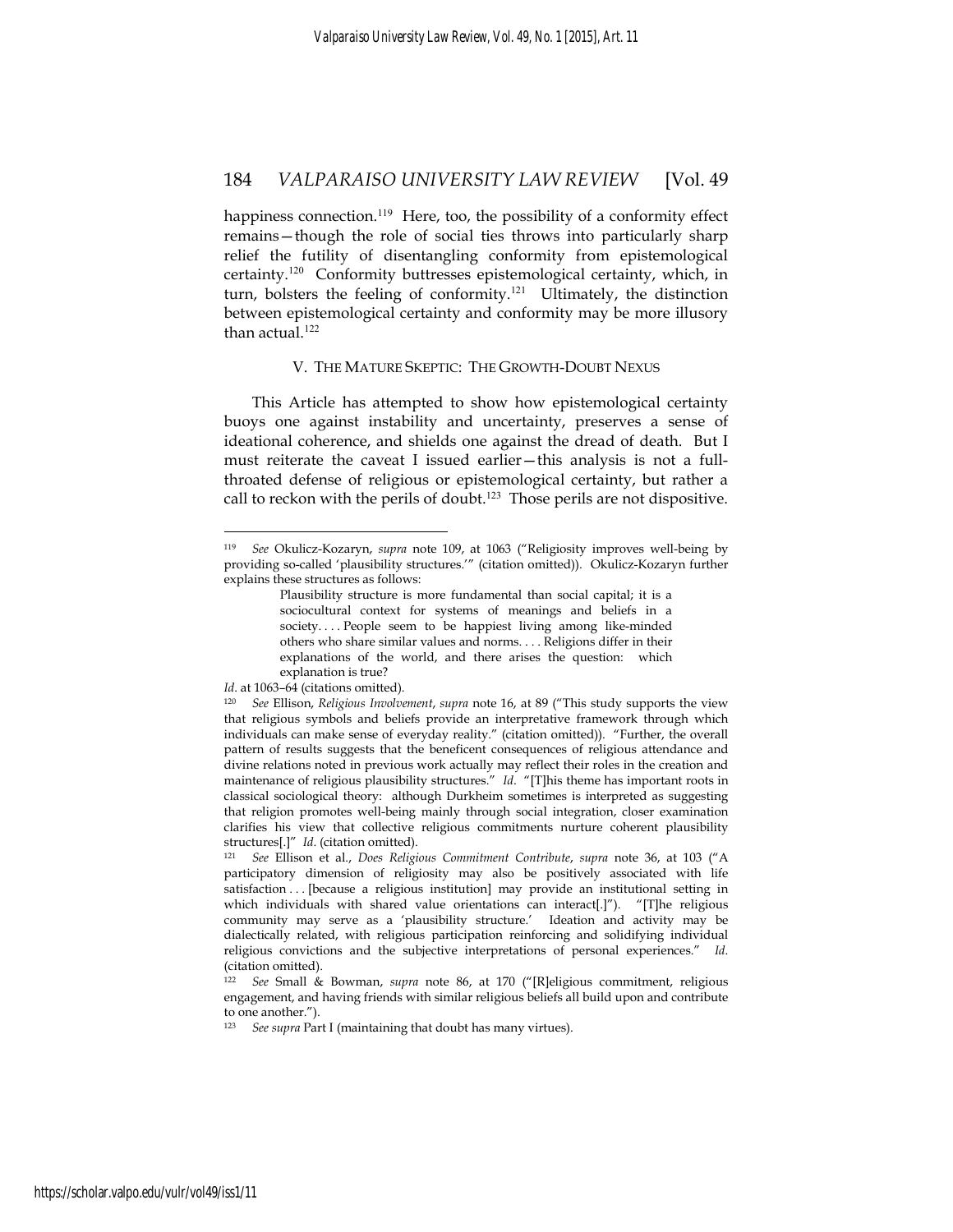# 2014] *The Perils of Doubt* 185

In the final analysis, we must weigh them against the societal toll that dogmatism exacts. That balance is beyond the scope of this analysis, which I have confined to the psychological impact of doubt on the individual. Even from the standpoint of the individual, however, the discussion thus far has painted an incomplete picture of psychological health. Are psychological well-being and happiness truly coterminous? What of personal growth, self-knowledge, and the capacity for interpersonal understanding? Might epistemological certainty promote happiness but stunt personal maturation? The evidence furnishes some support for this proposition.<sup>124</sup> I will move now to a discussion of this growth-happiness divide, but I urge the reader in advance to ponder whether a society of discontented sophisticates is indeed desirable.

#### *A. The Virtues of Doubt*

Liberal theologians and religious philosophers have long averred that faith and doubt reinforce each other in happy dialectical fashion.<sup>125</sup> Faith and doubt, they insist, are not antitheses—for true faith, the faith of the mature, self-aware believer, positively requires doubt.<sup>126</sup> In Paul Tillich's articulation, "[d]oubt is not the opposite of faith. It is an element of faith."<sup>127</sup> The faithful of modern sensibilities exhort us to attune ourselves to our innermost selves, to grapple with our deepest

*Id*. (citations omitted).

<sup>124</sup> *See infra* Part V.A–B (discussing the effects of epistemological certainty on happiness and personal growth).

<sup>125</sup> *See* Krause, *Religious Doubt and Psychological Well-Being*, *supra* note 52, at 96 ("[S]ome theologians and researchers maintain that religious doubt should be embraced because it is the gateway to a deeper and more meaningful faith."). Krause elaborates:

In fact, some of these scholars argue that doubt is the very essence of faith itself. This perspective is, perhaps, nowhere more evident than in the writing of Paul Tillich, who . . . maintained that, 'Many Christians, as well as members of other religious groups, feel anxiety, guilt and despair about what they call 'loss of faith.' But serious doubt is confirmation of faith.' Similar views are reflected in the work of Allport .... In fact, doubt is considered to be one of the driving forces behind Fowler's higher stages of the development of faith.

<sup>126</sup> *See* Dale M. Hilty, *Religious Belief, Participation and Consequences, An Exploratory and Confirmatory Analysis*, 27 J. FOR THE SCIENTIFIC STUDY OF RELIGION 243, 244 (1988) ("Allport suggests that crises can have a positive influence on the evolutionary integration of the religious experience within the development of the personality." (citation omitted)). "[D]oubt is the key stimulus in the individual's movement from the first stage (i.e., raw credulity) to the last stage (i.e., mature belief) in Allport's three stage theory of belief development." *Id*. (citations omitted); *see also* Krause & Wulff, *supra* note 44, at 37 ("[Many] scholars maintain that having doubts about religion lies at the very heart of living a religious life, and that it is not possible to be deeply religious without having doubts about one's faith.").

<sup>127</sup> *See* PAUL TILLICH, SYSTEMATIC THEOLOGY VOLUME TWO 116 (1957).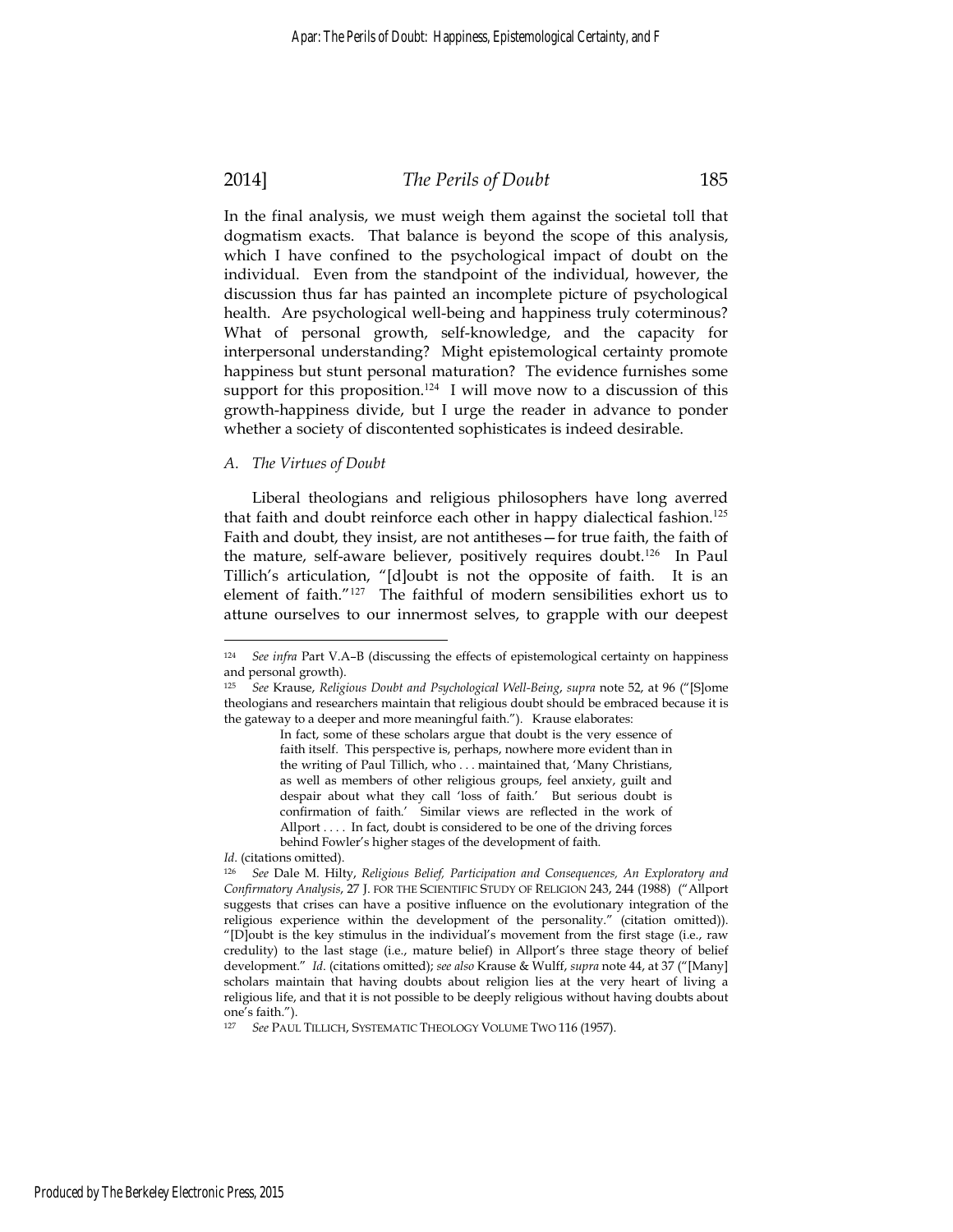doubts and insecurities.<sup>128</sup> In so doing, they insist, we achieve that rarefied state of serenity and self-knowledge accessible only after sustained struggle.<sup>129</sup>

The evidence suggests that religious doubt and struggle may well be a vehicle for personal growth, the path to a deeper, more complete personhood.<sup>130</sup> Those prone to such struggle report heightened interpersonal understanding, enhanced tolerance of others, and greater empathy.<sup>131</sup> Some emerge from the crucible of doubt with their faiths strengthened or reinvigorated, having fended off doubt's advances.<sup>132</sup>

<sup>128</sup> *See*, *e.g.*, Alpert, *supra* note 12 (arguing that effective teaching forces students to question assumptions); GORDON W. ALLPORT, THE INDIVIDUAL AND HIS RELIGION 73 (1951) ("[T]he mature religious sentiment is ordinarily fashioned in the workshop of doubt."); Krause, *Religious Doubt and Psychological Well-Being*, *supra* note 52, at 106–07 ("Perhaps the point of wrestling with doubt is not to be content, satisfied, or happy—instead it may simply be to learn.... Maybe the exercise of doubting is sufficient ... to bring about desired social aims, and . . . the resolution of ultimate concerns, such as confirming the existence of God, is beside the point.").

<sup>129</sup> *See* Krause, *Religious Doubt and Psychological Well-Being*, *supra* note 52, at 96 (examining the view that doubt is constructive). Krause explains:

<sup>[</sup>This] view . . . is based on the belief that faith is something that must be reflected upon and reasoned out. . . .[I]t is not something that is achieved effortlessly, . . . [but rather something that] must be earned through an arduous process of deep contemplation as well as relentless searching and questioning. This view is consistent with basic principles in developmental psychology, which suggest that cognitive development is driven by uncertainty and doubt. The essence of this perspective is reflected in the work of Batson and his colleagues on the religious quest[, who] maintain that openly and honestly exploring doubt about religion is beneficial because it ultimately leads to a deeper and more mature religious faith.

*Id.* (citations omitted). "[T]he notion that grappling with uncertainty or ambiguity is a positive force for personal advancement may be found in a number of the classic works on human development.... [I]mages of the positive effects of doubt may be found in Erikson's discussion of the final stage of adult development . . . ." Krause et al., *Aging*, *supra* note 87, at 527 (citation omitted). 130 *See* Krause & Wulff, *supra* note 44, at 37 ("More recent support for the notion that

doubt may be beneficial is found in the work of developmental psychologists, who maintain that growth and cognitive development are driven by doubt and uncertainty." (citation omitted)); Morgan, *supra* note 97, at 12 ("In Maslow's study of personality development he reported that nonbelief seemed to be correlated with the highest levels of development. Sociologists also support this positive view of nonbelievers: the highest levels of happiness are reported among the most secular nations." (citations omitted)).

<sup>131</sup> *See* Keith J. Edwards et al., *The Multidimensional Structure of the Quest Construct*, 39 J. OF PSYCHOL. & THEOLOGY 87, 88 (2011) ("[Q]uest scores correlated significantly with important social variables such as principled moral reasoning, lower levels of racial and sexual prejudice, and higher levels of helping behavior." (citation omitted)).

<sup>132</sup> *See* Tiago Baltazar & Ron Coffen, *The Role of Doubt in Religious Identity, Development, and Psychological Maturity*, 20 J. OF RES. ON CHRISTIAN EDUC. 182, 183–84 (2011) ("[*I*]*dentity achievement* refers to the state of a person who has both experienced crisis and achieved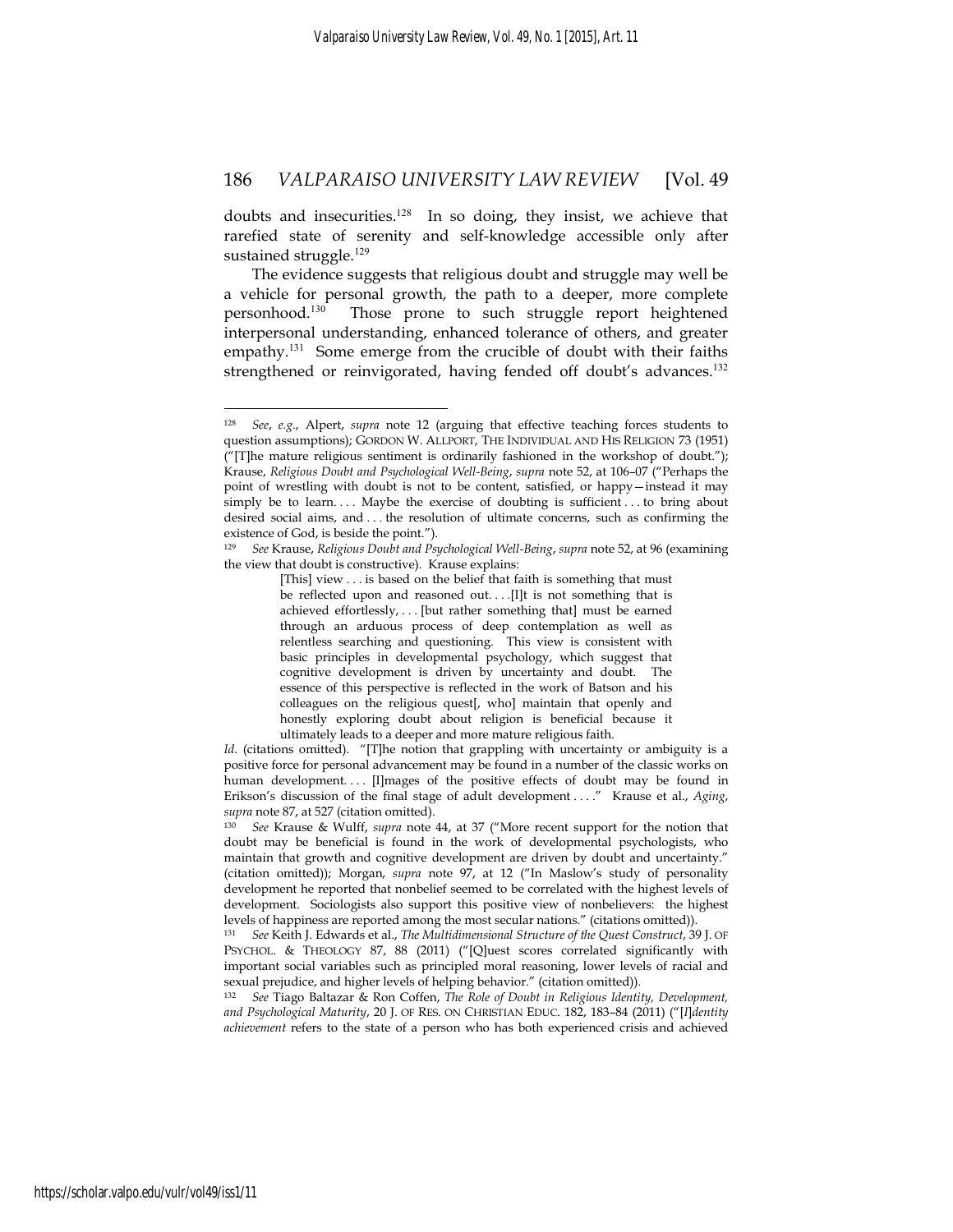#### 2014] *The Perils of Doubt* 187

These findings warrant attaching an asterisk to the thesis of this paper, but they by no means discredit it. This analysis has sought to illuminate the influence of epistemological certainty on happiness rather than to assess whether, all things considered, we ought to preserve epistemological certainty—and the weight of the evidence suggests that, while religious struggle may aid personal maturation, it does not breed happiness.<sup>133</sup>

#### *B. Religion as Quest*

Psychologists have operationalized Tillich's struggle-as-growth concept with the "religion-as-quest" construct, a measure of the extent to which one conceives of religion as an internal spiritual journey, a striving toward truth and understanding.<sup>134</sup> Such an orientation coincides with various benefits—enhanced compassion, greater facility in social settings, amplified curiosity and zest for intellectual pursuits.<sup>135</sup> But the bulk of the evidence suggests that "quest orientation" does not foster happiness; to the contrary, it correlates with anxiety, depression, and negative affect.<sup>136</sup> It appears that the thirst for truth and self-

commitment based on the individual's own choosing. . . . Achieved people exhibit lower levels of anxiety and higher levels of self-esteem."). "Research concerning religious identity development shows that doubt is a catalyst for identity achievement. . . . [D]oubt increases higher-order executive processes [] to attain a self-drive for an individual who has a solid knowledge basis and can commit to certain religious principles." *Id*. at 187–88 (citations omitted).

<sup>133</sup> *See* Krause & Wulff, *supra* note 44, at 38 ("But just because doubt may lead to insight, growth, and development, does not necessarily mean that it comes without a price. In fact, there are at least four reasons why the 'dark nights of the soul' that arise from wrestling with doubt may be a source of significant distress."). Studies suggest "strong, churchbased, social ties are associated with better health. But if individuals begin to question their faith, conflict may arise with church members who still adhere closely to their beliefs.... [Further,] rejecting beliefs that have been endorsed previously may lead to feelings of guilt and shame." *Id*. (citations omitted). "Although most work on religion and health has focused on the positive effects on health, there is now evidence that certain facets of religious engagement—termed 'spiritual struggles'—can be detrimental to health

and well-being, leading to depression and anxiety." *Id*. (citations omitted). 134 *See* Keith A. Puffer, *Social Personality Traits as Salient Predictors of Religious Doubt Phenomena Among Undergraduates*, 41 J. PSYCHOL. & THEOLOGY 229, 229 (2013) (describing the elements of a "religion-as-quest" orientation).

<sup>135</sup> *See id.* at 231 ("[S]tudies have revealed QRO as being positively associated with social justice actions among African-Americans, racial openness, responsible sexual behavior, and an unselfish love style." (citations omitted)). "[The] results reveal adept social intelligence and assertive leadership as predictive of 'openness, curiosity, and effort,' qualities of individuals engaged in 'a continual search for more light on religious questions.'" *Id*. at 236 (citations omitted).

<sup>136</sup> *See id*. at 231 ("Regarding intrapersonal functioning, quest religiosity positively related to mental health concerns such as worry and stomach pain, identity distress, and personal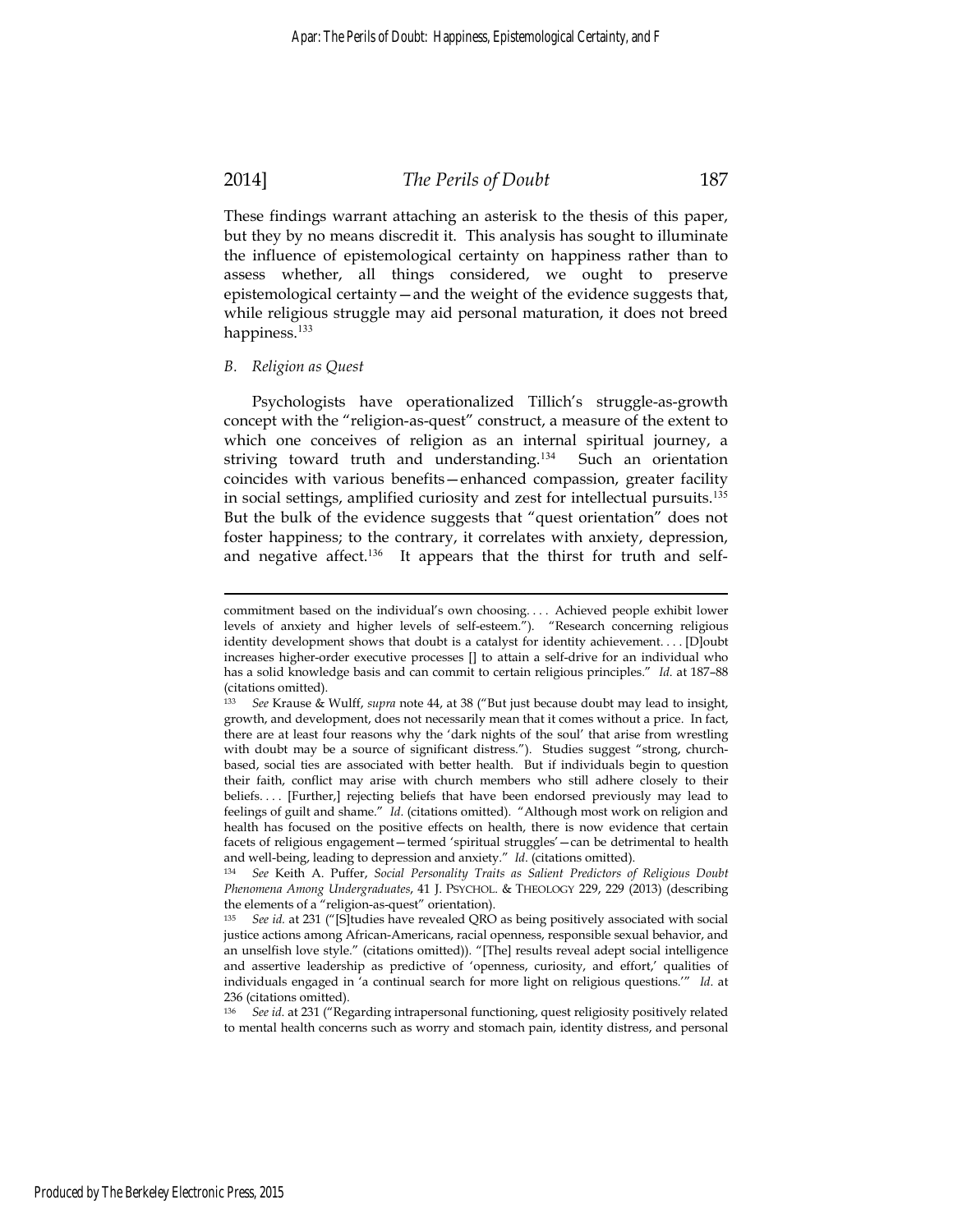knowledge, so assiduously cultivated by our institutions of higher learning, comes at the price of psychic tranquility.<sup>137</sup>

Nonetheless, many religious adherents manage to integrate struggle and doubt into strong, vibrant faiths. Theirs is a sophisticated, mature religion, the sort Tillich exalts as the quintessence of genuine faith. But the composition of this group is revealing. The well-educated and financially secure excel at this melding of faith and doubt, while the less fortunate languish in a disorienting limbo.<sup>138</sup> Is epistemological doubt a luxury of the well-off?<sup>139</sup> Does it exact a peculiarly heavy toll on the most vulnerable among us?

*Id.* "Although anxiety, depression, and religious disinterest associate with quest religiosity, social savvy predicted QRO. Put simply, questers can possess mature social personality features—a social sophistication. Empathy [] empowers them to communicate efficiently, to discern the thoughts of others, and to feel affective reactions of others." Puffer, *supra*  note 134, at 235 (citations omitted); *see*, *e.g.*, Ronald C. Jones, *The Instructor's Challenge: Moving Students Beyond Opinions to Critical Thinking*, FACULTY FOCUS (July 29, 2013), *available at* http://www.facultyfocus.com/articles/effective-teaching-strategies/theinstructors-challenge-moving-students-beyond-opinions-to-critical-thinking/, *archived at*  http://perma.cc/7B7D-7VTS (arguing that teachers must challenge their students' views and push them to think critically).

<sup>138</sup> *See* Krause, *Religious Doubt and Psychological Well-Being*, *supra* note 52, at 97 ("And the resources that are at an individual's disposal should play a major role in shaping how doubt is handled."). Krause elaborates:

> [E]ducation is one such resource. . . . Because education develops the ability to gather and interpret information and to solve problems on many levels, it increases control over events and outcomes in life. . . . In contrast to those with a good education, older people with less schooling are likely to lack the skills needed to grapple with and resolve doubt. . . . [R]epeated episodes of unsuccessful encounters with [doubt] are likely to spark negative emotions, such as feelings of frustration, confusion, and bewilderment. . . . This may ultimately lead some older people to feel they are unable to control core aspects of their lives. This is important because research done in secular settings has shown that diminished feelings of self-esteem and personal control are associated with greater psychological distress.

Id. at 97-98 (citations omitted).

distress. QRO also negatively associated to positive affect, satisfaction with life, and overall college adjustment." (citations omitted)).

<sup>137</sup> *See* Krause et al., *Aging*, *supra* note 87, at 532 (considering the possibility that spiritual struggles sap one's energy). These scholars suggest:

<sup>[</sup>T]he attainment of wisdom may not come with ease and even though working through doubts and ambiguities eventually reduces negative psychological states, these gains may also incur certain costs. It is interesting to note that two of the four items in our positive affect scale deal with having pep and energy. Perhaps grappling with doubt reduces feelings of depression, but extracts a price at the same time by draining psychic energies.

<sup>139</sup> *See* Schwadel, *supra* note 6, at 179 ("[H]ighly educated Americans often disassociate from organized religion and instead rely on alternative meaning systems provided by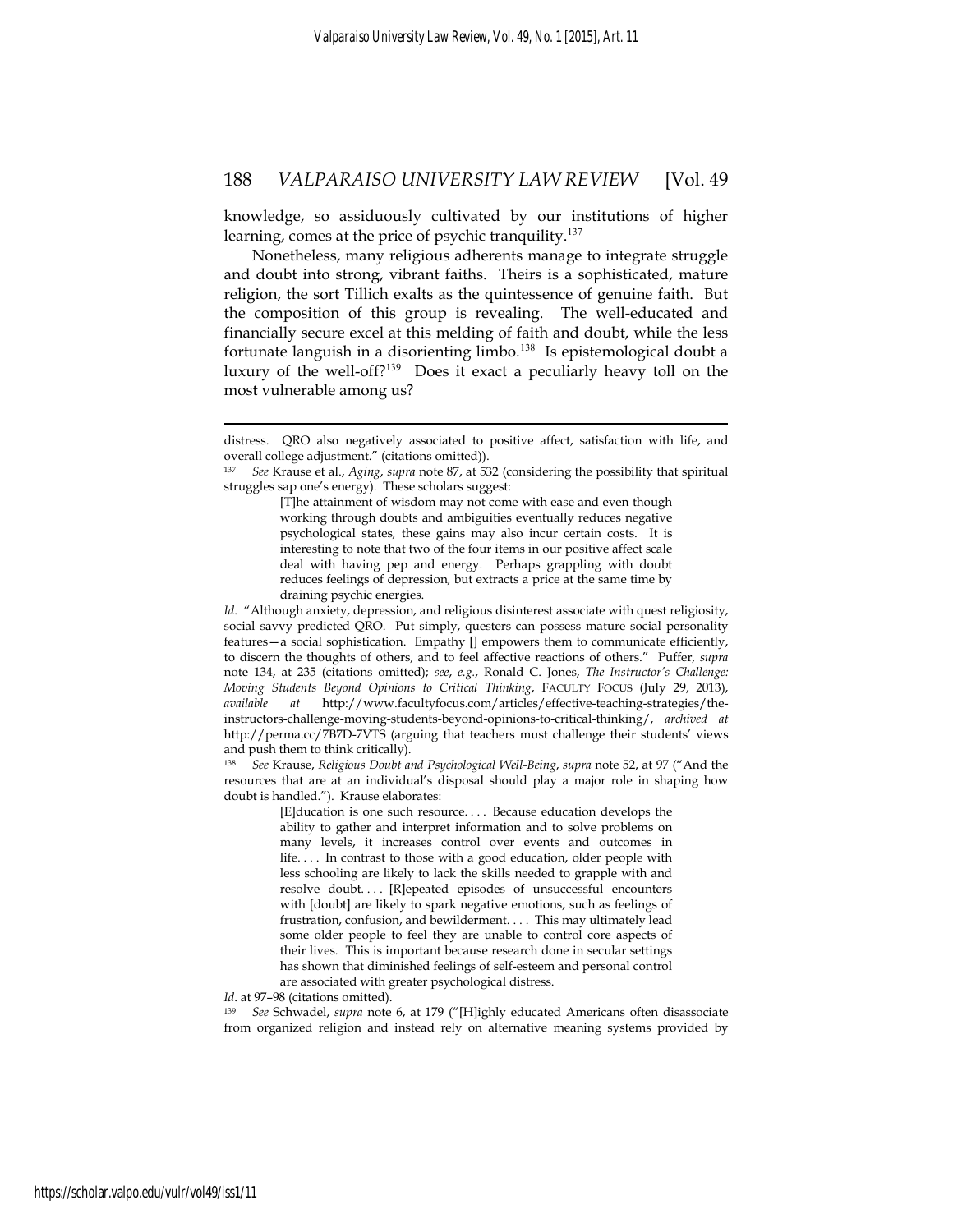# 2014] *The Perils of Doubt* 189

#### VI. PROTECTING THE VULNERABLE: RELIGION AS PALLIATIVE

The thesis of this analysis—that epistemological certainty underpins the religion-happiness connection—is subject to the caveat that such certainty must buoy and uplift the individual. An unwavering conviction that God takes painful vengeance on the wayward tends not to confer happiness, however convinced one might be of its rectitude. Belief in a vindictive or capricious God correlates with depression, anxiety, guilt, and negative affect. $140$  Such an effect is far closer to Freud's bleak conception of religion than to the contemporary view of religion as salutary. It is not enough that one believe resolutely—one must believe correctly.<sup>141</sup>

This poses a particularly formidable challenge for the poor and uneducated, whose surrounding environments plunge their epistemologies into disarray.<sup>142</sup> Their conditions bring an onslaught of uncomfortable stimuli and contradictions—why such poverty and squalor when some live in abundance? Why does misfortune befall the worthy and unworthy alike? How can God abide such a state of affairs?<sup>143</sup>

[C]onsistency is not a motivational force in itself, but the accidental outcome of epistemic processes that aim at validating propositions that are desired and invalidating propositions that are undesired .... Specifically, consistency should elicit positive feelings when it validates a desired belief, . . . negative feelings when it invalidates a desired belief, but positive feelings when it invalidates an undesired belief.... [An] illustrative example is the tendency to justify the current social order even if the status quo goes against one's personal interests. A common finding in the literature on system justification is that the members of disadvantaged groups often adopt a negative stereotypical view of their in-group, thereby protecting their beliefs about the fairness of the current social structure.

Id. at 659, 661 (citations omitted).

1

<sup>142</sup> *See* Diener et al., *supra* note 29, at 1279 ("[W]hen people face problems that push them to their limits . . . religion offers a number of aids: spiritual support, ultimate explanation, a sense of larger, benevolent, forces at work in the universe, and a purpose in life that holds sacred significance." (citations omitted)).

<sup>143</sup> *See* Krause et al., *Aging*, *supra* note 87, at 526 ("[I]t may be difficult for a person to believe in a loving and protecting God while at the same time recognizing that there is a

science."); *see also* Diener et al., *supra* note 29, at 1278 ("[P]eople in the wealthiest nations tend to be leaving organized religion or have no specific religious affiliation. This exiting from organized religion is most pronounced in Northern Europe and in many other highly economically developed nations." (citation omitted)).

<sup>140</sup> *See* Weber et al., *supra* note 34, at 73 ("Negative religious coping (i.e., a punishing God, demonic reprisals) is associated with lower quality of life and increased depression" (citations omitted)).

<sup>141</sup> *See* Gawronski, *supra* note 108, at 659 (examining the effect on well-being of consistency in one's convictions). Gawronski argues that: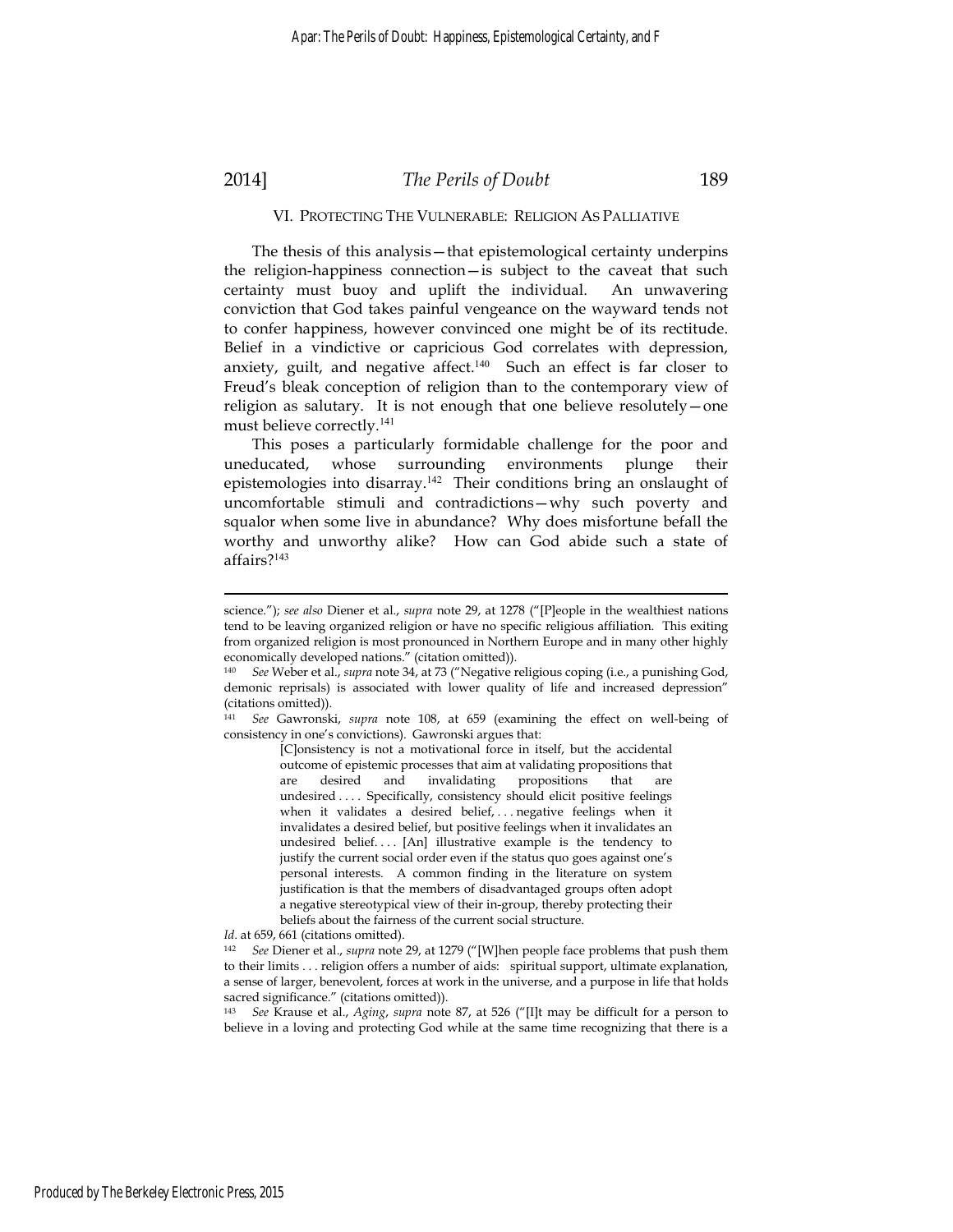To quiet these nagging questions, the poor and uneducated turn disproportionately to religion.<sup>144</sup> Though here a note is in order on the complex relationship between strength of conviction and external cues to doubt, a subject addressed earlier.<sup>145</sup> If external cues to doubt undermine epistemological certainty, we would expect the disquieting contradictions that confront the poor to dampen faith. Instead, the poor's travails engender a more steadfast religiosity.<sup>146</sup> Here, it is worth reviving the subject of cognitive dissonance.<sup>147</sup> Such dissonance can enervate systems of meaning and belief, casting them into a perpetual limbo between faith and doubt. But it might also force a retrenchment, as the believer cleaves ever more tightly to her beleaguered faith.<sup>148</sup>

When people are frequently faced with hunger, illness, crime, and poor education—all of which are relatively more uncontrollable and more prevalent in poor societies—religion can perhaps make a greater contribution to well-being.... [T]he correlations between difficult circumstances and religiosity are associated at the individual level [] and country level [], suggesting that difficult circumstances lead to greater religiosity. This trend was consistent with that found in the U.S. data and reveals the strong tendency for nations with worse living circumstances to be more religious and for nations with relatively better conditions to be less religious.

*Id*. at 1278, 1284. Hayward and Elliott elaborate:

1

[T]here is evidence that religious factors tend to have the biggest positive impact on well-being within otherwise disadvantaged demographic groups. Krause (1998) found that religiosity was associated with reduced mortality only for older adults with low levels of education. Banthia, Moskowitz, and Folkman (2007) found the same effect for low education in the relationship between frequency of prayer and self-reported health. This effect may indicate that religion buffers negative effects suffered disproportionately by individuals with lower socio-economic status. Or it may be linked with the notion of 'intellectual religion' that highly educated people tend to be less likely to derive a sense of existential certainty from their religious beliefs.

Hayward & Elliott, *supra* note 32, at 593 (citation omitted). "[R]eligiousness is often inversely related to education level and income (because the poor, lacking other resources to fall back on, often turn to religion)." KOENIG ET AL., *supra* note 57, at 226. 145 *See supra* Part IV (contending that the religion-happiness nexus can be traced both to

the effect of epistemological certainty and of conformity with social norms).

<sup>146</sup> *See* KOENIG ET AL., *supra* note 57, at 226 (examining the relationship between religion and socio-economic status).

<sup>147</sup> *See supra* Part II.C (connecting epistemological doubt with cognitive dissonance). 148 *See* Burns, *supra* note 12, at 4 ("In some instances, [] cognitive dissonance can actually

intensify original attitudes." (citation omitted)); Burris et al., *supra* note 46, at 19 ("Based on

great deal of suffering, pain, and injustice in the world."). "[T]he presence of pain, evil, and suffering in the world serves to tax the faith of some individuals significantly." *Id*. at 525 (citation omitted).

<sup>144</sup> *See* Diener et al., *supra* note 29, at 1278 ("[D]eclines in religiosity are associated with economic growth."). Some scholars maintain that: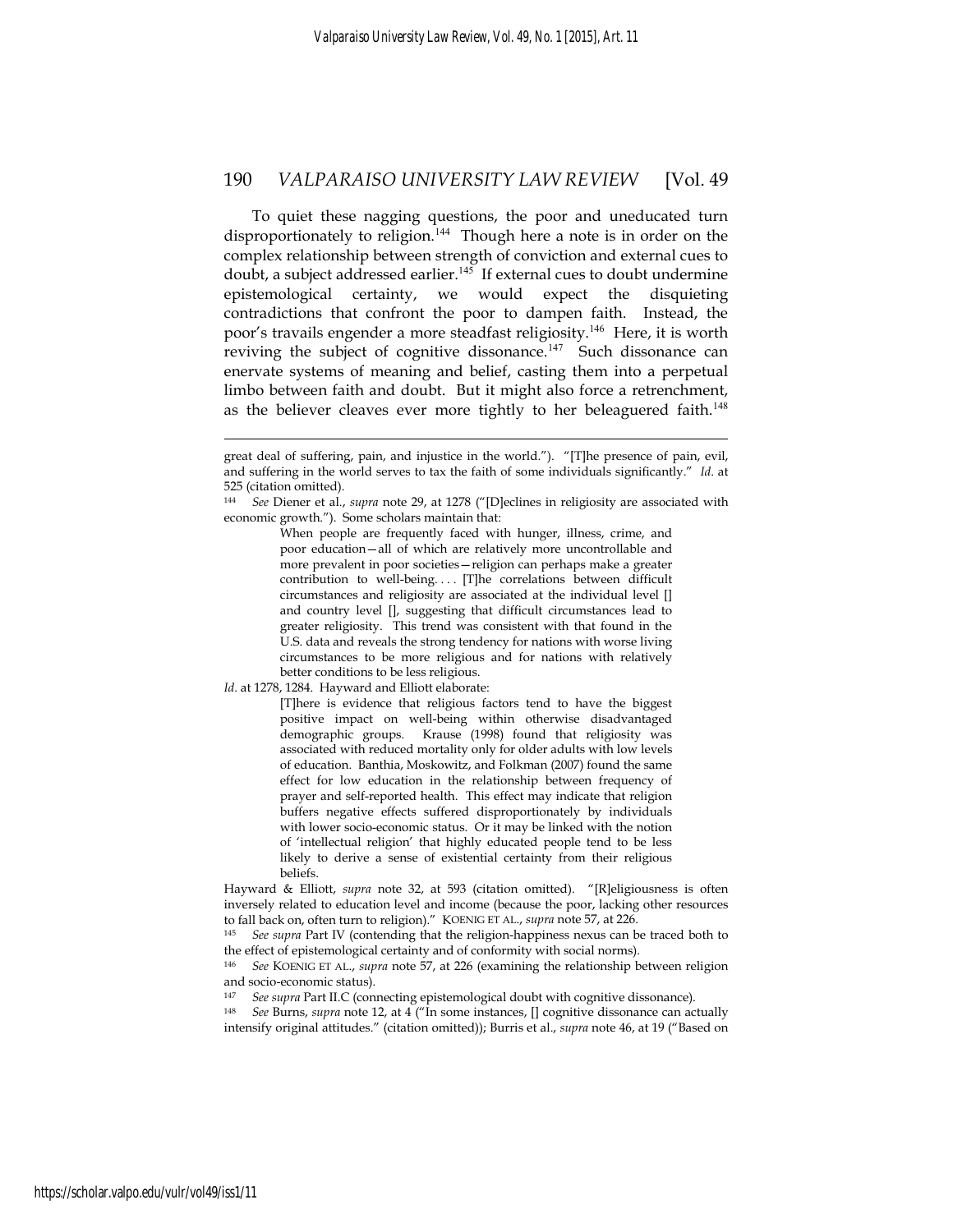# 2014] *The Perils of Doubt* 191

Where the stakes are high enough—as they are for the poor and uneducated, whose epistemological order is most in jeopardy—the will to believe can overpower dissonant cues.<sup>149</sup> The believer might fortify her epistemological armor to compensate for cracks. In this same vein, the chronically infirm tend to seek refuge in religion.<sup>150</sup> A vivisection of one's epistemology in such circumstances—the kind that Tillich and his ilk envision—risks grave consequences for the psychological well-being of the most vulnerable among us.

To ask the poor and uneducated to dissect their epistemologies is to ask too much at best and to imperil a critical palliative at worst.<sup>151</sup> Thus, the comfortable and well-educated are more adept at marrying faith and

The data consistently provide support for this view across three different indicators of psychological well-being: life satisfaction, selfesteem, and optimism.... [C]ompared to older people with high education, older adults with less education are more likely to feel that having doubts about religion is wrong; they are more likely to try to deny or repress doubts when they arise; and they are less likely to forgive themselves when they encounter doubts about their faith.

*Id*. at 106. Other scholars have stated:

[A]lthough individuals living in nations with highly difficult circumstances generally have lower [subjective well-being], religious individuals had higher positive affect and lower negative affect compared with nonreligious individuals. In good circumstances, nonreligious individuals, compared with religious individuals, had slightly higher life evaluations, slightly lower positive affect, and lower negative affect. In such circumstances, nonreligious individuals generally had equal or better [subjective well-being] compared with religious individuals.

Diener et al., *supra* note 29, at 1284. "Individuals who experience difficulties in embracing religious doctrines or worldviews may be deprived of a key source of coherence and meaning in their lives. This loss of a religious 'plausibility structure,' or orienting framework . . . could generate or amplify existential uncertainty." Ellison et al., *Religious Doubts*, *supra* note 31, at 131 (citation omitted).

Festinger, Riecken, and Schachter's field observations of increased religious fervor among members of an apocalyptic religious group following a predicted cataclysm that failed to transpire, this paradigm assumes that cognitive dissonance can occur when a cherished belief is disconfirmed, leading to the use of dissonance-reducing strategies such as belief intensification." (citations omitted)).

<sup>149</sup> *See* Burns, *supra* note 12, at 3 ("[T]he more important the concepts challenged the greater the dissonance; the greater the dissonance, the more intense will be the need to reduce it.").

<sup>150</sup> *See* Krause, *Religious Doubt and Psychological Well-Being*, *supra* note 52, at 98 ("[A]n important function of religion is to allay these concerns by assuring the presence of God during this difficult time and reinforcing belief in continued existence after death. But elders struggling with religious doubt are less likely to avail themselves of . . . an important way of coping with anxiety about death.").

<sup>151</sup> *See id*. at 105–06 (stating that data consistently suggest that "older people with more education are less likely to suffer from the deleterious effects of doubt than older adults with fewer years of schooling"). Krause further states: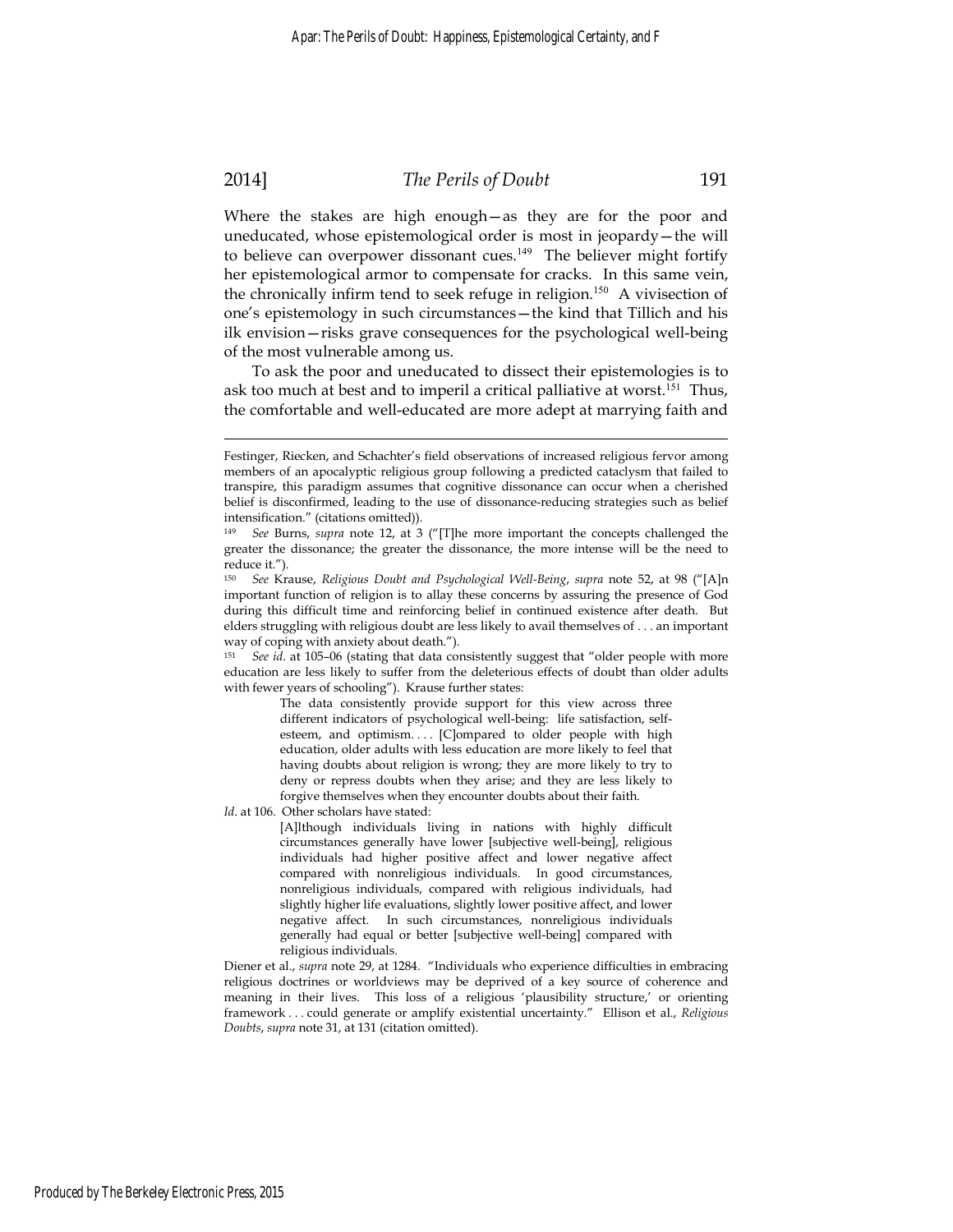doubt than are the straitened and uneducated.<sup>152</sup> The latter also endure a more painful struggle when dissonance manages to penetrate their epistemological defenses.<sup>153</sup> This is an intuitive finding, for stability in circumstances buffers against instability in the mind. One more easily endures psychic tumult if one knows that at least the comforts of life are certain to be at hand.<sup>154</sup>

But the stakes of epistemological certainty are only part of the equation here. Tillich's mature faith, the sort that successfully assimilates doubt, demands sophisticated cognitive machinery. In F. Scott Fitzgerald's memorable articulation, "[t]he test of a first rate intelligence is the ability to hold two ideas in the mind at the same time, and still retain the ability to function."<sup>155</sup> This machinery is not universal, nor does it spring full-fledged from the untrained mind. The

Id. at 164-66 (citation omitted).

<sup>153</sup> *See* Krause, *Religious Doubt and Psychological Well-Being*, *supra* note 52, at 97. The author states:

> Given the lifelong influence of schooling and occupational experiences, people with higher levels of educational attainment are more likely to apply their skills in wrestling with, and resolving, religious doubt. In the process, each episode of confronting and resolving doubt may build upon itself, promoting greater self-confidence in dealing with doubt, thereby removing its sting.

*Id*.

<u>.</u>

154 Diener et al., *supra* note 29, at 1289. The authors elaborate:

In societies where circumstances are more benign, the non-religious have superior life satisfaction, as well as less negative affect. They also have greater social support and feelings of being respected. . . . The nonreligious in poor societies are at the biggest disadvantage, with noticeably lower positive feelings and higher negative feelings, as well as substantial deficits in social support and respect.

*Id*.; Christopher G. Ellison et al., *Religious Involvement, Stress, and Mental Health: Findings from the 1995 Detroit Area Study*, 80 SOC. FORCES 215, 230–34 (2001) (providing data on the effects of social and psychological resources on health).

155 F. Scott Fitzgerald, *The Crack-Up*, ESQUIRE MAG. 41 (Feb. 1936).

See Schwadel, *supra* note 6, at 164-66 (considering the impact of social status). Schwadel explains that:

The traditional conception of the relationship between social status and religion suggests that increases in education lead Americans to compartmentalize religion to weekend service attendance. Historically, this effect of education was tied to social status differences among religious denominations, with the middle and upper classes affiliating with denominations that are unlikely to stress the role of religion in daily life or the practice of devotional activities. . . . [E]ducation should be positively related to switching to mainline Protestant denominations, which commonly promote beliefs that are in accord with scientific knowledge and worldviews, diverse social networks, a pluralist perspective, and other attributes associated with increased education.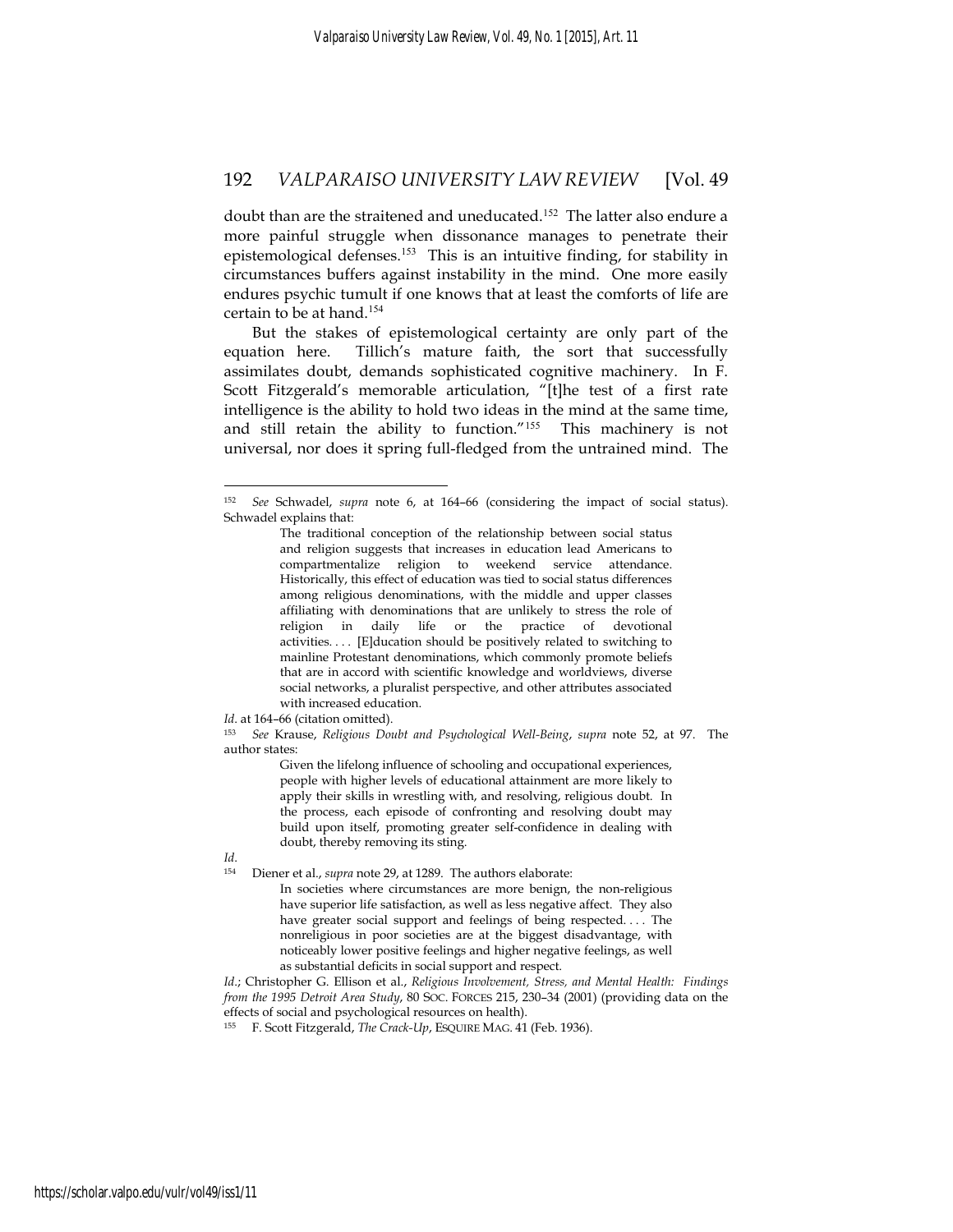# 2014] *The Perils of Doubt* 193

capacity to forge a coherent epistemology from disparate parts requires a subtle, capacious mind, the kind that tends not to flourish in poverty and distress.<sup>156</sup> Where sophisticated minds may weld faith and doubt into a comfortable, harmonious epistemology, cognitive dissonance may drive less expansive minds to despair. This insight has prompted some observers to argue that religion is a compensatory mechanism for the cognitively underdeveloped—a ready-made, comprehensive epistemology, with no assembly or reflection required.<sup>157</sup>

Cognitive dissonance tends particularly to discomfit the young, whose minds and epistemologies undergo a dizzying maturation process.<sup>158</sup> Like the poorly educated, the young lack the cognitive equipment necessary to assimilate doubt into their epistemologies, and the relative instability of their lives—a steady barrage of constitutional, intellectual, and circumstantial changes—compounds their inner struggle.<sup>159</sup> The old and seasoned, by contrast, have the cognitive wherewithal to cope with epistemological struggle.<sup>160</sup>

As Pollner points out, "[r]eligious symbols and beliefs offer only one of many types of tools for constructing a sense of meaning and coherence." For individuals with comparatively "restricted symbolic codes," however, strong "religious faith may offer an especially compelling framework for interpreting daily experiences and major life events alike." In effect, then, personal religious faith and/or practice may compensate for the lack of more sophisticated cognitive resources. This possibility suggests that the effects of divine relations and existential certainty on well-being may be strongest among persons with lower levels of formal education . . . Moreover, there is evidence that religious interpretations of life experiences may help to compensate for the dearth of more sophisticated cognitive skills among individuals with lower levels of formal education.

*Id*. (citations omitted).

<sup>156</sup> *See* Puffer, *supra* note 134, at 236 ("Social skills such as being forceful, self-assured, socially poised, confident, and verbally adept appear to be necessary 'gear' for people who seek to expand their religious knowledge base." (citation omitted)); *see also* Krause et al., *Aging*, *supra* note 87, at 526 ("[C]ollege students who had religious doubt were better able to differentiate among alternative dimensions to problems and were more adept at integrating alternative points of view.").

<sup>157</sup> *See* Christopher G. Ellison & Jeffrey S. Levin, *The Religion-Health Connection: Evidence, Theory, and Future Directions*, 25 HEALTH ED. & BEHAV. 700, 714–15 (1998). The authors quote Pollner:

<sup>158</sup> *See* Krause, *Religious Doubt and Psychological Well-Being*, *supra* note 52, at 95 ("[Y]ounger people are more likely than older people to experience distress when religious doubts arise.").

<sup>159</sup> *See* Dein, *supra* note 56, at 212 ("As people grow older, religious doubts continue to be associated with psychopathology, but the magnitude of this association becomes weaker across age categories; the impact of doubt on mental distress declines as one ages.").

<sup>160</sup> *See* Krause et al., *Aging*, *supra* note 87, at 527, 531–32 (offering supporting data). Scholars have stated: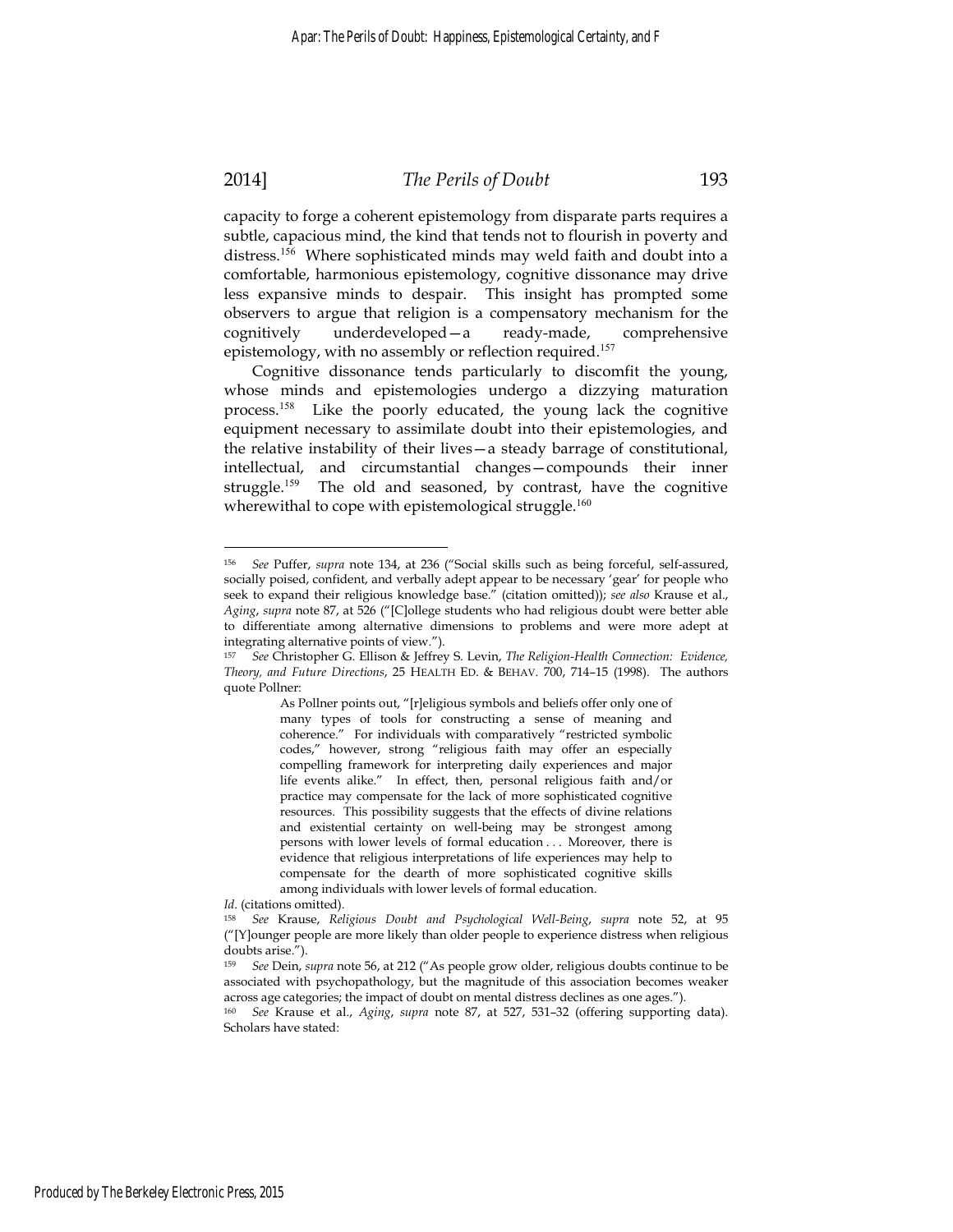#### VII. THE U.S. SUPREME COURT'S FREE EXERCISE JURISPRUDENCE

Thus far, this Article has outlined the psychological and sociological literature on the religion-happiness phenomenon and attempted to extract overarching insights from an occasionally desultory field of inquiry. It will move now to a cursory overview of the implications of these insights for the U.S. Supreme Court's free exercise jurisprudence. By no means do I intend an exhaustive commentary on the ramifications of this burgeoning area of study. I seek only to provoke some preliminary reflection on those ramifications.

Should courts and legislatures define free exercise rights expansively so as to afford the faithful a shield against epistemological doubt? This Article has attempted to show that dissonant cues—whether behavior incongruous with convictions, exposure to prevalent unbelief or religious diversity, or the prodding of an educator to embrace selfscrutiny—undercut epistemological certainty, enervating and even reversing the religion-happiness connection.<sup>161</sup> To what extent should we permit religious individuals and communities to wield the law as a cudgel against such cues?<sup>162</sup>

> [T]he maturity and more extensive experience of those who are older afford a greater ability to handle doubt. In fact, assets that accrue over the years may even make it possible to turn doubt into a growth experience . . . The data reveal that younger people may have more problems handling religious doubt than older individuals. In particular, the noxious effects of doubt on well-being do not decline substantially until about age [sixty] . . . The notion that older people are more adept at dealing with doubt and uncertainty is consistent with research on the emergence of wisdom in later life. . . . [A]lthough doubt is associated with poorer mental health outcomes, our data suggest that older adults are able to use resources that mitigate the effects of doubt on depressive symptoms. Perhaps repeated experience in grappling with doubt . . . inoculates elderly people from its noxious effects.

1

*Id.* (citation omitted). *Id.* (explaining how conformity with social norms reinforces epistemological certainty). Scholars have explained this theory as follows:

[W]hen controlling for other variables, faculty support for spiritual/religious engagement is linked to increased religious skepticism. . . . This may lead to doubts about religious truth being reflected through increased religious skepticism during college, an environment that may expose young adults to religious perspectives that they did not encounter in their home communities.

Small & Bowman, *supra* note 86, at 166–68.<br><sup>162</sup> *See* Harmer-Dionne, *supra* note 48, at 1300, 1312 (analyzing religious exemptions). One scholar contends that:

> The state should allow religious exemptions not only because freedom to practice one's religion is a fundamental right, but also because a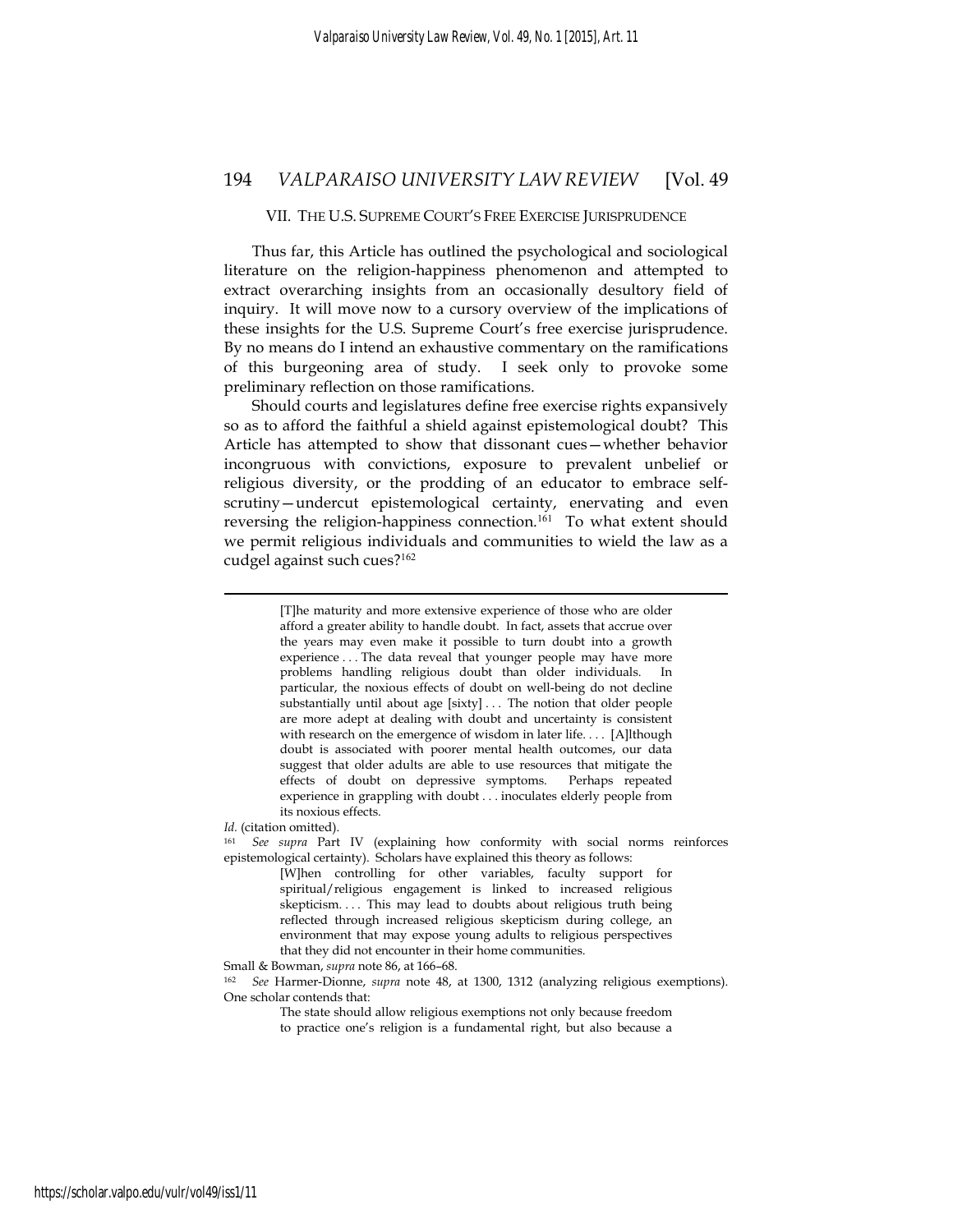# 2014] *The Perils of Doubt* 195

The Supreme Court most famously and directly confronted this question in *Wisconsin v. Yoder*, holding that the Free Exercise Clause of the U.S. Constitution entitled the Amish to an exemption from compulsory schooling laws.<sup>163</sup> The Court recognized the right of the Amish to cultivate their own, distinctive institutions, to rear their young apart from the modalities of the modern world.<sup>164</sup> *Yoder* continued a line of precedent that began nine years earlier with *Sherbert v. Verner*. <sup>165</sup> In *Sherbert*, the Court held that South Carolina's denial of unemployment benefits to a Seventh-day Adventist who refused to work on Saturday violated the Free Exercise Clause.<sup>166</sup> The *Sherbert*-*Yoder* approach imposed on the government the onerous burden of satisfying strict scrutiny—that is, of showing that the contested measure advanced a compelling governmental interest by narrowly tailored means—in Free Exercise Clause cases.<sup>167</sup>

Although the Court did not explicitly frame its rulings as such, applying strict scrutiny to Free Exercise challenges signaled a victory for epistemological certainty. In effect, the Court shielded the religious objectors in these cases from cognitive dissonance, arising either from a

*Id*. (footnotes omitted).

163 Wisconsin v. Yoder, 406 U.S. 205, 234 (1972).

<sup>166</sup> *Sherbert*, 374 U.S. at 400–02. 167 *Id*. at 403.

refusal to do so has detrimental effects on belief—belief being the one religious freedom the Supreme Court has consistently regarded as sacrosanct. In *Reynolds* and other religion cases, federal courts have reiterated their commitment to freedom of belief. If restrictions on religious practice actually change religious beliefs, then the Supreme Court must consider, more seriously than it recently has, the protection accorded those practices. . . . Roger Finke and Laurence Iannaccone argue that religious developments mirror the changes in incentives and opportunities facing the producers of religion. They chart how legal restrictions have ended various religious movements, such as the First Great Awakening in the eighteenth century, and how easing legal restrictions has correspondingly allowed various religious movements to flourish. . . . They posit that, in the post-*Smith* era, the government may pass "any number of 'formally neutral' and 'generally applicable' regulations that seriously constrain the activities of specific religions" without regard to their detrimental effects on some religions.

<sup>164</sup> *Id*. at 222–24 ("Whatever their idiosyncrasies as seen by the majority, this record strongly shows that the Amish community has been a highly successful social unit within our society, even if apart from the conventional 'mainstream.' ... There can be no assumption that today's majority is 'right' and the Amish and others like them are 'wrong.'").

<sup>165</sup> *See generally* Sherbert v. Verner, 374 U.S. 398, 410 (1963) (examining broadly the Court's decision). For further discussion of *Sherbert*, see Gary C. Furst, *Will the Religious Freedom Restoration Act Be Strike Three Against Preemptory Challenges?*, 30 VAL. U. L. REV. 701, 734–35 (1996).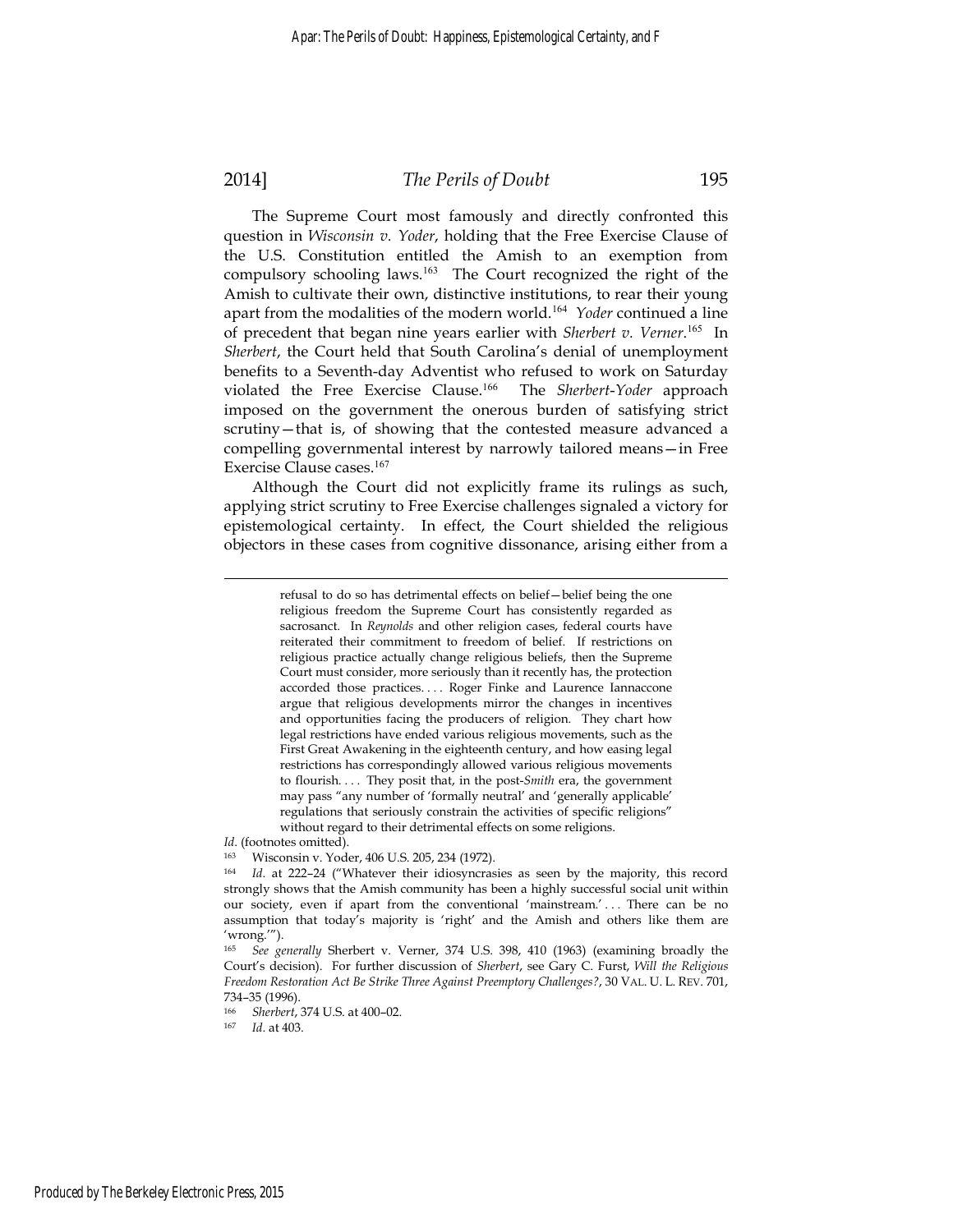disjunction between belief and behavior (*Sherbert*) or from exposure to divergent worldviews (*Yoder*).<sup>168</sup> *Yoder* represented a particularly stark clash between sheltered epistemological certainty and the prevailing ideals of modernity as embodied in the public educational system.<sup>169</sup> The former prevailed, as the Court upheld the right of religious minorities to stand resolutely apart from mainstream society.<sup>170</sup>

But what the Court giveth, the Court taketh away.<sup>171</sup> In *Employment Division v. Smith*, the Court abandoned the *Sherbert*-*Yoder* strict scrutiny analysis and held that neutral laws of general applicability do not violate the Free Exercise Clause.<sup>172</sup> In so doing, it threw free exercise rights to the vicissitudes of the political process and stripped the faithful of the right, ratified in *Yoder*, to wall themselves off from mainstream society.<sup>173</sup> The Court's decision sat uneasily with Congress, which attempted to revive the *Sherbert*-*Yoder* precedent with the Religious Freedom Restoration Act ("RFRA").<sup>174</sup> But the Court substantially diluted RFRA's impact when it invalidated its application to the states in *City of Boerne v.* 

1

Justice Berger further suggested that forced action (and perhaps forced inaction) can affect religious belief. He wrote that to apply compulsory education laws to the Amish would seriously endanger their religious beliefs by exposing their children to antithetical values. This would unjustly interfere with the religious development of the children and their integration into the Amish community.

<sup>168</sup> *Id*. at 404. According to Festinger:

Dissonance almost always exists after an attempt has been made, by offering rewards or threatening punishment, to elicit overt behavior that is at variance with private opinion. If the overt behavior is successfully elicited, the person's private opinion is dissonant with his knowledge concerning his behavior. . . . " [I]f forced compliance has caused dissonance, one may reduce the dissonance by changing her private opinion to accord with her overt behavior.

Harmer-Dionne, *supra* note 48, at 1317 (footnotes omitted). *See generally* Wisconsin v. Yoder, 406 U.S. 205, 222–24 (1972) (discussing the effects of exposure to divergent worldviews).

<sup>169</sup> *Yoder*, 406 U.S. at 222–24; Harmer-Dionne, *supra* note 48, at 1304 (discussing *Wisconsin v. Yoder*). Harmer-Dionne explains:

*Id*. (footnotes omitted).

<sup>170</sup> *Yoder*, 406 U.S. at 222–24. 171 *See* Harmer-Dionne, *supra* note 48, at 1299 ("Since 1972, the Supreme Court has rejected all claims for free exercise exemptions outside the context of unemployment benefits as addressed in *Sherbert*." (footnote omitted)). 172 Emp't Div., Dep't of Human Res. of Or. v. Smith, 494 U.S. 872, 878–79 (1990).

<sup>173</sup> *See id*. at 879, 890 ("It may fairly be said that leaving accommodation to the political process will place at a relative disadvantage those religious practices that are not widely engaged in; but that [is an] unavoidable consequence of democratic government . . . ").

<sup>174</sup> *See generally* Religious Freedom Restoration Act of 1993 (RFRA), Pub. L. No. 103141, 107 Stat. 1488 (providing the federal law aimed at preventing exemptions from federal laws that substantially burden the free exercise of religion).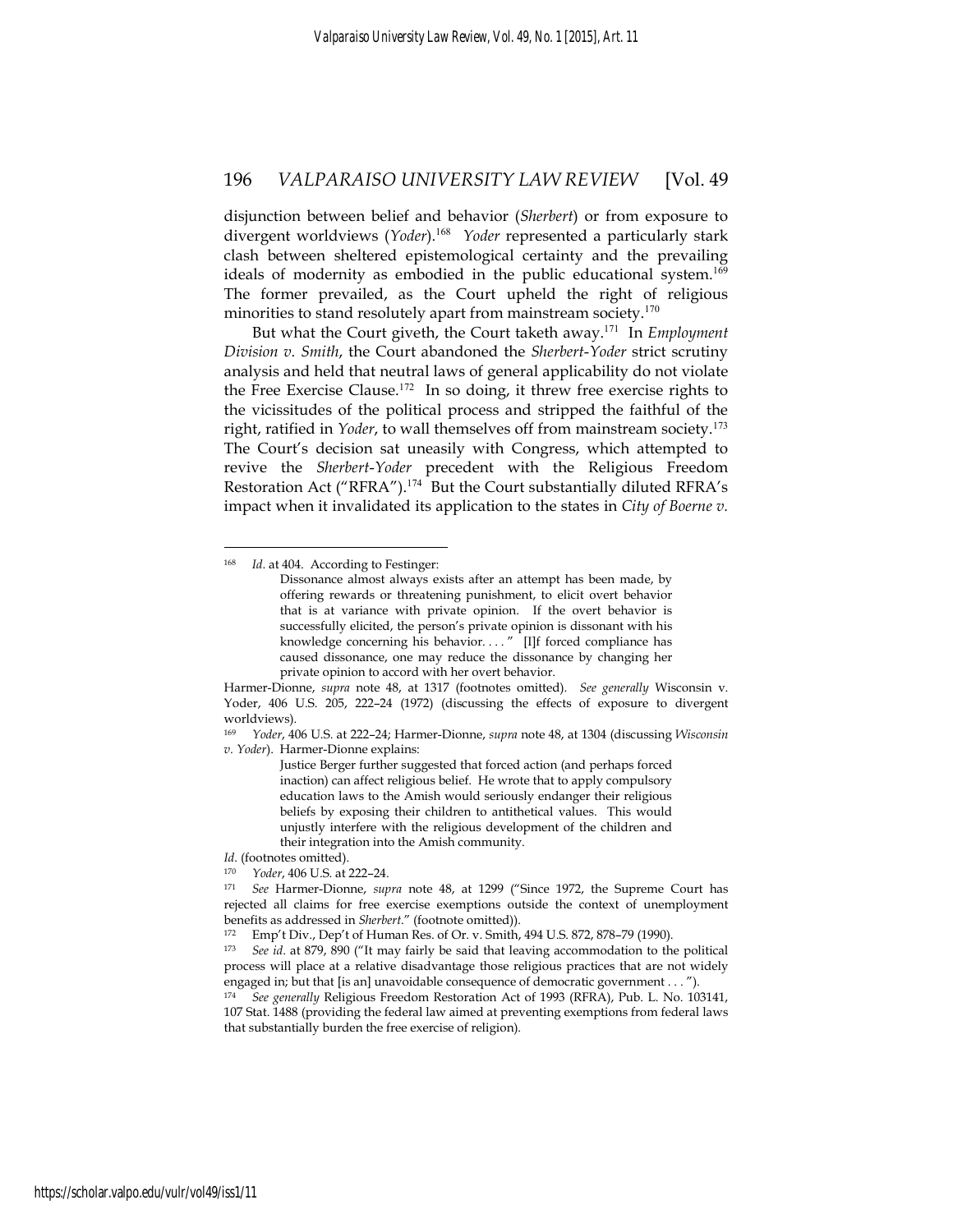#### 2014] *The Perils of Doubt* 197

*Flores*. <sup>175</sup> To be sure, some states have enacted RFRA analogues, and religious objectors can rely on state constitutional provisions to vindicate their free exercise rights.<sup>176</sup> But *Smith* effectively removed the most formidable weapon in their arsenal—the U.S. Constitution.

Would a return to *Sherbert*-*Yoder* help the faithful keep cognitive dissonance at bay and thereby redound to optimum happiness? This is a thorny question that poses at least two major complications. I have already addressed the first—that the happiness of the believer is but one consideration in a broader happiness equation.<sup>177</sup> Accommodating religious objectors may entail substantial costs for society—or even, as we have seen, for the objector herself if the conduct for which she seeks an exemption buttresses a belief in a malevolent God. $178$  But the costs and benefits of epistemological certainty for society at large are beyond the objective of this analysis, which is to persuade the reader that the prevailing taste for self-scrutiny and internal struggle in matters religious may be misguided inasmuch as it detracts from *individual*  happiness. Thus, I will bracket this potential objection. I hasten to add, however, that the happiness of the believer is hardly nugatory. To the contrary, it is a meaningful part of the larger happiness calculus.

The second complication is subtler—might expanded free exercise rights promote religious diversity and thus add to the dissonant cues that weaken or reverse the religion-happiness nexus?<sup>179</sup> Might a religious monolith, a single Truth that swallows all competing truths, redound to maximal happiness? The government could promote such a hegemon one of two ways. First, it could directly support the one Truth and muscle out its competitors. There is some empirical evidence that such a posture promotes happiness. Indeed, government support of religion correlates positively with intrinsic religiosity—for just as we would expect dissonant cues to dampen genuine belief, so too would we expect reinforcing cues to magnify it.<sup>180</sup> In the United States, however,

<u>.</u>

<sup>175</sup> City of Boerne v. Flores, 521 U.S. 507, 507–09 (1997).

<sup>176</sup> *See* Sara Lunsford Kohen, *Religious Freedom in Private Lawsuits: Untangling When RFRA Applies to Suits Involving Only Private Parties*, 10 CARDOZO PUB. L. POL'Y & ETHICS J. 43, 80 n.262 (2011) ("Fourteen states have [adopted] state RFRAs, which are similar to the federal RFRA, but apply to state law [analogues].").

<sup>177</sup> *See supra* Part V (explaining that individual happiness is only one variable in the larger happiness calculus).

<sup>178</sup> *See supra* Part VI (discussing how religion serves as a palliative for the poor and uneducated).

<sup>&</sup>lt;sup>179</sup> *See supra* Part IV (explaining how dissonant cues in the external world undermine religion's salutary effect on happiness).

<sup>180</sup> *See* Elliott & Hayward, *supra* note 82, at 302 ("[T]he association between personal religious identity and psychological well-being increases as restrictions on overall freedom increase.").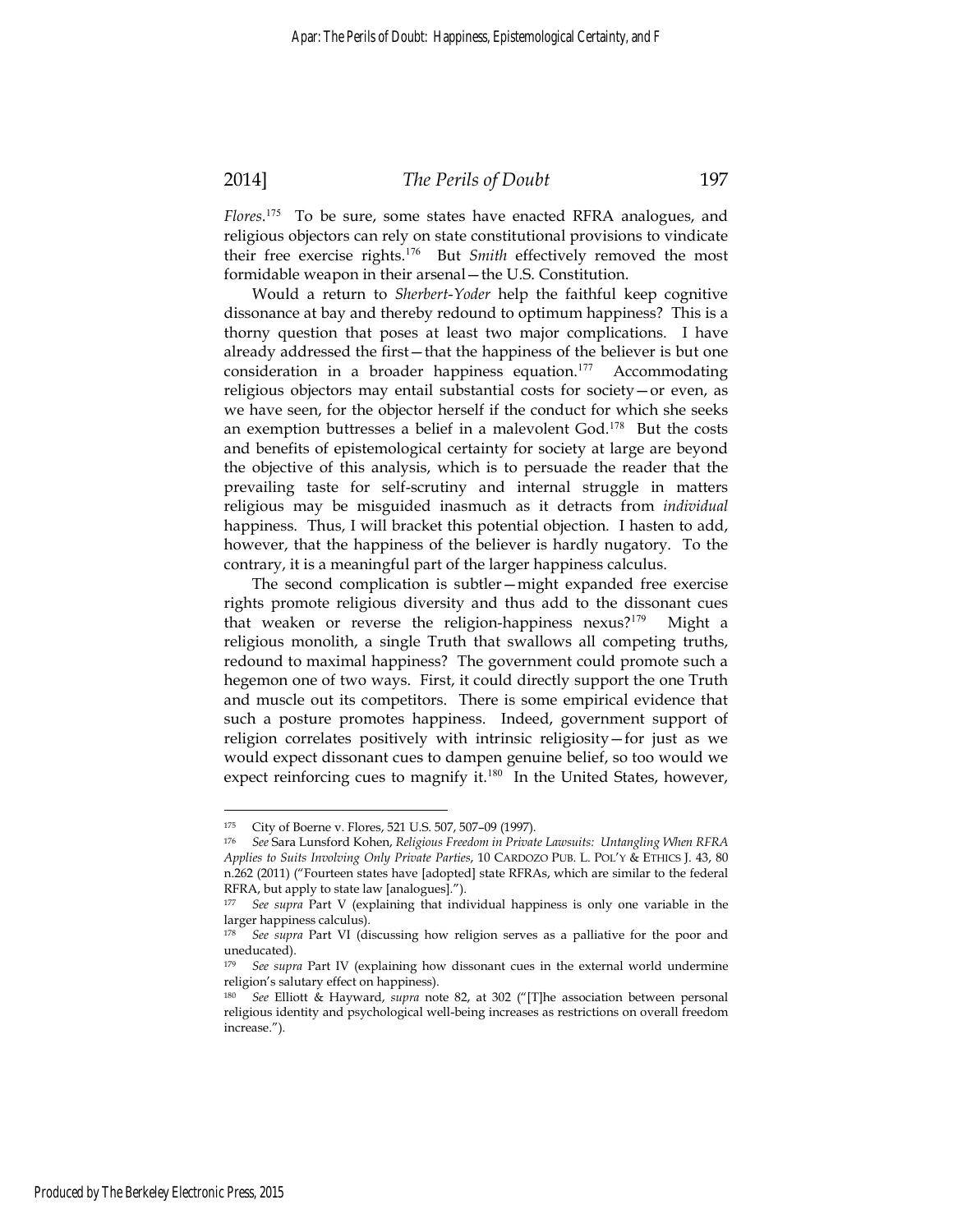the Establishment Clause prevents such an embrace of religion.<sup>181</sup> Alternatively, the government could simply withdraw and permit majoritarian rule to operate unchecked, empowering religious majorities to cement their dominance through the political process. Put differently, it could do precisely what the Supreme Court did in *Smith*. <sup>182</sup> If *Smith*  facilitates the emergence of a religious monolith, might we not applaud it?<sup>183</sup>

My only response to this concededly compelling objection is that a faith comprised solely of those values and principles that command a consensus would be substantially neutered. It would in all likelihood devolve into the sort of extrinsic religiosity that we have seen correlates inversely with happiness.<sup>184</sup> Like the elastic faith of mainstream denominations, it would be a constellation of more or less universal values, a worldview with too many lacunas to provide the comfort and stability of epistemological certainty.<sup>185</sup> Again, a universalist faith does not necessarily entail epistemological doubt—though the data tend to support the natural supposition that the two coincide.<sup>186</sup> It is sufficient to reiterate that mainline Protestants and Catholics—whose values would assumedly prevail in a hegemonic arrangement—appear to be less happy than believers on the margins of the religious landscape.<sup>187</sup> Optimal happiness may demand insulating those marginal groups from dissonant cues rather than converting them into discontented Presbyterians.<sup>188</sup>

<sup>181</sup> U.S. CONST. amend. I. 182 *See* Emp't Div., Dep't of Human Res. of Or. v. Smith, 494 U.S. 872, 878 (1990) (holding that generally applicable, neutral laws do not violate the Free Exercise Clause).

<sup>183</sup> *See* Small & Bowman, *supra* note 86, at 168 ("Members of religious minority groups often experience the privileging of Christianity and therefore may perceive a contradiction inherent within the existence of multiple religious ideologies (minimally, their own and that of Christians)." (citation omitted)).

<sup>184</sup> *See supra* Part III.A (explaining the distinction between intrinsic and extrinsic religiosity and their different effects on happiness).

<sup>185</sup> *See supra* Part III.B (explaining the capacity of religious certainty to confer a feeling of safety and security).

<sup>186</sup> *See generally* PEW FORUM ON RELIGION & PUBLIC LIFE, *supra* note 86 (detailing statistics on religion in America and exploring the shifts taking place in the American religious landscape).

<sup>187</sup> *See supra* Part III.B (noting that adherents of marginal faiths tend to be happier than those of mainstream faiths).

<sup>188</sup> *See* Harmer-Dionne, *supra* note 48, at 1310 (examining the response of the mainstream to marginal religious movements). According to Harmer-Dionne:

A marginal religious movement ('MRM') is one which challenges the social and theological norms of the dominant culture to such a degree that the dominant culture feels compelled to marginalize and sanction it, often with startling severity. In the face of mainstream opposition, MRMs tend to follow one of two paths. On the first path, they may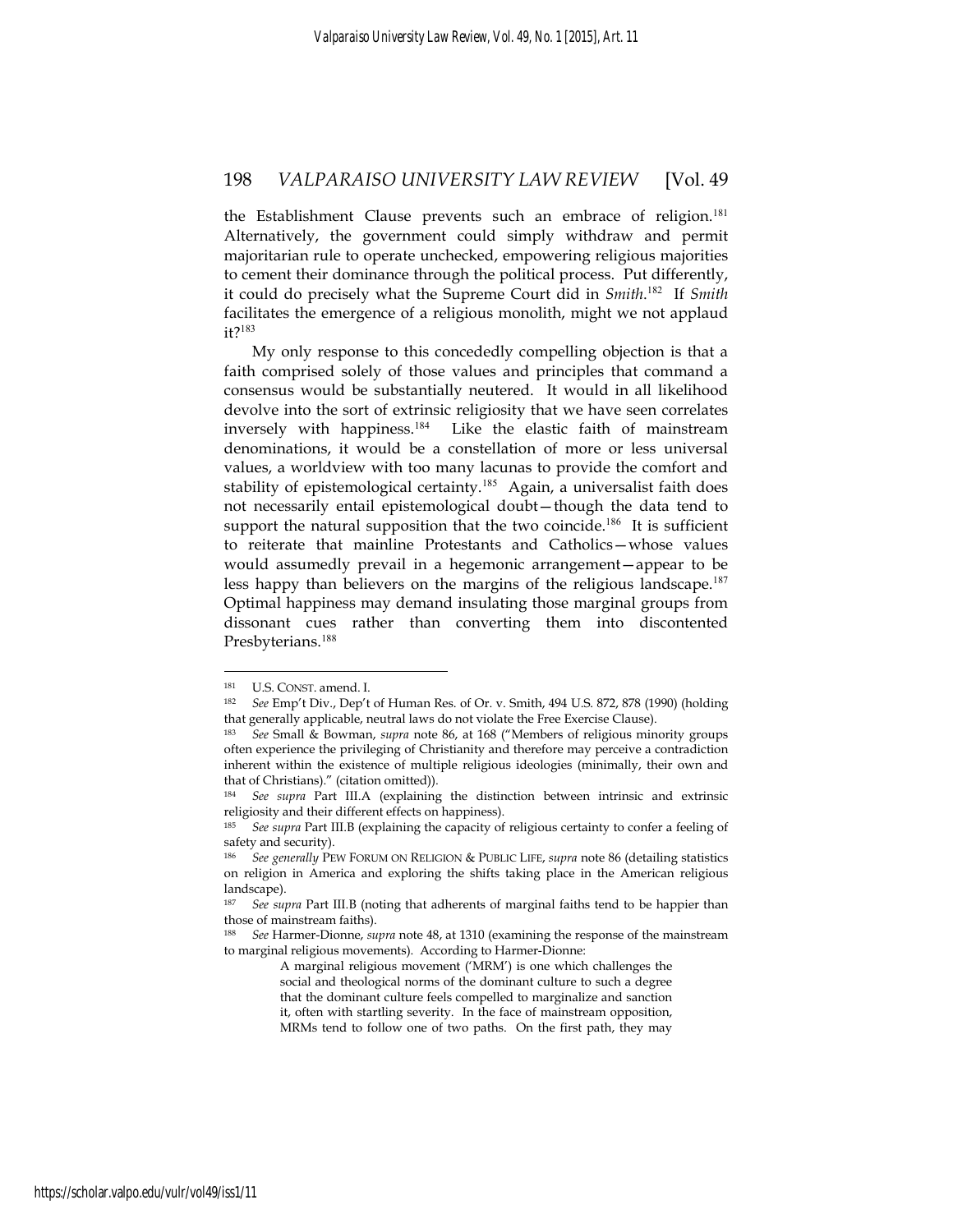# 2014] *The Perils of Doubt* 199

#### VIII. CONCLUSION

The unexamined life is not worth living. So goes the venerable Socratic maxim, endorsed with gusto by enlightened, inquiring minds. Should we embrace doubt and eschew the comforts of certainty—of an orderly and stable moral, intellectual, and spiritual universe? Are we better off in the shelter of dogmatism than in the crucible of doubt? Should courts and legislatures cordon off a space within which the faithful may shield themselves from cognitive dissonance? The religionhappiness literature illuminates these vital questions and suggests that even skepticism itself ought not to escape the searching gaze of inquiring minds.

*Id*.

<u>.</u>

continue to defy the dominant culture, in which case they remain in small enclaves and face continued persecution, often leading to obliteration. If MRMs follow the second path, they eventually capitulate to mainstream pressure and incorporate dominant norms to a sufficient degree to survive as viable entities.